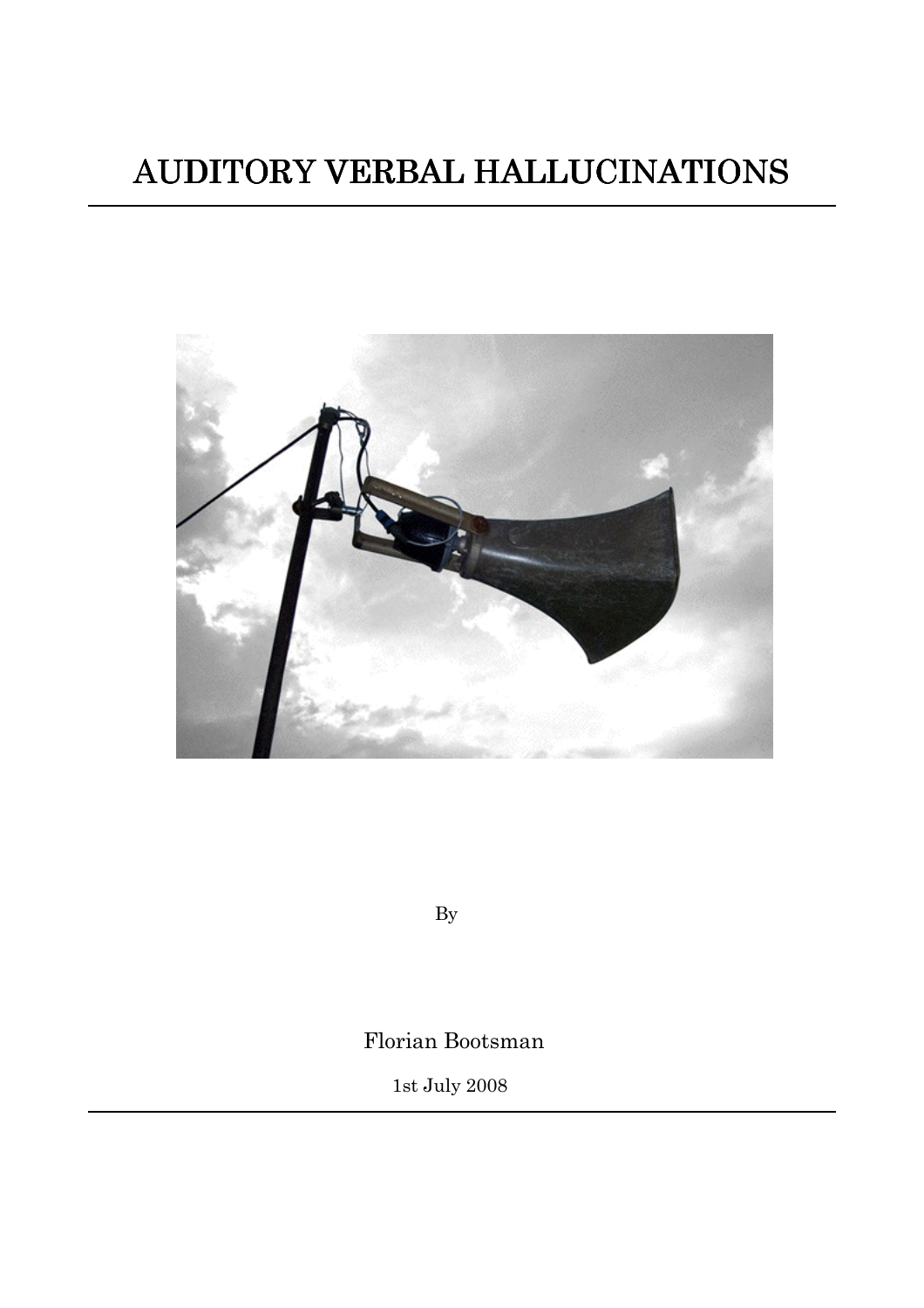# **Utrecht University**

Neuropsychology

# Thesis

 Auditory Verbal Hallucinations and Cognition: Neuropsychological measurement in a non-clinical sample

Florian Bootsman

Supervisors:

Martine J.E. van Zandvoort, PhD<sup>1</sup>

Iris E.C. Sommer, MD, PhD<sup>2</sup>

<sup>1</sup>Utrecht University, Department of Psychonomics/ Helmholtz Institute, Utrecht, the Netherlands ²Departement of Psychiatry, Neuroscience Division, University Medical Center Utrecht, the Netherlands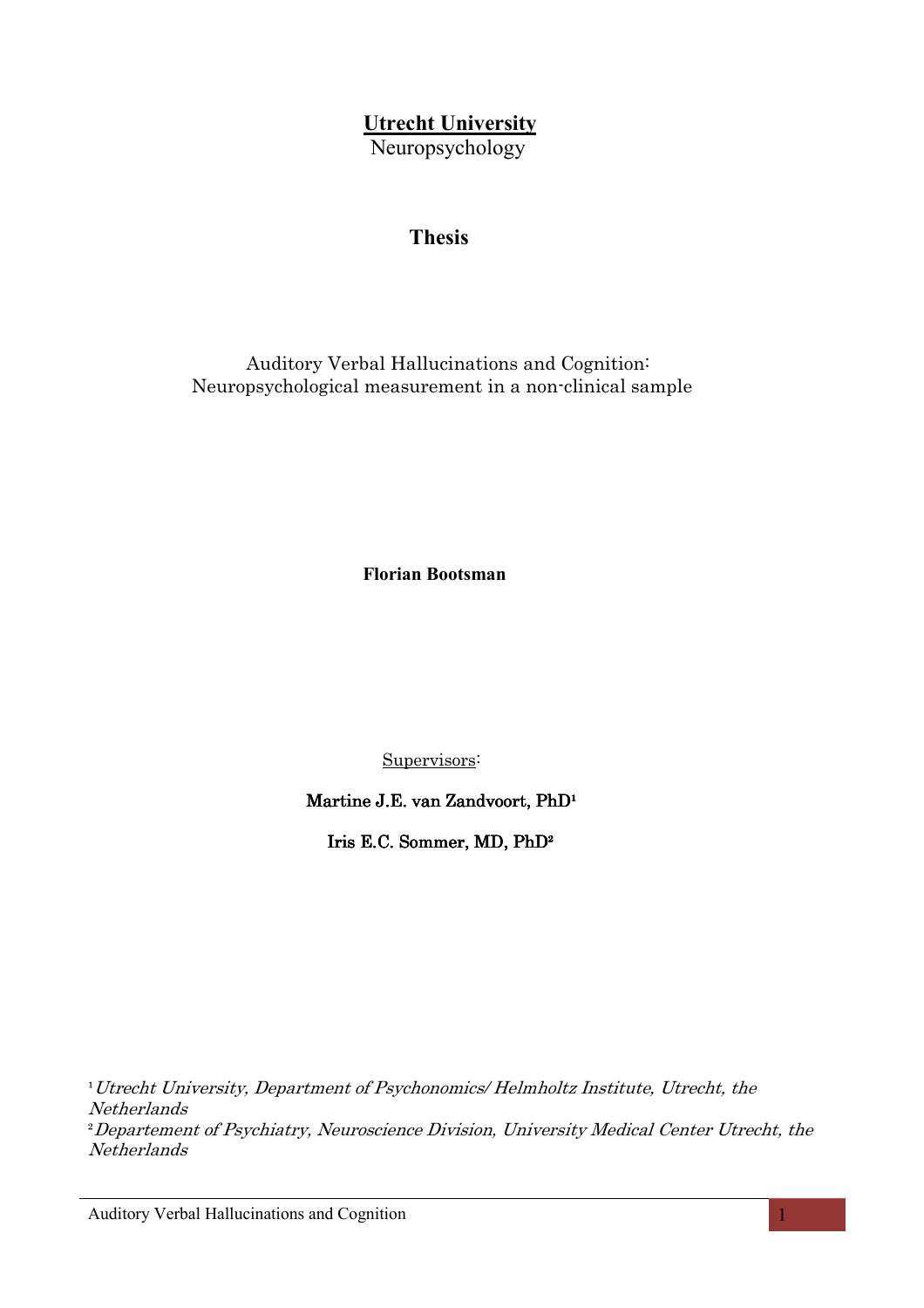All our knowledge has its origin in our perceptions.

Leonardo Da Vinci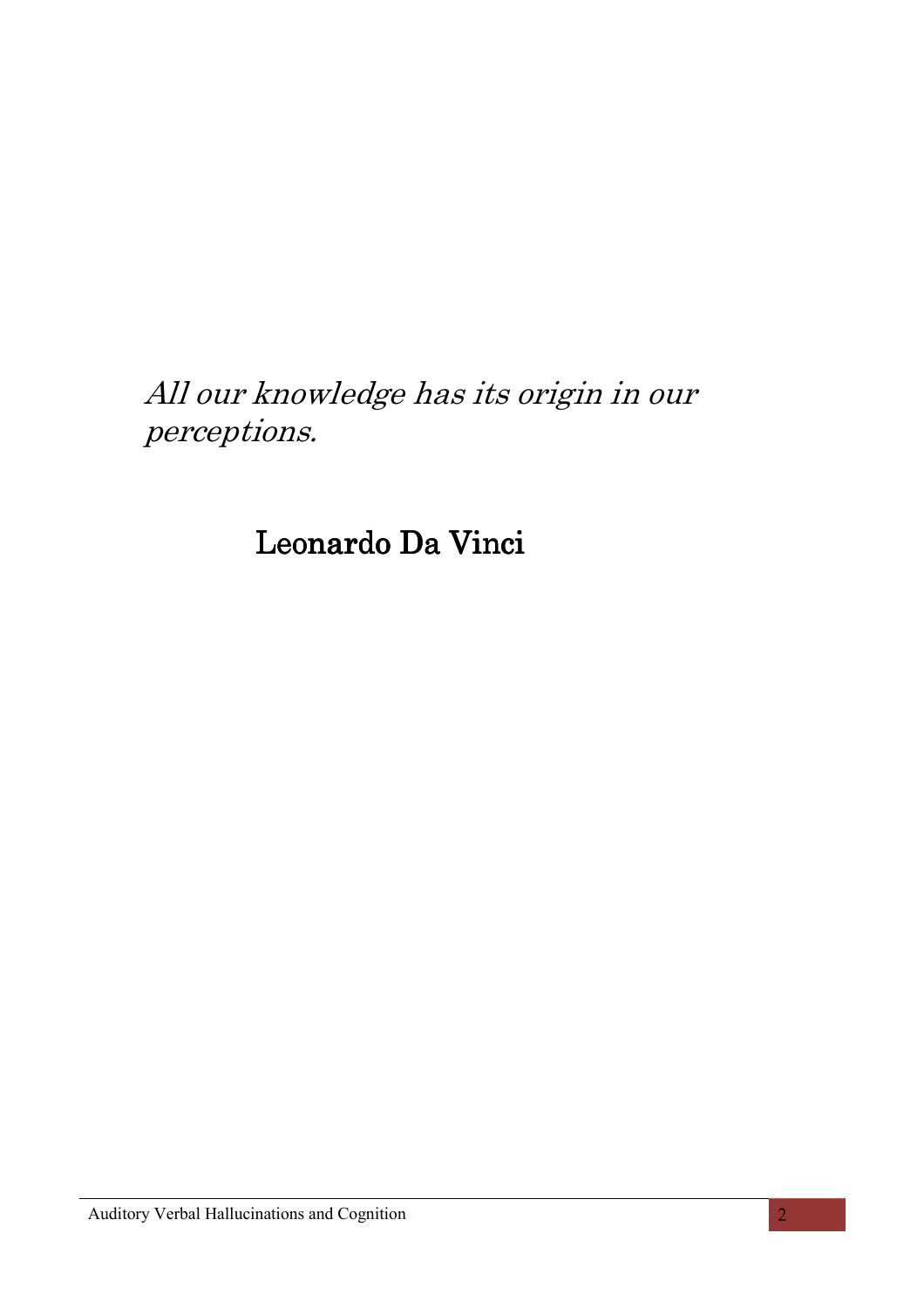# $C$  O N T E N T S

|          | Foreword                                                            | 4  |
|----------|---------------------------------------------------------------------|----|
| Abstract |                                                                     | 5  |
| 1.       | Introduction                                                        | 6  |
|          | Auditory Verbal Hallucinations                                      |    |
|          | Functional and anatomical aspects of Auditory Verbal Hallucinations |    |
|          | Cognitive aspects of Auditory Verbal Hallucinations                 |    |
|          | The present study                                                   |    |
| 2.       | Method                                                              | 17 |
|          | Participants                                                        |    |
|          | Procedure                                                           |    |
|          | Neuropsychological assessment                                       |    |
|          | Psychiatric assessment                                              |    |
|          | <b>Statistical Analyses</b>                                         |    |
| 3.       | Results                                                             | 23 |
| 4.       | Discussion                                                          | 32 |
|          | Summary and conclusions                                             |    |
|          | Limitations and recommendations                                     |    |
| 5.       | Acknowledgements                                                    | 37 |
| 6.       | References                                                          | 38 |
|          |                                                                     |    |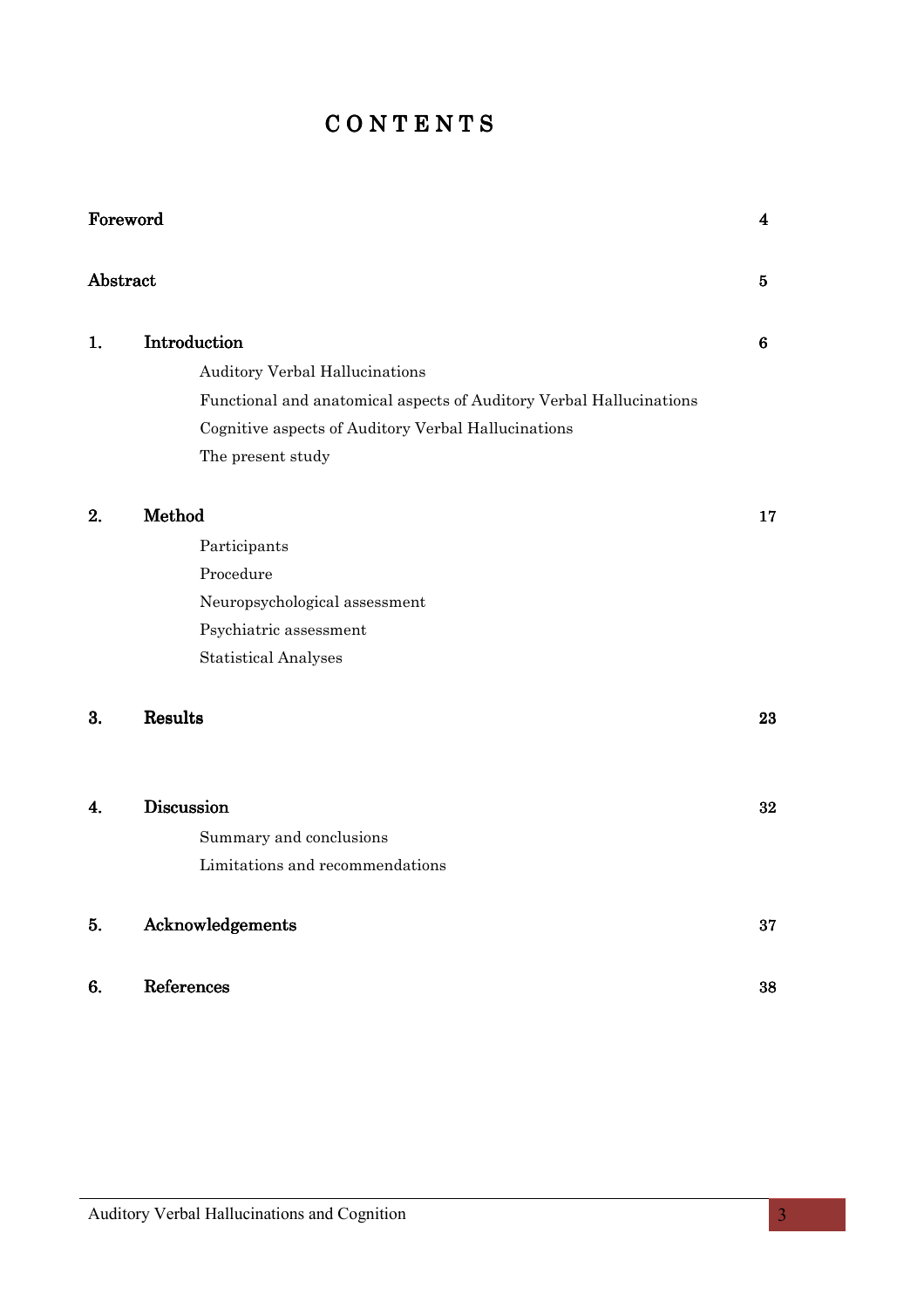# $F$  O R E W O R D

This master thesis is the end-result of a study conducted at the department of Psychiatry of the University Medical Centre of Utrecht. In 2006 an upscale research project into the dynamics of auditory verbal hallucinations (i.e. hearing voices) had started. Covering several scientific disciplines, the research team consisted of neuroscientists, psychiatrists, a medical biologist and a neuropsychologist. Each with their own area of interest related to auditory verbal hallucinations, varying from DNA and RNA-research to EEG-measures and temporal magnetic resonance imaging (fMRI) analysis of the hallucinating brain.

Despite these specialized interests, there was an additional need for a neuropsychological study of cognitive function in order to more comprehensively explain and study the phenomenon of auditory hallucinations. That is where I came in; a bachelor of science in Neuropsychology in search for a thesis project.

It seemed interesting to investigate whether language processing and other aspects of cognition were involved in the experience of hearing unexplainable voices. A steep plunge into the existing literature revealed that several attempts had been made to approach this concept, with contradictory outcomes. Some research has been done on verbal fluency in people suffering from schizophrenia, reporting both defective as well as proficient verbal fluency. Also, deficits in semantic memory and executive function have been subject of study in relation to verbal hallucinations, yet no conclusive theories have been posited in order to account for neuropsychological deficits sometimes seen in people who report hallucinatory experiences.

Much of the research conducted in this field focuses on schizophrenia, which constitutes a cesspool of individuals experiencing hallucinations in the auditory realm. The current study, however, required the participation only of non-clinical subjects with auditory verbal hallucinations as an isolated symptom. This study describes cognitive outcomes of executive function, memory, attention and verbal fluency in these individuals. The study was completed in May of 2008.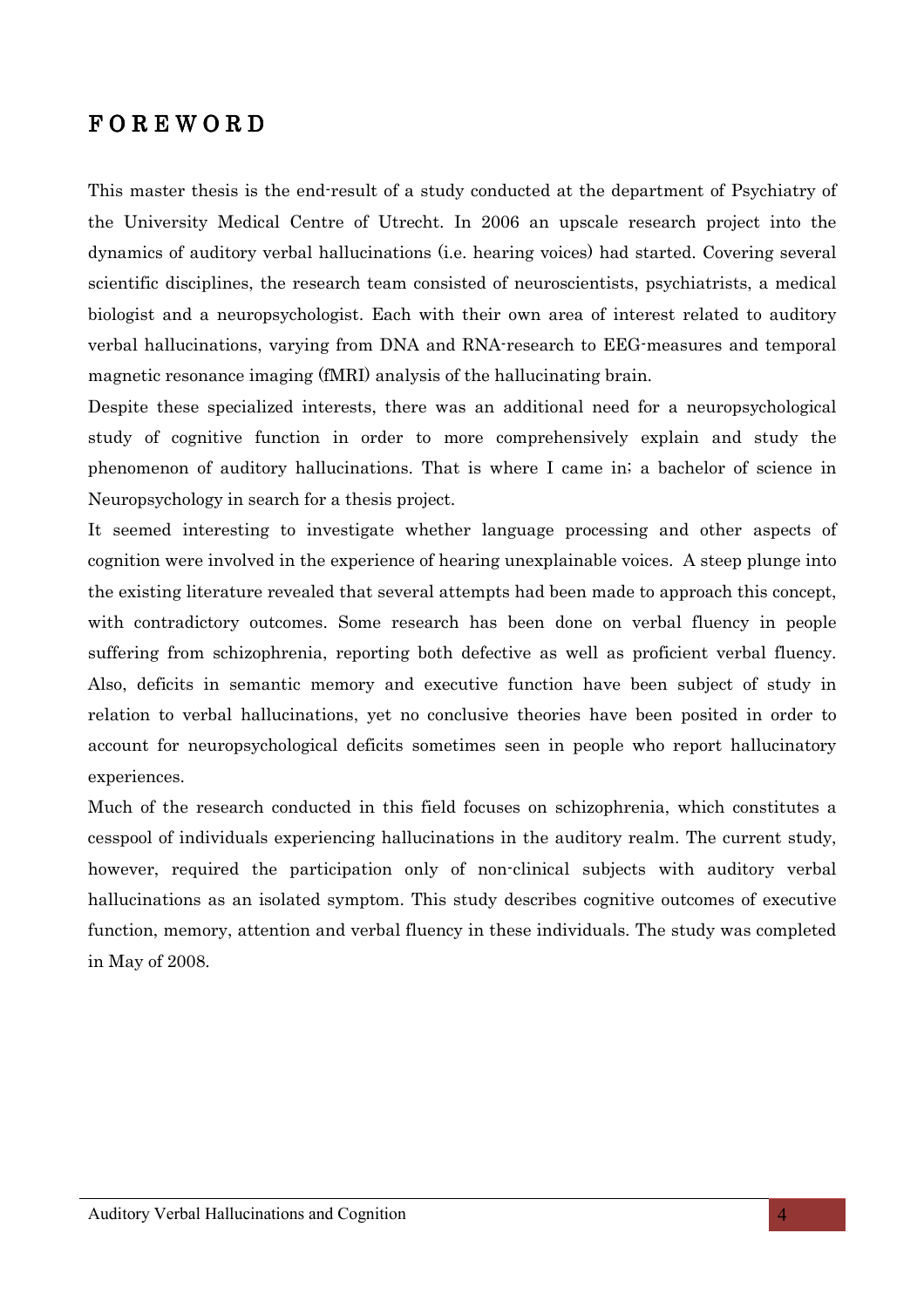# $A B S T R A C T$

Objective Individuals suffering from psychosis or schizophrenia often show great impairment in cognitive function. Specifically, decreased functioning in executive function, memory and attention has frequently been reported. The aim of the present study is to assess whether defective cognitive performance is also present in non-clinical individuals experiencing auditory verbal hallucinations (AVH) as an isolated psychiatric symptom.

**Method** 103 Participants were included for the present study and subsequently divided over two groups, healthy controls (59) and non-clinical hallucinators (44). They were administered a battery of neuropsychological tests to measure a wide range of cognitive functions. They were also clinically assessed by means of structured interviews and self-report measures. Participants suffering from a psychiatric condition, personality disorder or substance abuse were excluded.

Results Between-group comparisons of executive control, memory function and verbal fluency yielded no significant differences. Hallucinators did display, however, significant lower scores for a task measuring access to the mental lexicon – despite adequate verbal fluency - and had lower IQ's (despite being matched for level of education). Furthermore, they generated lower GAF-scores. Additionally, they displayed significantly higher schizotypal personality traits in comparison to non-hallucinating controls.

**Conclusions** No remarkable differences in cognitive function were observed between groups. However, group differences did arise in IQ and tasks measuring lexical access and abstract concept formation, which has also been found to occur in patients suffering from schizophrenia. Additionally, hallucinators also showed decreased psychosocial and professional functioning and showed more schizotypal personality traits than the control group. Further exploration of auditory verbal hallucinations needs to be undertaken in order to more comprehensively account for the functional, neuroanatomical and cognitive correlates of the phenomenon.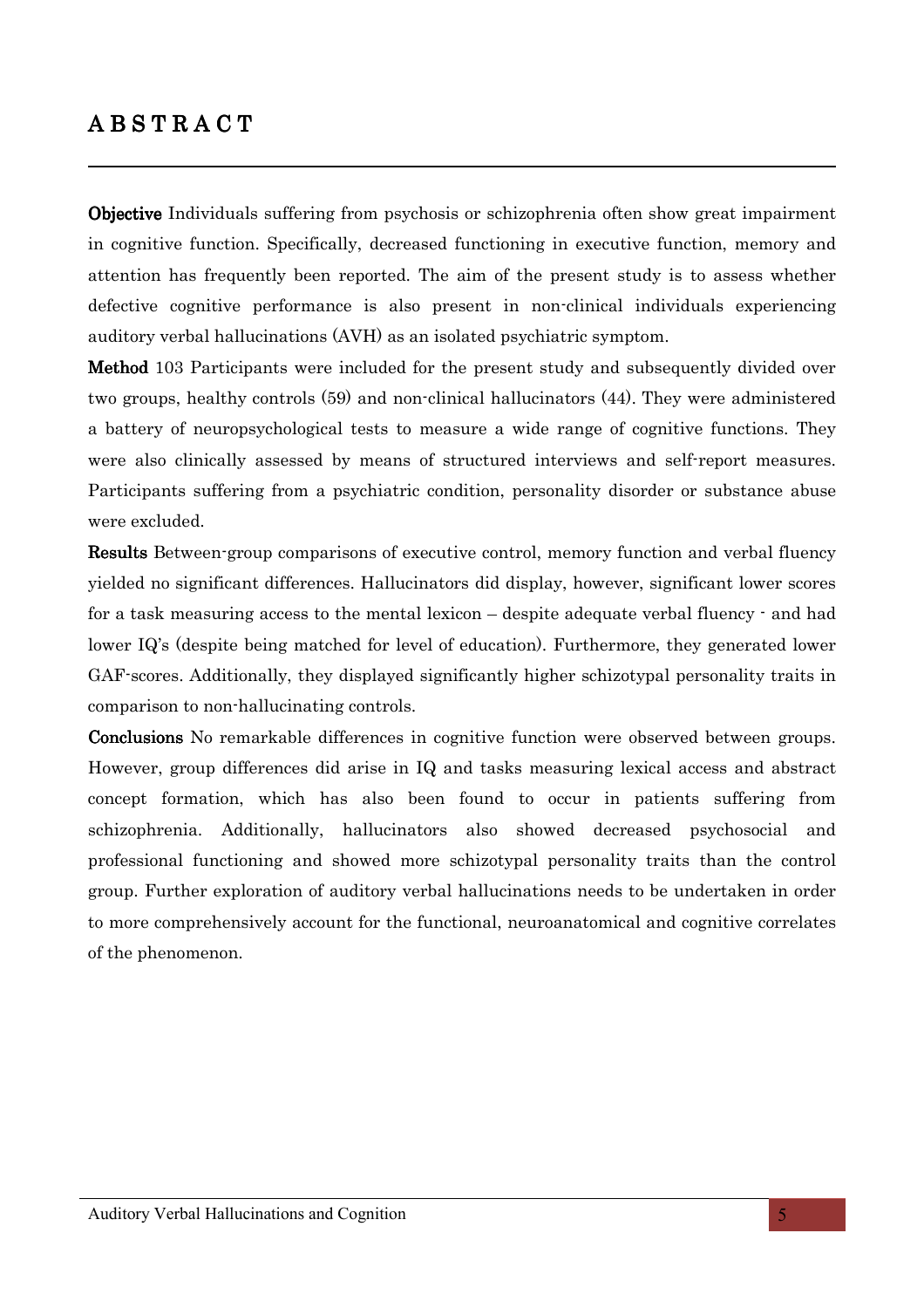# 1.  $INTRODUCTION$

# 1.1. Auditory (verbal) hallucinations

Imagine being at home, alone, cooking, for example, when suddenly you hear someone calling out your name. Most likely you will stop stirring the food and turn around, perhaps in a startled manner, to locate the source of the voice. After the necessary 'reality checking' has taken place you have limited plausible explanations left and realize that the voice might have sprung from your own mind. Imagination or reality?

Experiencing (auditory) hallucinations such as the one described could indicate mental illness, but this does not necessarily have to be the case. Although auditory hallucinations are a core symptom of psychosis and schizophrenia (e.g. Sadock & Sadock, 2003), they have been found to occur in the general non-clinical population as well (Aleman et al., 1999; Barrett & Etheridge, 1992 and Young et al., 1986). In their analyses of hallucinatory experiences, Slade and Bentall (1988) report that 65%-70% of schizophrenic patients experience auditory hallucinations. Sadock and Sadock (2003) report an average lifetime prevalence of 50% in schizophrenia patients. Within this diagnostic category, visual, tactile and olfactory hallucinations are also reported frequently but by no means approach the incidence of auditory hallucinations. About 20% of patients report visual hallucinations and about 5% report hallucinatory experiences in other modalities (Slade & Bentall, 1988). Auditory hallucinations also occur in other psychiatric disorders, including depression, bipolar disorder, borderline personality disorder, dementia and delirium (Sadock & Sadock, 2003). As much as 5 to 25% of people in the general, non-clinical population report hallucinatory experiences (Aleman et al., 1999; Barrett & Etheridge, 1992 and Young et al., 1986). Based on the reported occurrence of auditory hallucinations in the general population, it has been suggested that phenotype psychosis moves along a continuum whereby the clinically ill occupy one extreme of the spectrum whereas healthy people occupy the other (Johns et al. 2004; Strauss, 1969). Psychosis may therefore not be an all-or-nothing phenomenon. Investigating the presence of hallucinatory activity in the non-clinical inherently removes severe psychopathology from the equation thereby creating the opportunity to study auditory verbal hallucinations in a less confounded manner. But what exactly is an 'auditory verbal hallucination'?

The most widely used definition of auditory hallucinations is that they are *perceptual* experiences in the absence of sensory stimulation while the individual is awake and where there is no voluntary control over the sensation of hearing something that is not really there. Auditory hallucinations can vary from hearing unexplainable sounds to hearing one's own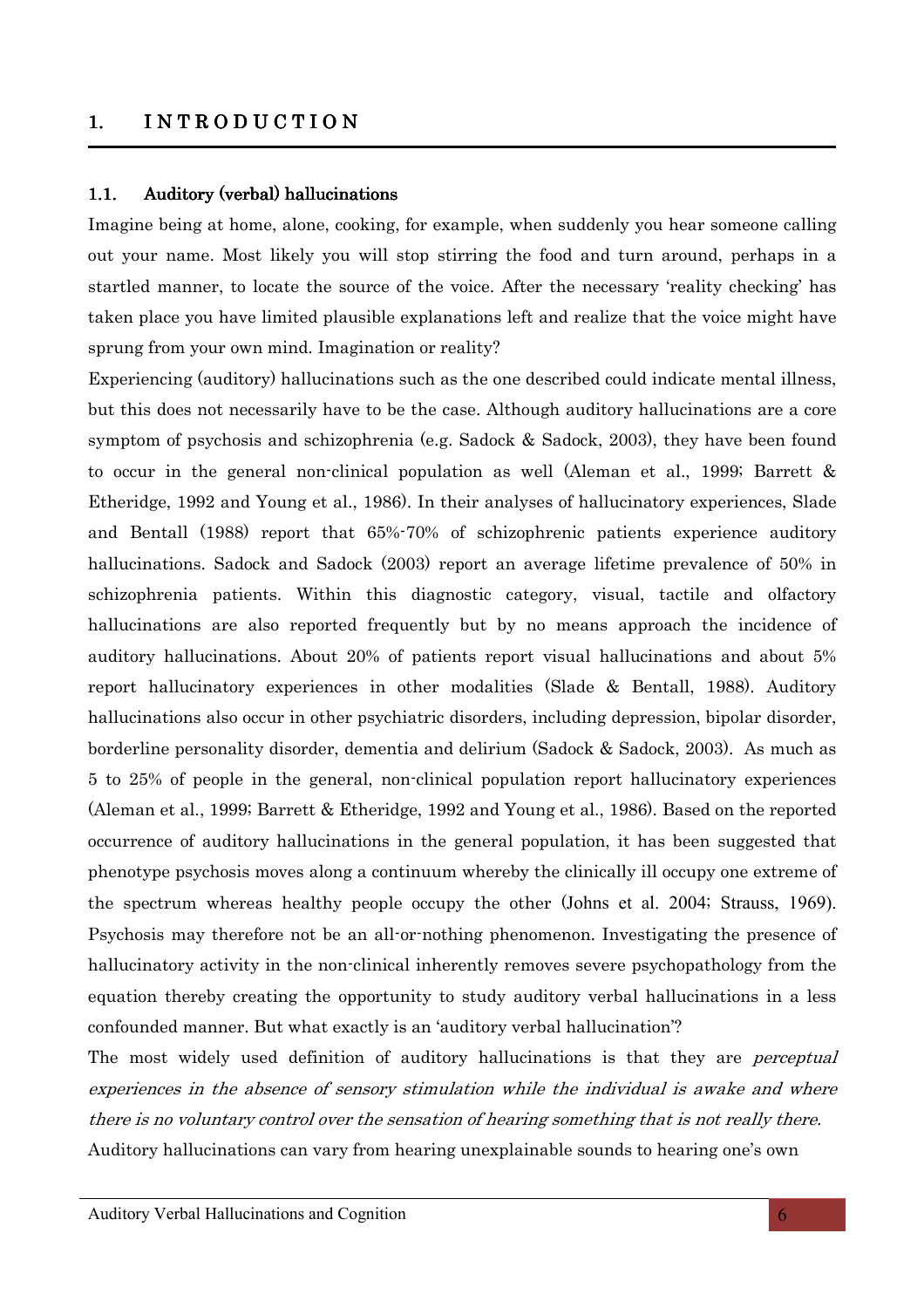name being called out or hearing whole conversations. Perception of unexplainable voices is often referred to as having auditory verbal hallucinations (AVH) and is differentiated from hearing non-verbal sounds when there is a vocal quality to it (e.g. Aleman et al., 2003). The content of the voices heard can be positively or negatively valenced.

Several theories have been posited to contribute to our understanding of AVH. This paper explores the possible neuropsychological underpinnings of the aetiology and maintenance of hallucinatory experiences, evaluating research from both the neuroscientific as well as the cognitive sciences. First, an overview will be given on the cerebral mechanisms implicated in AVH. Specifically, the role of language related cerebral areas and lateralization of language in AVH will be discussed, as evidence to their involvement has been described. Secondly, an overview will be given on the cognitive aspects presumed to mediate AVH and will serve as the general framework in which the present study is embedded.

#### 1.2. Functional and anatomical aspects of Auditory Verbal Hallucinations

Hallucinatory phenomena have been a frequent subject of study within the neuroscientific, cognitive and psychological sciences. As a consequence, several theories have been posited to provide a frame of reference with which they can be explained. As mentioned, verbal hallucinations are a hallmark symptom of schizophrenia and psychosis (e.g. Hijman et al.,2003; Sadock & Sadock, 2003) and as a result, most of the research that has been conducted on the subject employed participation of individuals who meet the diagnostic criteria for these disorders.

In AVH, the involvement of language related cerebral areas have been described, albeit in varying terms. Normal speech production and comprehension is mediated by Broca's and Wernicke's areas, respectively (e.g. Geschwind, 1970). In approximately 95% of healthy right handers, these language areas are located in the left hemisphere (Bryden et al., 1983; Levy, 1974). In about 22-24% of left-handed or ambidextrous-handed individuals, bilateral language activation has been reported where distribution of language areas was either symmetrical or right-dominant (Szaflarski et al., 2002; Pujol et al., 1999), which reflects a decrement in lateralization for language. Coincidentally, decreased lateralization of Broca's area has also been described in schizophrenic individuals and has been linked to increased severity of AVH (Weis et al., 2006; Sommer et al., 2001). Schizophrenia patients performing a covert verbal fluency task while undergoing an functional Magnetic Resonance Imaging (fMRI) procedure, showed increased activation of the right homologue of Broca's area (Weiss et al., 2004), which henceforth has been claimed to reflect bilateral language processing and may be representative of release from inhibition normally exerted by the left hemisphere (Weis et al.,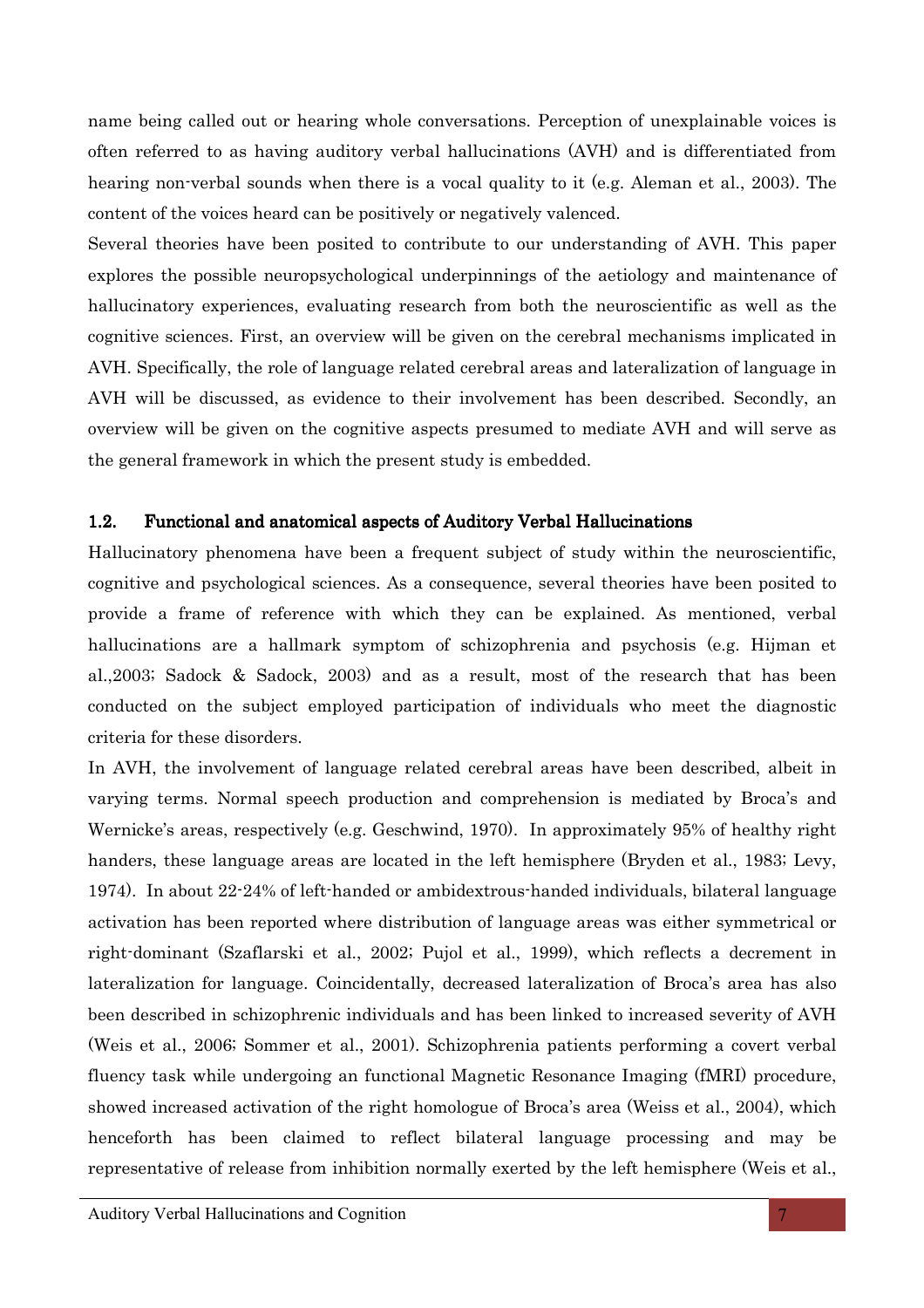2004; Sommer et al., 2003). Additionally, decreased language lateralization was found to be present in patients demonstrating psychotic symptomatology and was suggested not to be specifically related to schizophrenia but to psychosis in general (Sommer et al., 2007). Furthermore, the same group showed that increased severity of psychosis was not related to decreased language lateralization. They suggest a decrement in lateralization to be stable over time and independent of changing clinical symptoms. In light of this assertion and the fact that decreased lateralization is also present in monozygotic twins discordant for schizophrenia (Sommer et al., 2004), a decrement in dominance for language may reflect a genetic risk factor for psychosis (Sommer et al., 2007). This is in adherence with Crow (1997) who has postulated that observed loss of cerebral asymmetry in schizophrenia is related to a failure in establishing cerebral dominance for language, most likely under genetic control, where a locus of genetic aberration predisposing for schizophrenia may soon be identified (Crow, 1999).

Alternatively, some studies have specifically implicated the involvement of left hemisphere language areas in the aetiology and maintenance of hallucinatory activity of an auditory nature. McGuire et al. (1993), for example, found increased blood flow in Broca's area during AVH in schizophrenia patients. Other studies report elevated activity of speech perception areas in the superior temporal gyrus, often referred to as Hechl's gyrus, during AVH (Hoffman et al., 2007; Shergill et al., 2001, 2000; Woodruff et al., 1997). Additionally and in support of these findings, Hubl et al. (2007) report reduced sensitivity to external stimuli of the auditory cortex during verbal hallucinations. These results serve the suggestion hallucinatory activity to be resultant of internally generated speech which is not recognized as such due to dysfunctional verbal self-monitoring which, in turn, leads to inadequate activity in temporal speech perception areas (Shergill et al., 2004; Fu et al., 2001). It has been hypothesized that inner speech originating from right cerebral homologues of language areas leads to erroneous attribution of source whereby defective inhibitory mechanisms underlie disinhibition of language perception areas and are responsible for externalizing verbal thoughts to an alien source (Sommer et al., 2003).

Although cerebral differences between hallucinating and non-hallucinating individuals in both functional and anatomical domains may be key to unravelling the phenomenon, the proposition that impaired cognition might play an equally important role in the aetiology and maintenance of hallucinatory experiences has received considerable interest. Research efforts concerning AVH may converge to a unitary model where both neuroscientific findings as well as findings from cognitive studies may be combined in explaining hallucinatory presence in both the clinically ill as well as in non-clinical individuals. Therefore, the present study aims at providing a frame of reference regarding cognition in AVH.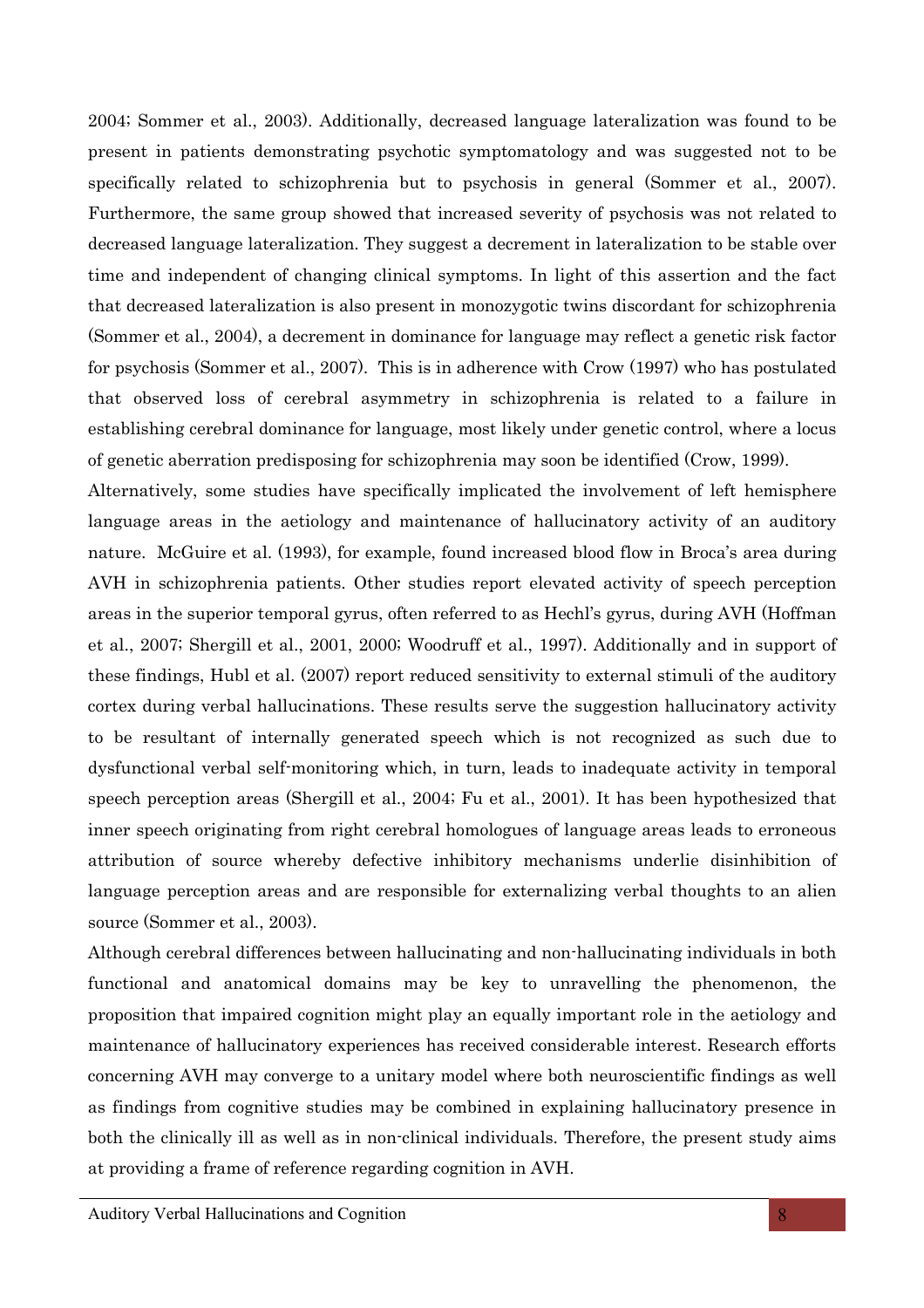#### 1.3. Cognitive aspects of Auditory Verbal Hallucinations

Patients with schizophrenia often present with deterioration of cognitive function (for a review, see Hijman et al., 2003; Heinrichs et al., 1998). Several studies have demonstrated various cognitive deficits in schizophrenic populations (for a meta-analysis of cognitive dysfunction in schizophrenia, refer to Heinrichs and Zakzanis, 1998). Impaired domains included intellectual ability, verbal and visual memory, cognitive flexibility, abstract concept formation, attention and verbal fluency (Zakzanis et al., 1999; Heinrichs and Zakzanis, 1998). These studies explored cognitive function in schizophrenic populations, regardless of symptom cluster; there was no differentiation between negative and positive symptoms in relation to specific cognitive deficits. Results obtained from research conducted on the link between AVH and cognition are both scarce and contradictory. Also, research on positive symptomatology and cognition has drawn heavily from schizophrenic populations and may therefore be difficult to interpret from a phenomenological perspective. Nevertheless, at present, the aim is to establish a cognitive profile of the hallucinating individual in order to evaluate to what extent AVH can be associated with anomalous cognitive performance. Specifically, primary cognitive domains of interest in this study are executive function, memory and verbal fluency.

#### 1.3.1. Inhibition and monitoring

The term Executive Function denotes a constellation of higher-order cognitive abilities present in humans. Luria (1966) and Lezak (1995) stressed that planning and regulation of behaviour are the primary aspects to which the term 'executive function' pertains. Shallice (1988) proposed several components to serve executive processing. In his model, he proposes contention scheduling, lateral modulation and supervisory attention to be among the most pertinent of executive mechanisms. Contention scheduling refers to conflict resolution in an automatic fashion whereby the stronger of two competing behavioural schemata's will prevail. Lateral modulation refers to lateral inhibition one schemata imposes on the other when there is incompatibility between them. Supervisory attention pertains to working memory in that its function is to select and guide certain behaviours when these behaviours can not rely on automatic processing. This latter working memory component was further described and defined by Baddeley (2000) as an executive control function. Furthermore, Ylvisaker (1998) distinguishes eight executive abilities: realization, goal-setting, planning, initiation, selfinhibition, self-monitoring, ability to shift set and strategic behaviour. Although the functional and anatomical correlates of executive processing remain largely unspecified, the prefrontal cortex is considered to be a primary cerebral region involved in such processes (e.g. Fuster, 1997; Luria, 1966). Also, Shallice (1988) found reduced executive planning and inhibition in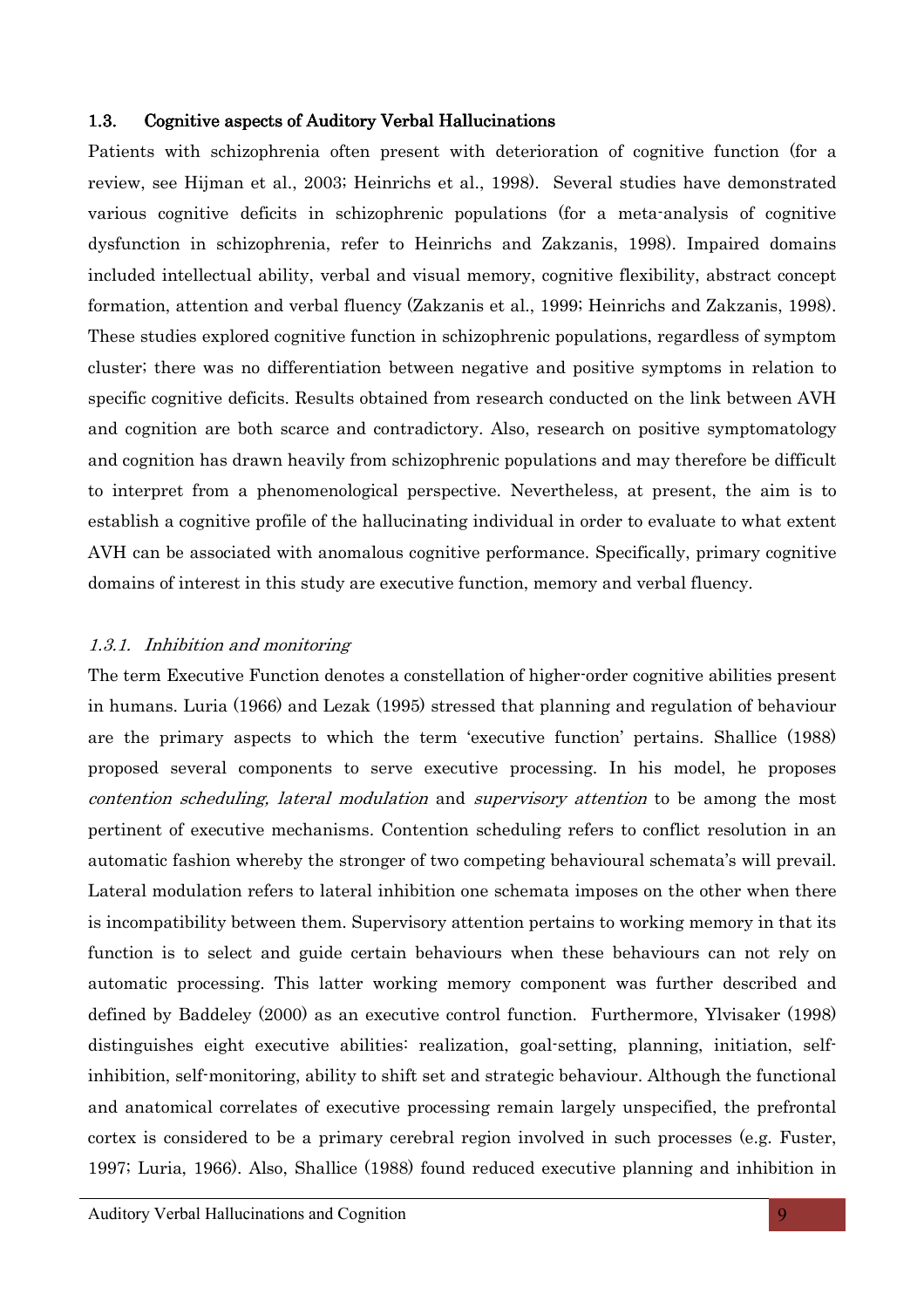patients with left-frontal lesions as compared to patients with right-frontal and posterior lesions.

To date, no unified theory on the cognition of AVH has been established. However, some have received support based on empirical findings. For example, Bentaleb and colleagues (2002) review two theoretical hypotheses that might contribute to the understanding of the aetiology of AVH. One such a theory stresses that AVH arises from the misinterpretation of inner speech while the other proposes it to be related to aberrant activation of the primary auditory cortex. These theories might not be mutually exclusive whereas defective internal monitoring and aberrant activation may both be responsible for the presence of AVH (Bentaleb et al., 2002). With respect to verbal self-monitoring and related executive processes, biases in attribution of source have received considerable interest in the study of hallucinations in the auditory modality. Individuals prone to AVH may be impaired in the ability to distinguish self-generated from external speech, which has been proposed to be fundamental to most cognitive models of auditory hallucinations (Seal et al., 2004; Frith & Done, 1988). In the same vein, Wegner (2002) notes that the tendency to externalize thoughts to an alien source is not limited to schizophrenia but might reflect a general mechanism present in hallucinators, whether they have been clinically diagnosed or not. Allen et al. (2007) argued differential responsiveness of the anterior cingulate and the left superior temporal gyrus to be at the core of faulty attribution of source in individuals prone to auditory verbal hallucinations. Here, activation patterns differed from those of the reference groups while evaluating the source of speech. Mechelli et al. (2007) report findings of an equal nature. Other reports, as mentioned before, also indicate involvement of temporal speech perception areas in dysfunctional verbal self-monitoring (Shergill et al., 2004; Fu et al., 2001).

Furthermore, the presence of AVH may additionally relate to poor intentional inhibitory control of intrusive irrelevant thoughts. There is an increasing tendency to acknowledge similarities between auditory verbal hallucinations and intrusive thoughts whereby several theories implicate intrusive cognition to play a central role (Morrison, 2001; Nayani & David, 1996). Intrusive thoughts are suggested to indicate inhibitory (executive) dysfunction in disorders such as Obsessive-Compulsive Disorder (Enright & Beech, 1993) and Post-Traumatic Stress Disorder (Vasterling et al., 1998). Although there is some evidence for a linkage between schizophrenia and deficits in inhibition (Beech et al., 1989; Brebion et al., 1996), the few studies that have investigated the role of inhibitory processes in auditory hallucinations by employing negative priming and interference (Peters et al., 2000; Brebion et al., 1998), have failed to demonstrate such an involvement. However, Waters et al. (2003) propose that failure to demonstrate the role of inhibition in AVH might have been caused by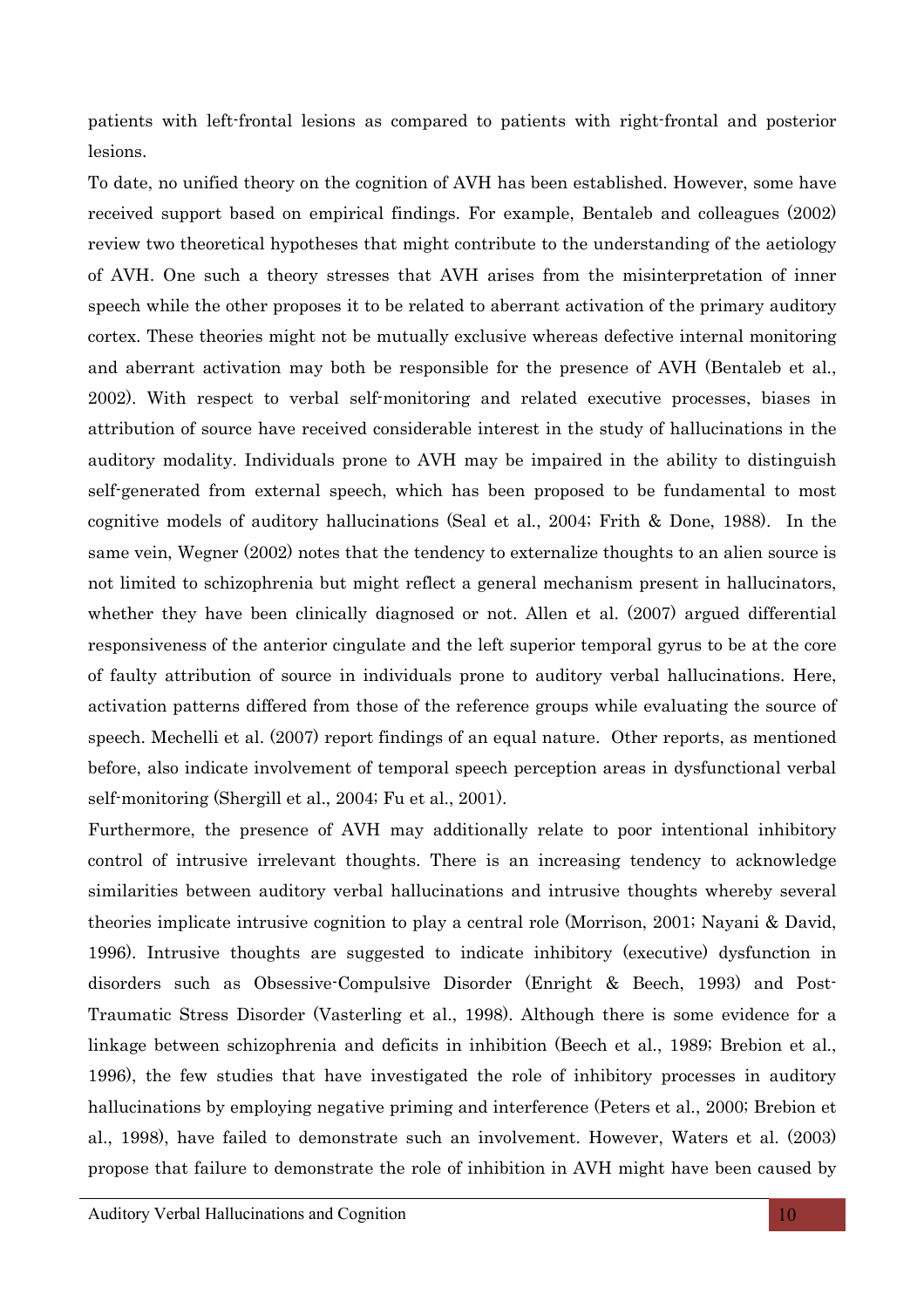the fact that these studies did not incorporate intentional inhibition as a variable but solely employed unintentional inhibition (negative priming and interference). To this assertion, the same research group demonstrated increased severity of auditory hallucinations to be linked with deficits in *intentional inhibition* by measuring conscious suppression of irrelevant thoughts and memories. The failure to inhibit current associations and representations in memory was suggested to, at least in part, be the cause of the intrusive nature of the hallucinatory experience. It should be noted that this deficit was not linked with other positive symptoms of schizophrenia (Waters et al., 2003). Perhaps hypothesized disinhibition of righthemisphere cerebral language areas (Weiss et al., 2004; Sommer et al., 2003) has negative implications for adequate inhibitory control.

#### 1.3.2. Memory

Tulving (1972) described semantic memory as the general knowledge of concepts and facts. Several studies point to involvement of left frontal, temporal and parietal cortices in mediating semantic processes (for review refer to: Hart et al., 2002). Hart and Gordon (1990) showed that of multiple aphasic patients, the only three that demonstrated relatively isolated semantic processing deficits had common lesions that overlapped in the posterior superior temporal gyrus and inferior parietal lobule, and showed deficiencies in tasks involving category, property and synonym judgment and naming. Furthermore, impaired dorsolateral prefrontal cortex (DLPFC) function has been linked to impaired working memory in schizophrenia (Goldman-Rakic, 1999). In addition, Weber et al. (2007) showed that memory for verbal material is dependent upon degree of lateralization for language representation. Specifically, they found that subjects who have right language representation have a lateralization to the right medial temporal lobe for verbal memory.

AVH has been linked to altered memory function. For example, Kuperberg and Heckers (2000) argue that patients with auditory hallucinations may have particular problems with auditory source memory and that patients with positive thought disorder might have specific problems with semantic processing. Brebion et al. (2002) found memory errors to be correlated with hallucinations and also suggest difficulties in source memory to be involved. The same group demonstrated more recognition errors in their hallucinating group which they claim is causal to a deficit in reality-monitoring. Brewer et al. (2005) investigated cognitive function in individuals deemed at ultra high risk for psychosis and found reduced immediate memory in this group. They argue that efficient organization for accurate recall is compromised in those prone to psychosis and may reflect vulnerabilities in prefrontal cortical networks. Others have claimed disruption in frontotemporal pathways to be particularly detrimental to memory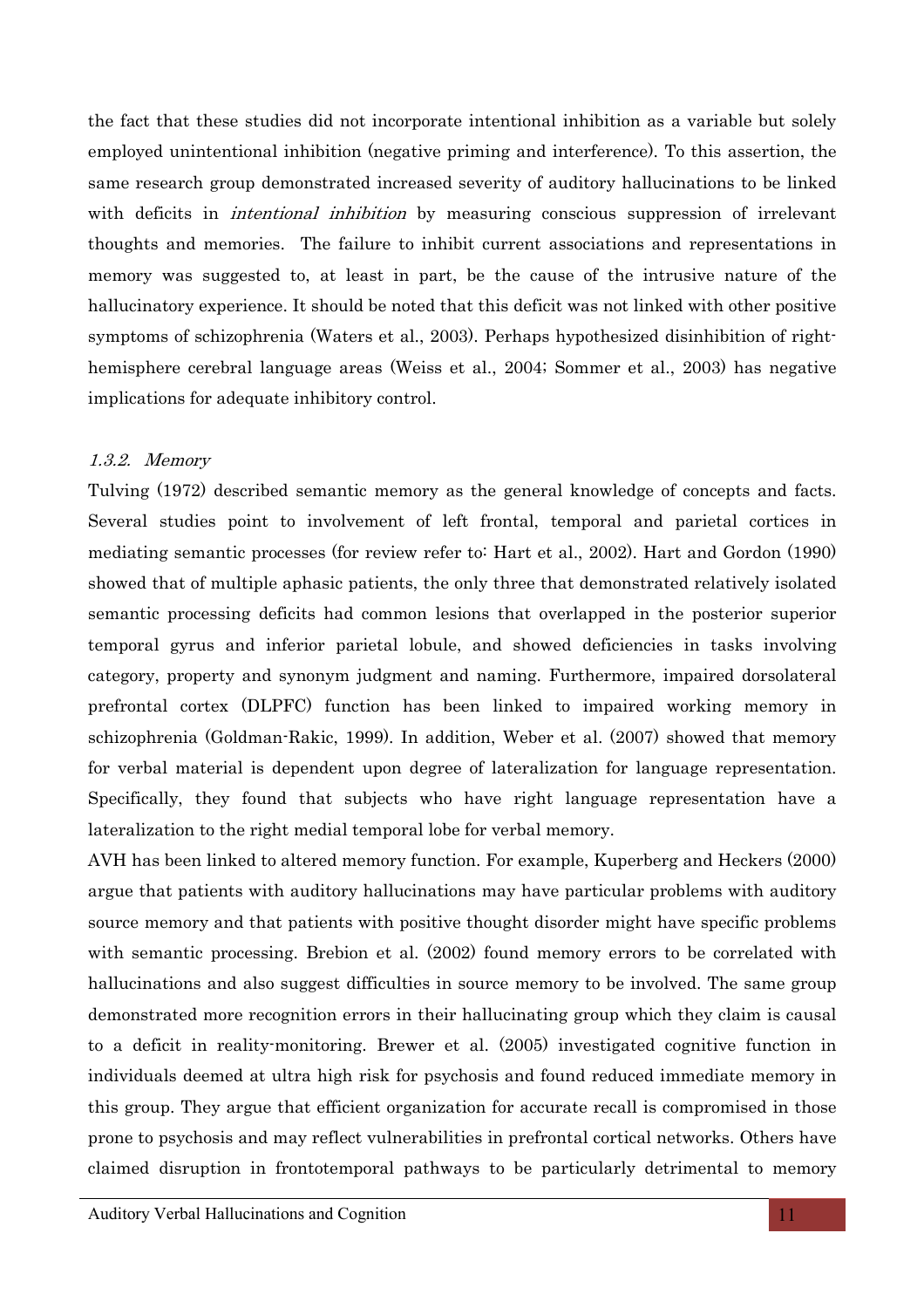function (Ragland et al., 2004). Although these findings indicate memory error to be associated with AVH, they do not provide an explanation as to *how* memory contributes to the aetiology and maintenance of AVH. Some attempts have been made, however. As mentioned, a failure to inhibit current associations and representations springing from memory may be responsible for the intrusive nature of AVH (Waters et al., 2003). It could be argued that an enhanced associative capacity of memory in hallucinating individuals overruns the capacity to adequately inhibit rapidly generating representations which are subsequently interpreted as being unexplainable perceptual phenomena. Also, reported problems in auditory source memory (Brebion et al., 2002; Kuperberg & Heckers, 2000) may additionally contribute to AVH. Further elaborating, memories of auditory events may be activated randomly and unjustly be perceived as unexplainable voices because there is no recollection of the original source. If this is the case, memory may play an instrumental role in the aetiology of AVH. Consequentially, memory errors may therefore be causal to both a deficit in inhibitory control as well as to interference of intrusive, sometimes poorly sourced, representations arising from memory, which can be viewed in the same light as findings reported by David (1994) who suggested that in verbal hallucinations, overactivated lexical items unintentionally exceed a threshold level of activation

# 1.3.3. Verbal Fluency and aspects of Executive Function and Memory

Verbal fluency refers to the extent one is able to produce words in accordance with specific rules set by the experimenter. The ability to do so depends on multiple cognitive systems such as executive function, memory and attention (Henry et al., 2005; Stuss et al., 2002; Lezak, 1995). Stored knowledge about words and their semantic or phonemic relations to others needs to be activated, manipulated and produced in accordance with specific task demands upon successful task completion. Typically, these kinds of tasks require production of words that are phonemically or semantically related.

While phonemic fluency is thought to rely primarily on executive function (Henry et al., 2005; Lezak, 1995), the same is not necessarily true for semantic fluency. Although this type of verbal fluency, to some degree, also depends on executive functioning, there is some evidence suggesting that inaccurate performance is the result of dysfunctional semantic organization in memory storage components (Henry et al., 2005). While phonemic fluency *deficits* (reduced output compared to healthy controls) are quite consistently associated with the presence of negative symptoms (for example, Tsakanikos et al., 2005; Allen et al., 1993; Howanitz et al., 2000), research findings concerning the link between positive symptoms and verbal fluency performance are scarce and often contradictory. For example, an increase in phonemic fluency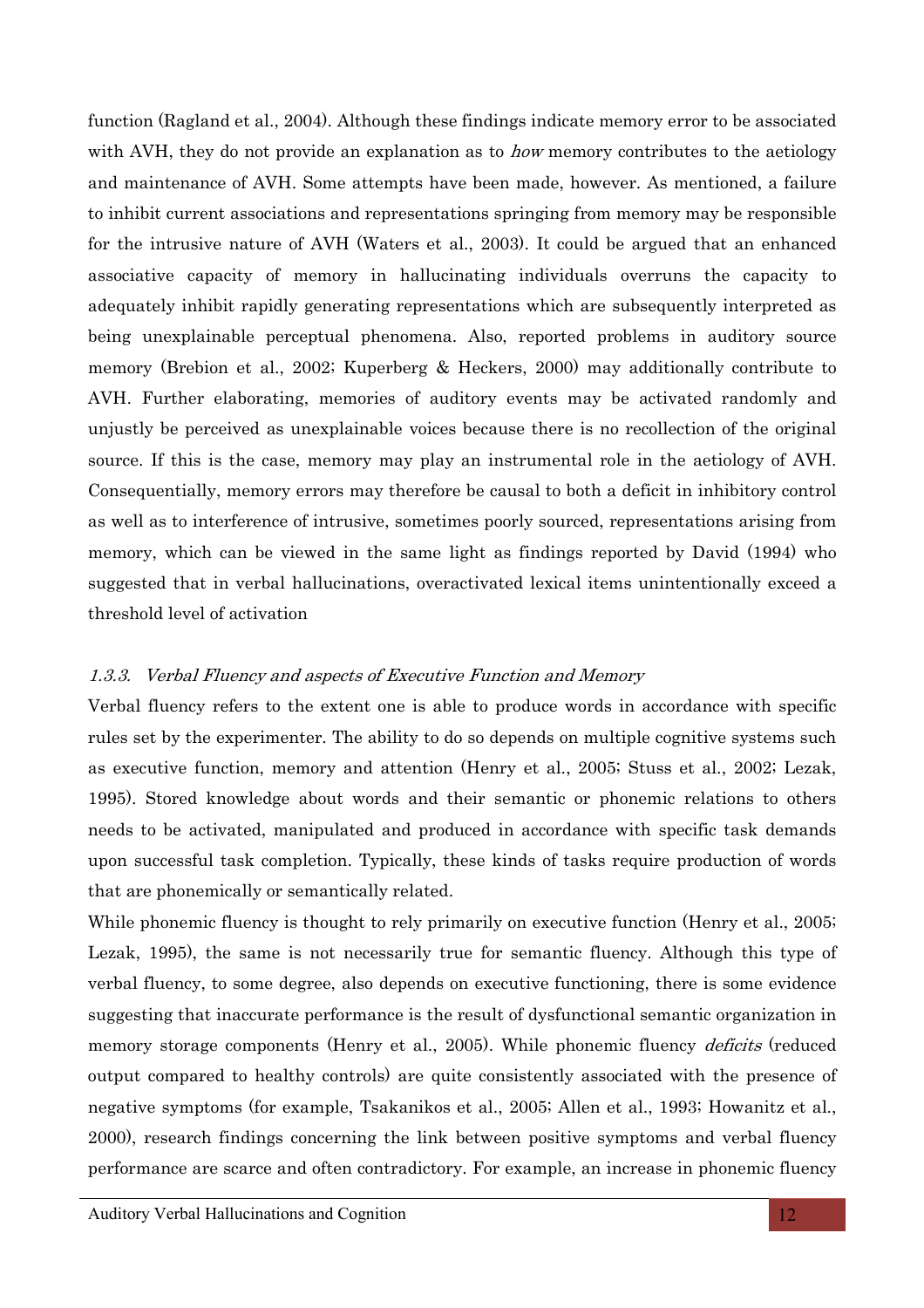was found to be associated with AVH in schizophrenia patients (Tsakanikos et al., 2005; Kerns et al., 1999). Additionally, Kerns et al. (1999) demonstrated that disproportionate production of semantically related words in a phonemic fluency task was positively correlated with verbal hallucinations. They posit that semantic memory organization in individuals with high schizotypy is functionally different from healthy subjects without high schizotypy. Bowie et al. (2004), on the other hand, did not find an association between psychotic phenomena and verbal fluency performance. With respect to semantic fluency, Kiang and Kutas (2006) examined the relation between semantic fluency outcomes and positive schizotypy in a nonclinical sample and found that higher scores on the Schizotypal Personality Questionnaire (SPQ) correlated with the production of atypical category-related words during a semantic fluency task. As mentioned, David (1994) theorized that hallucinations relate to overactivated lexical items unintentionally exceeding a threshold level of activation. A different report suggests that hallucinations have a comparable semantic organization to the organization of extended discourse in schizophrenia (Hoffman et al., 1994). An additional point to be taken into account is that defective lexical access as seen in schizophrenia (Covington et al., 2005; Allen et al., 1993), may also be present in non-clinical hallucinators and could also affect verbal fluency performance.

#### 1.4. The present study

#### 1.4.1. Premise

Studies into the neuropsychological underpinnings of positive symptoms of schizophrenia and psychosis have been scarce and the few findings that are available are often of a contradictory and inconclusive nature, although overall decreased functioning in attention, memory and executive function in these diagnostic groups has been reported frequently (for an overview, see Hijman et al., 2003). While research efforts concerning AVH have primarily focused on patients suffering from schizophrenia, there is relatively little literature on cognitive functioning in individuals experiencing AVH as an isolated psychiatric symptom. In attempting to investigate AVH in isolation, the present study included only individuals whom had no clinical diagnosis, no substance abuse problems and no personality disorder. Inherently, confounds in the data as a result of underlying psychopathology, use of medication or hospitalisation could therefore be minimized. Nevertheless, similarities between nonclinical individuals and those diagnosed with a psychiatric condition, in which hallucinations are present, may exist. Perhaps minor deviations in inhibitory processing, self-monitoring and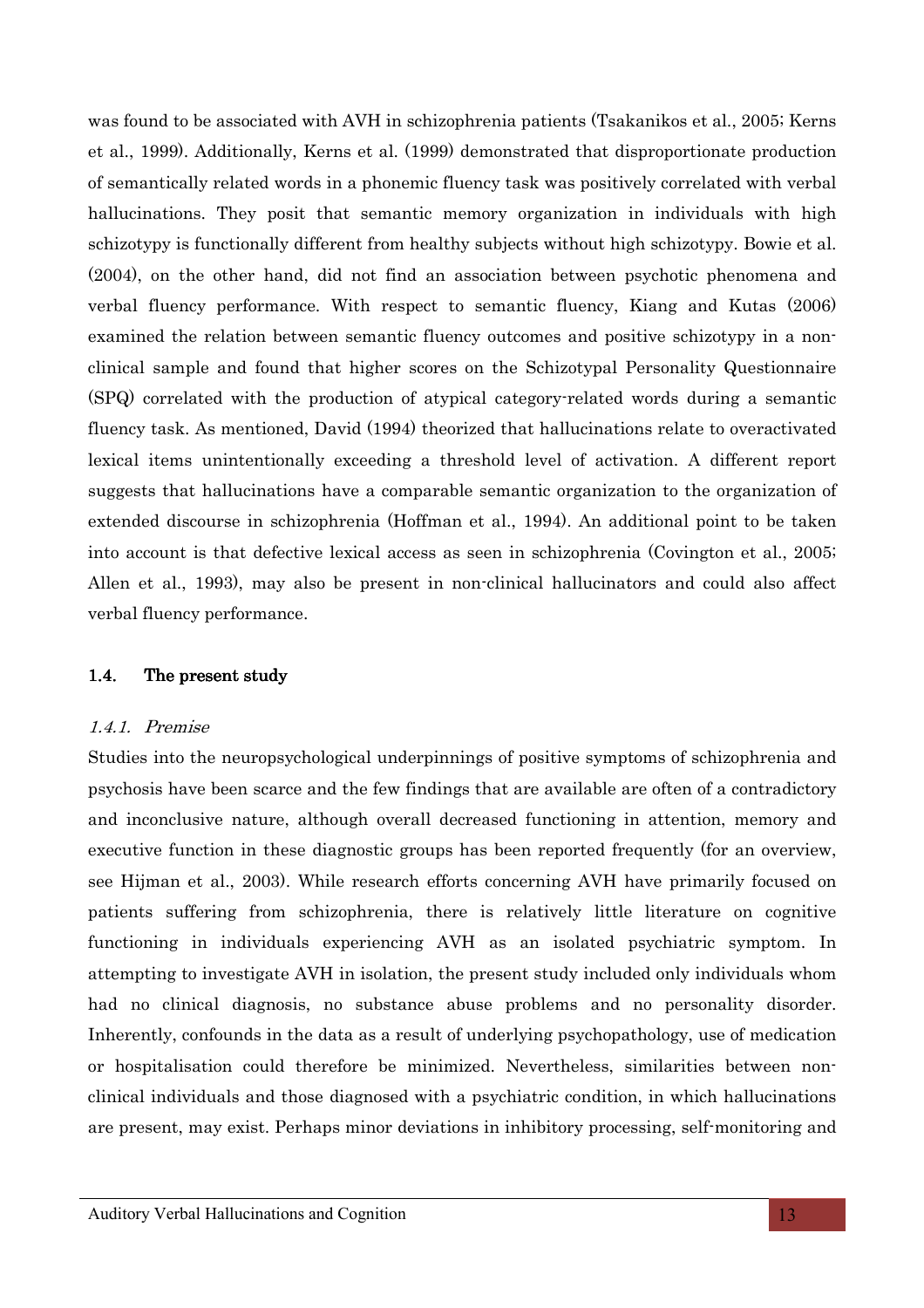memory in non-clinical hallucinating individuals subtly relate to the more serious executive and memory deficiencies often observed in schizophrenia patients.

As summarized above, auditory verbal hallucinations have been associated with alterations in domains of cognitive functioning. When interpreting differential contributions of various cognitive mechanisms implicated in AVH, one could argue, based on the above, defective inhibitory control, verbal self-monitoring (and reality-monitoring) and enhanced associative capacity to be instrumental to errors in perception and hallucinatory presence. A cognitive model of verbal hallucinations should therefore include both inhibitory (executive) control and memory function as affected capacities.

#### 1.4.2. Hypotheses on inhibition and monitoring

Behavioural mechanisms related to executive control are thought to be instrumental in the aetiology and maintenance of AVH. Adequately distinguishing inner speech from external speech may be compromised in those prone to AVH and are thought to relate to difficulties in verbal self-monitoring (Mechelli et al., 2007; Seal et al., 2004; Frith & Done, 1988). Selfgenerated vocal stimuli may not be recognized as such where misidentification of them as being unexplainable voices may ensue. Additionally, deficient inhibition of intrusive thoughts and memories may also contribute to the maintenance of AVH. Cognitive impairment of this nature is often seen in hallucinating populations (Costafreda et al., 2008; Brebion et al., 2002; Waters et al, 2003) and may also be present in non-clinical hallucinators. Therefore, at present, it is hypothesized that individuals experiencing hallucinatory phenomena will show subtle inhibitory and monitoring deficits when these are experimentally employed.

#### 1.4.3. Hypotheses on memory

It has been claimed that memory organization in individuals with high schizotypy might be functionally different from healthy controls (Kerns et al., 1999) and that hallucinations may have a comparable semantic organization to the organization of extended discourse. Furthermore, immediate memory may be affected in hallucinating individuals who are at-risk for psychosis (Brewer et al., 2005). Although problems with memory function have been associated with hallucinations, as summarized above, its instrumental contribution to the aetiology of AVH remains poorly understood. Nonetheless, at present, it is hypothesized that enhanced associative generation of representations in memory may overrun the capacity to adequately inhibit these and may subsequently be interpreted as being unexplainable perceptual phenomena. Defective inhibition and exorbitant self-generated memory output may therefore both be instrumental in the intrusive nature of hallucinatory experiences.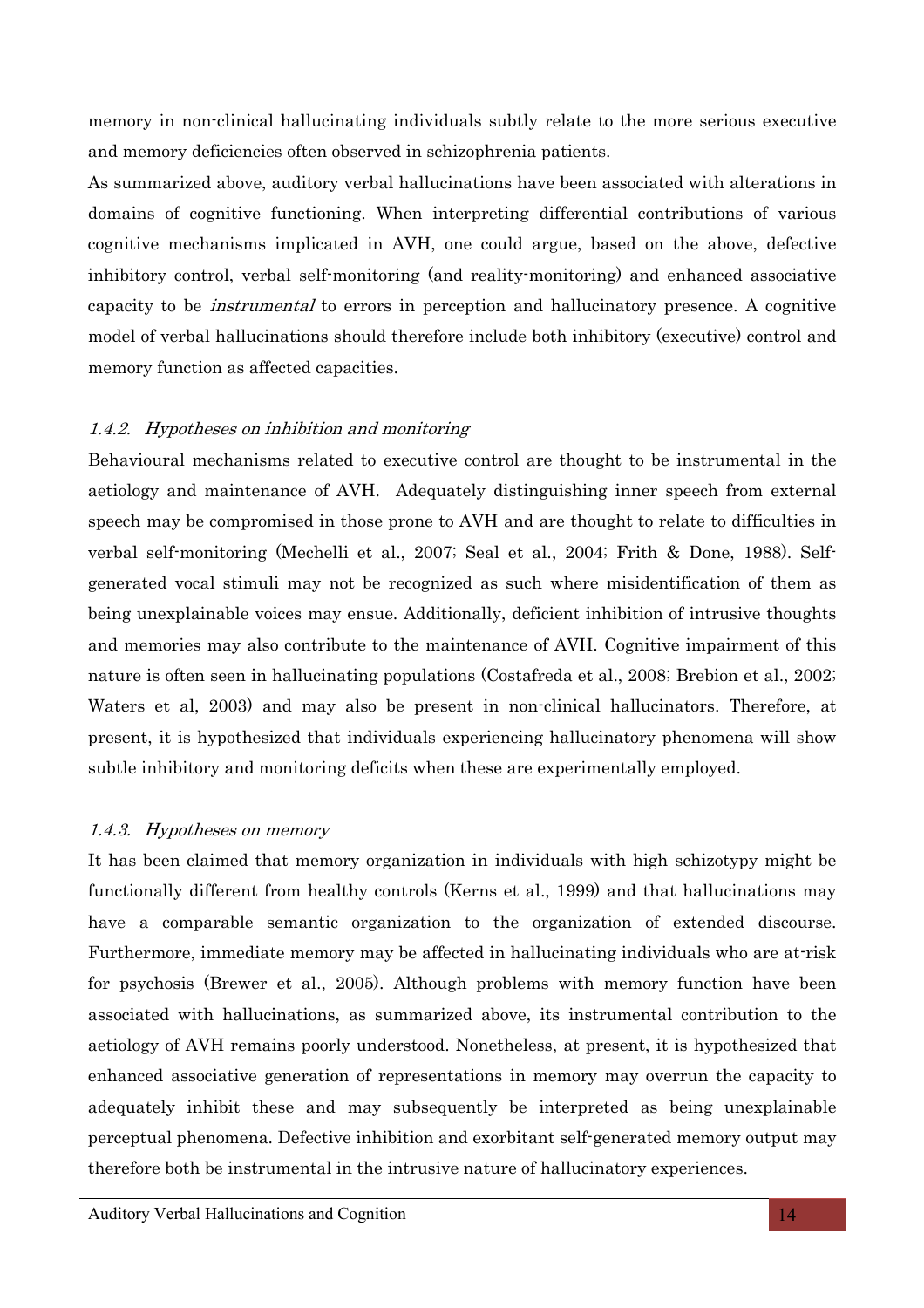Of equal importance is the suggestion that a problem with auditory source memory is associated with AVH. Inadequate memory of the source of an auditory event has been hypothesized to denote a reality-monitoring deficit which may reflect inadequate selective attention leading to improper encoding in memory (Brebion et al., 2002; Aleman et al., 2000; Kuperberg and Heckers, 2000) When the source of an earlier auditory event can not be adequately retrieved from memory, one might interpret its current perception as being a spontaneous unexplainable event or not belonging to the self, hence externalizing. With further reference to reality-monitoring, it has been implied that imagined events have similar phenomenological characteristics as perceived events, rendering the boundary between imagination and reality unclear (Brebion et al., 2002; Aleman et al., 2000). Inadequate discrimination may therefore lead to bizarre interpretations of auditory stimuli emerging from memory. Also, false memories may nurture hallucinatory experiences.

As a result of the above stated, experimental manipulation of memory function may lead to the observation of memory errors in hallucinating individuals due to interference of imagined events and self-generated representations and memories. Incorrect recollection of the source of presented stimuli may additionally lead to inaccurate recall. Stored items not learned during testing may partly replace the required items (intrusions).

# 1.4.4. Hypotheses on verbal fluency

Verbal fluency is a cognitive ability primarily dependent on executive function and memory function (Henry et al., 2005; Lezak, 1995). In the present study, verbal fluency is not hypothesized to be directly involved in the aetiology and maintenance of AVH but is rather suggested to reflect altered function in executive processes and memory function in hallucinating individuals. Monitoring what is considered to be correct output and thereby inhibiting competing incorrect alternatives may be impaired in hallucinating individuals. Inhibitory (executive) dysfunction is primarily hypothesized to underlie difficulties with phonemic fluency whereas reliance on memory capacity may result in adequate or even above average performance in semantic fluency. Semantic fluency output, where utterance of categorically related items is required, may be above par due to an enhanced associative capacity of hallucinating individuals. Rapidly spreading activation of lexical representations within memory nodes may therefore be at the core of above average performance. Experimental measurement of both phonemic and semantic fluency will be obtained in order to further explore the role of executive functioning and memory in AVH. Verbal fluency will be differentiated in phonemic and semantic fluency and subsequently compared between groups.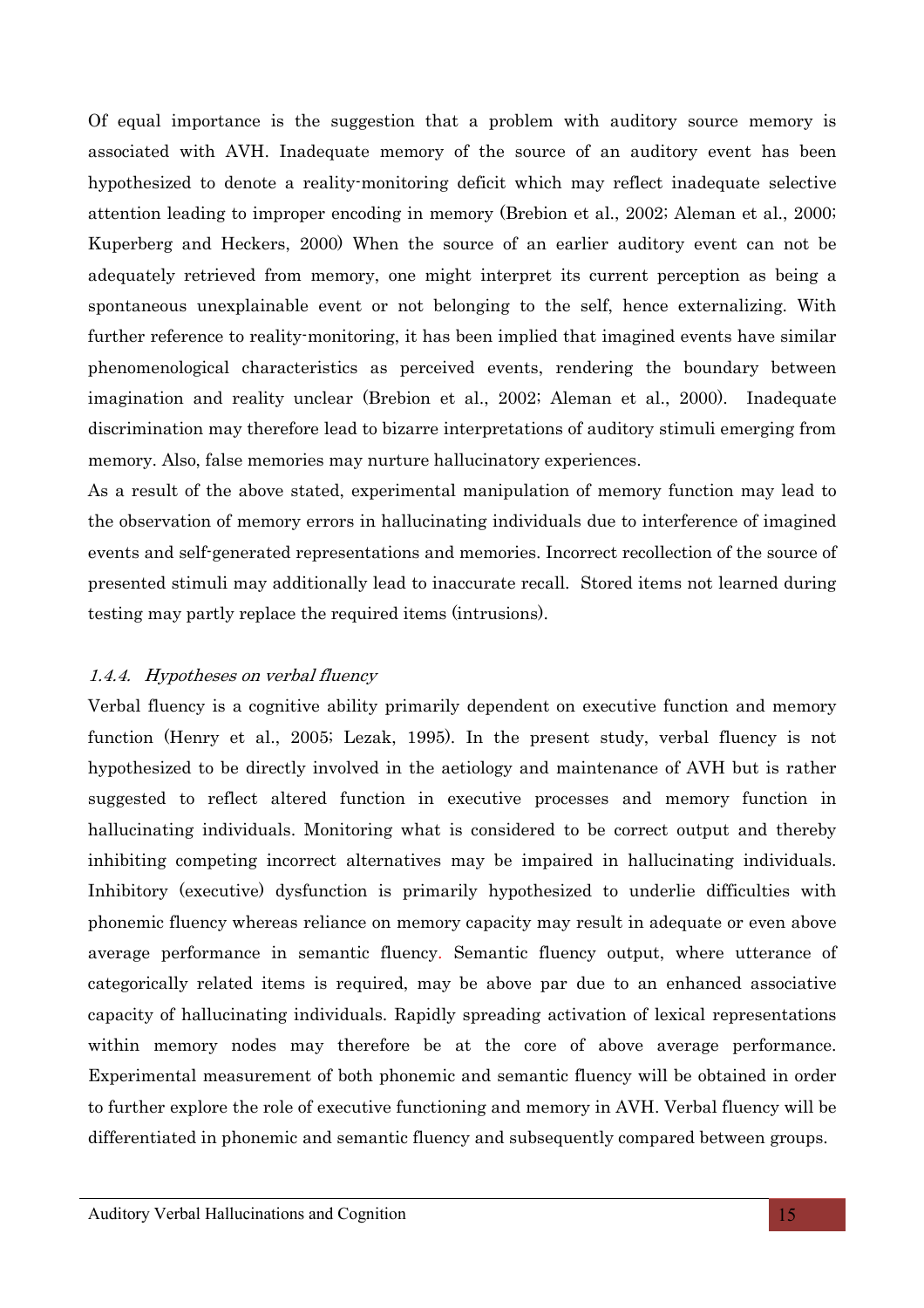# 1.4.5. Hypotheses on schizotypy and global functioning

Although the hallucinating group is deemed healthy at present, they may be prone to psychosis and therefore display increased schizotypal personality as compared to nonhallucinating controls. Therefore, the assessment of schizotypy is warranted in the present study. In addition, global functioning in psychological, social and professional contexts will be assessed in an attempt to substantiate the hypothesis that hallucinatory presence is accompanied by decreased functioning in these domains. To this goal, GAF-scores (Global Assessment of Functioning) will be obtained.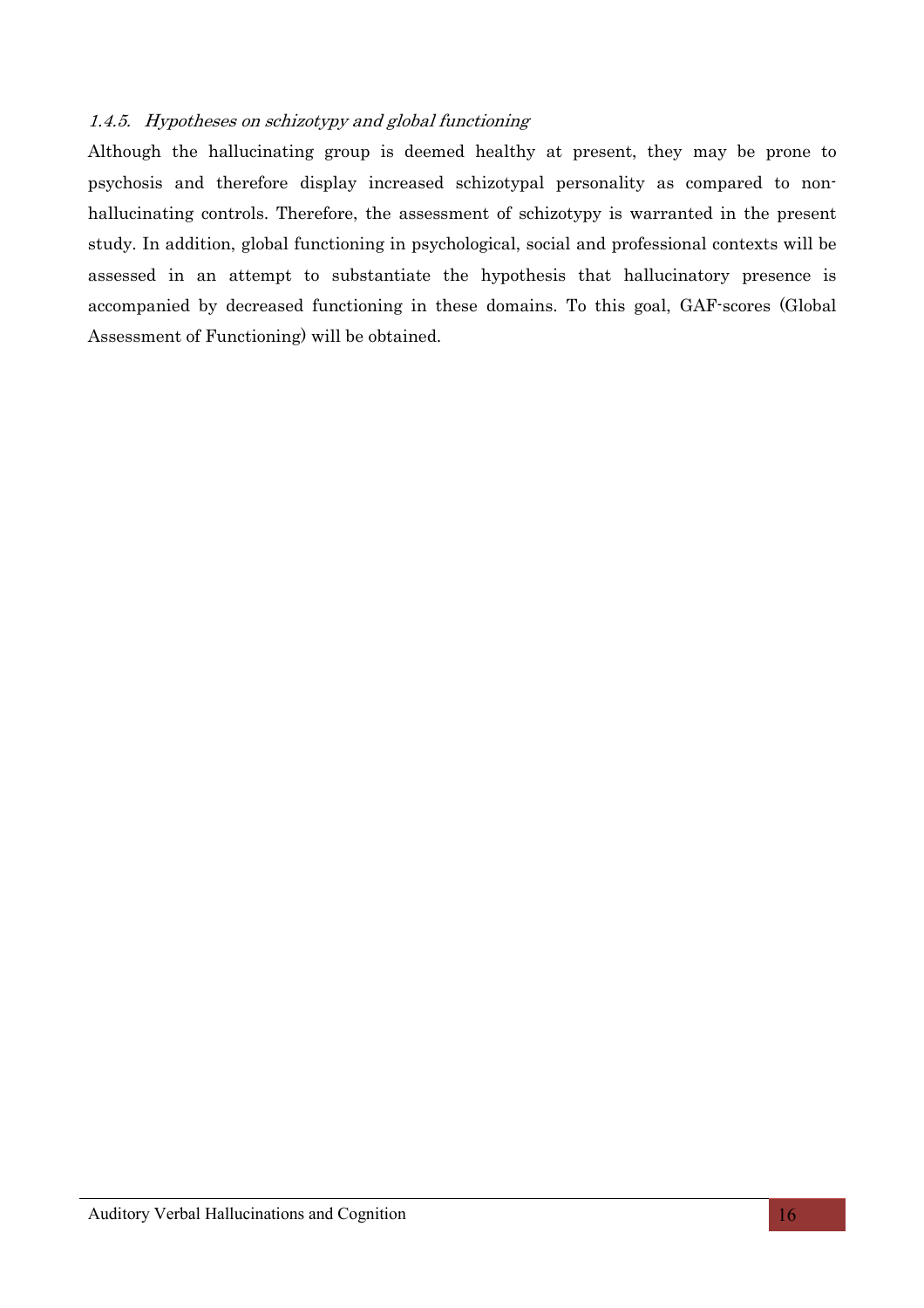#### $2.$  METHOD

#### 2.1. Participants

Exclusion criteria for both controls as hallucinators were as follows: 1) presence of a psychiatric disorder or significant history thereof (individuals with a history of psychotic symptoms were excluded, even when in remission), 2) presence of an axis II personality disorder, 3) drug use in the three months prior to assessment or a significant history thereof, 4) consumption of more than 15 units of alcohol-containing beverages a week, 5) presence of a neurological disorder or 6) IQ of 70 or below. 110 participants, matched for sex, age and level of education, were recruited through the use of a website, set up for this particular study (www.verkenuwgeest.nl). Seven of them were excluded due to the presence of a psychiatric condition or personality disorder (6) and absence of auditory verbal hallucinations (1). None of the included participants had a drug dependency at time of assessment, as they were toxicologically screened for this. Also, none exhibited alcohol abuses or had a history of psychiatric disorder, neurological disorder, head injury or alcohol or drug dependency. Furthermore, none of the control participants ever had the experience of hearing unexplainable voices or sounds or hallucinatory experiences in other modalities (visual, olfactory or tactile). The hallucinating group consisted of 12 males and 32 females, in the control group 20 males and 39 females were included. The included participants had a mean age of 44.50 years old  $(SD = 13.34)$ . Mean age for the hallucinating group was 42.61  $(SD =$ 12.23) and for the control group 45.92 years (SD= 14.05). Level of education was defined as numbers of years; the hallucinating group averaged  $13.37$  (SD = 2.67) years of education and the control group had a mean of  $13.72$  (SD = 2.62) years of education.

All participants gave their written informed consent.

### 2.2. Procedure

On the aforementioned website, visitors were asked to participate in an experiment concerning the perception of unexplainable voices. To this goal they were asked to fill out a questionnaire in order to register unusual (hallucinatory) experiences. In fact, the questionnaire employed, was an adaptation of the Launay Slade Hallucination Scale (LSHS). Based on preliminary analysis of the results we obtained from the LSHS, participants were assigned to one of two groups – a control group and a 'hallucinating' group – and were matched for gender, age and level of education. Subsequently they were invited to the department of Psychiatry of the University Medical Centre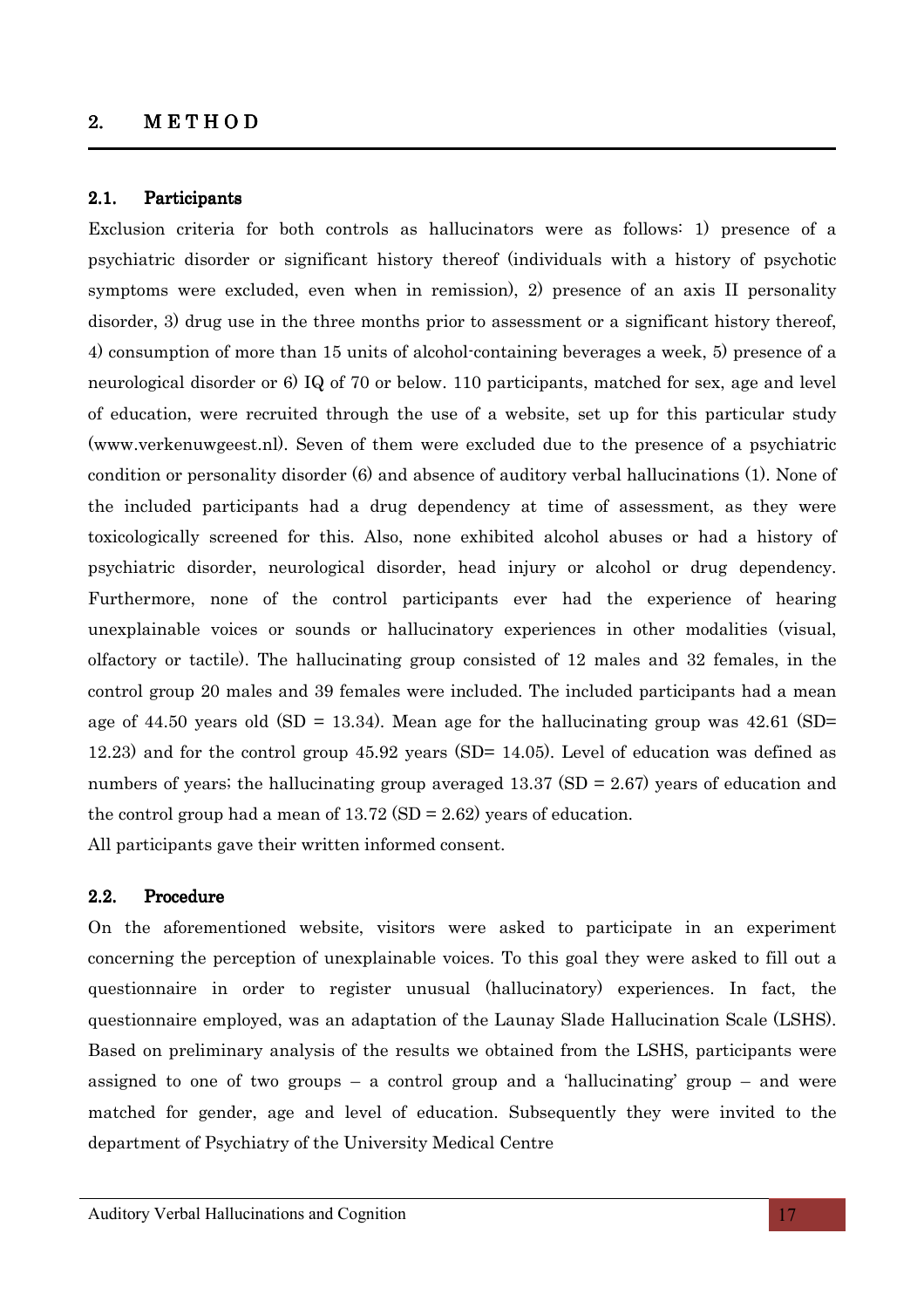Utrecht (UMCU). Upon arrival, the participant was informed that the experimenter needed to remain blind to group membership (control versus hallucination) until after neuropsychological testing had finished. It should be noted that all the participants complied with this request by omitting any clues during testing that could tip off the experimenter. In the testing room, a global explanation was provided by the experimenter as to how the experiment would be conducted, leaving out any detailed information as to what constructs or cognitive functions would be tested. After the participant was properly informed about the circumstances of the study and signed the informed consent, subjection to the neuropsychological battery of tests and psychiatric evaluation commenced.

# 2.2.1. Data handling

The person who administered the tests was blind to group-membership of the participants until after scoring of the individual tests had been completed. The raw cognitive data were scored and reviewed by two trained neuropsychologists in order to enhance reliability. First, all tests were scored by the administrator. Subsequently, the second rater, who was not present during testing and was also blind to experimental condition, evaluated the assigned scores and corrected them when necessary.

# 2.3. Neuropsychological Assessment

# 2.3.1. Inhibition and monitoring (executive function)

It was hypothesized that difficulties with inhibition and monitoring are instrumental to the aetiology of AVH. Therefore, three tasks that measure executive function have been employed to experimentally test this hypothesis. The first was a subtask of the BADS (Behavioural Assessment of the Dysexecutive Syndrome), the *Rule-Shift Card Game*. Twenty cards of an ordinary deck of playing cards were consecutively shown to the participant. In this task there were two rules reflecting two separate trials. With the first rule the participant had to respond "yes" when a shown card had a red colour and "no" when it was black. In the second trial the participant had to ignore the first rule and attend to a new one. He or she had to respond "yes" when a card was of the same colour as the preceding card and "no" when it was not. Thus, the participant had to inhibit responding to the first rule while attending to the second. Also, they needed to monitor the identity (colour) of preceding cards in order to respond correctly to new ones. Some patients with executive problems find it difficult to adapt to this rule shift and accuracy declines consequentially.

The second task that was administered regarding executive processing was the *Stroop Colour-*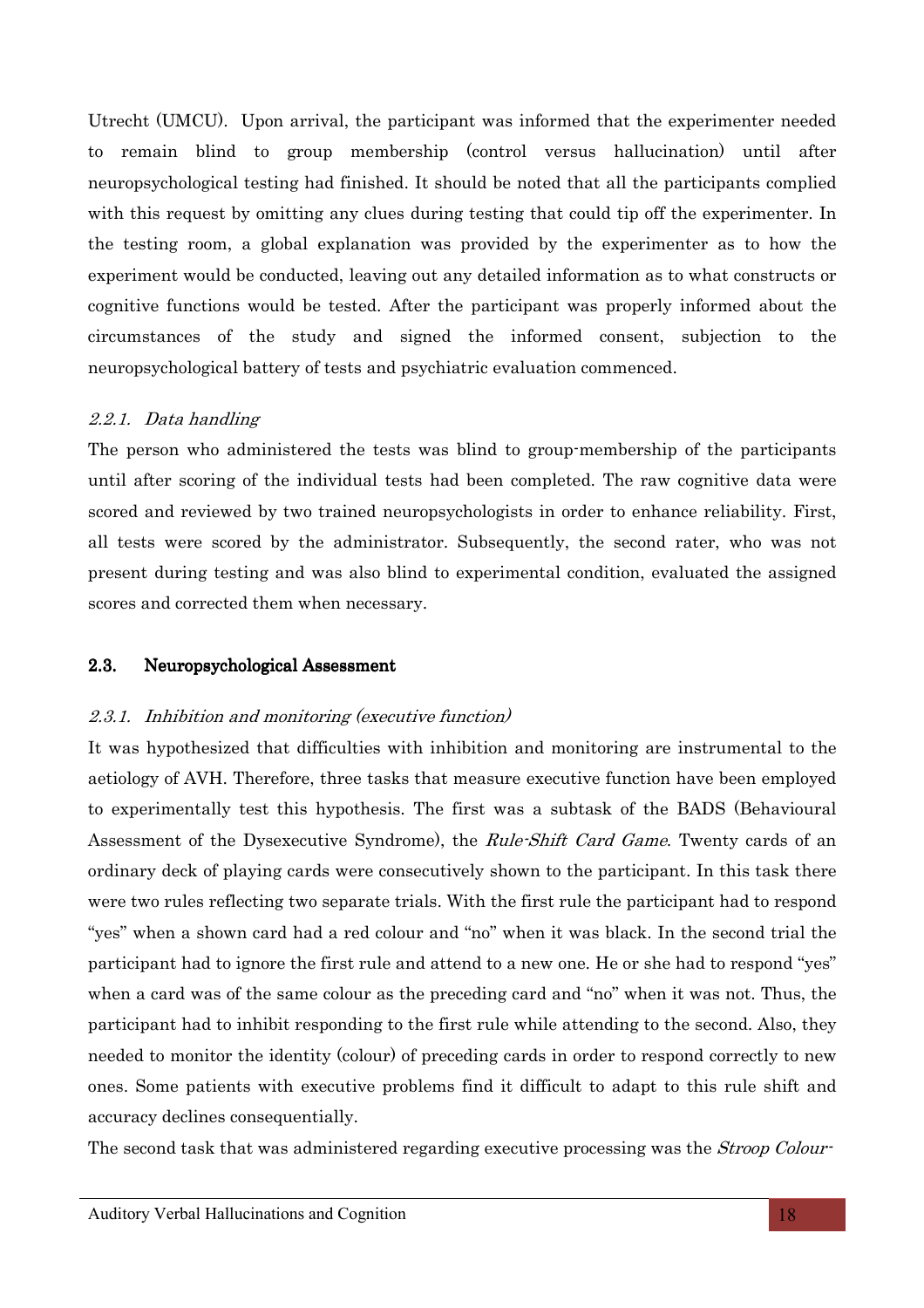Word Task. A task that measures higher-order cognitive function related to response inhibition and selective attention. More specifically, it measures the aptitude of the participant to successfully inhibit prepotent response to visually presented, verbal material. Where the names of colours are printed in a different colour from that which they refer to, the participant was required to name the colour of the print. Where one is automatically inclined to read aloud the word itself, the task is to inhibit this inclination and give priority to name the colour of ink the word is printed in.

A third task that was employed, the backward Digit Span-task, requires executive manipulation of presented stimuli. Here, participants were read aloud a string of digits which they were required to reproduce in backward fashion. This trial specifically recruited working memory function because the individual had to form an internal representation of the presented digits and, subsequently, had to cognitively manipulate the string, by reversing the order of the presented items, to successfully meet task demands. The number of digits in a string increased until the participant was no longer able to successfully reproduce. The number of correctly reproduced strings was used to compare groups.

#### 2.3.2. Memory

Enhanced association and source memory dysfunction have been hypothesized to contribute to hallucinatory activity in the auditory modality. Experimentally, accurate recall of list items may be compromised due to intrusive associations and representations emerging from memory storage components. Furthermore, when the participant is unable to remember the source of lexical items in memory, recall of verbal material may be compromised. Both altered semantic memory organization as well as interference due to hallucinatory activity may additionally complicate successful task completion.

Assessment of short-term memory was achieved through appliance of the *forward Digit Span*task and direct recall on the Verbale Leer en Geheugen Test (VLGT), the latter being a memory task specific to neuropsychological research conducted in the Netherlands. With the Digit Span task, participants were read aloud a string of digits which they were required to reproduce, immediately, in the same order they were presented in. The number of digits in the string increased until reproduction was no longer proficient. With the VLGT, participants were read a 16-item shopping list for a total number of five times. The list consists of 4 separate categories, 4 items per category, which were randomly presented. After each reading there was direct free recall of the list in any order the participant wished. The amount of correctly recalled items constituted the measure of comparison between groups.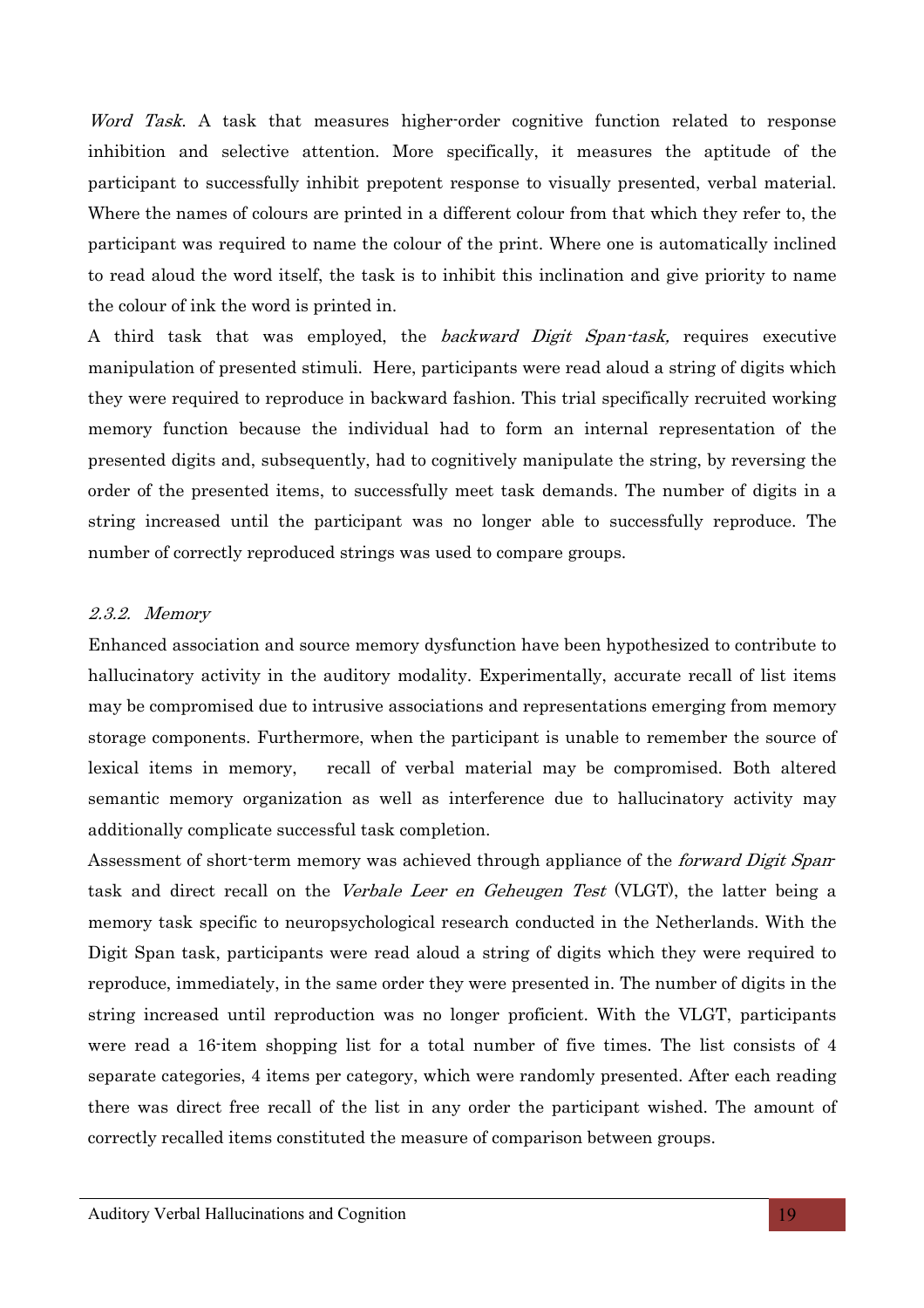Long-term verbal memory was also assessed by administration of the VLGT. After five consecutive readings of the 16-item list a second, different, shopping list was read aloud to the participant where, again, direct free recall was required. Then the participant was asked to name the items that were on the first list. After these free recall trials, memory organization was assessed through means of cued recall. Participants were required to name specific items of the first list that pertained to a certain category. They were given the name of a category and were required to name the items belonging to these separate categories. After twenty minutes, again, there is both free and cued delayed recall of the first list. Here as well, the amount of correctly recalled items constituted the measure of comparison between groups.

A measure of non-verbal long-term memory was also obtained by administration of the Complex Figure of Rey-Osterrieth. The participant was shown a drawing of a complex figure and was instructed to copy the drawing with utmost precision. After twenty minutes, there was delayed recall of the figure from memory. Crude scores on both trials served as comparison variables.

#### 2.3.3. Lexical access and abstract reasoning

Two WAIS III task were administered in order to assess lexical access and abstract reasoning. The Vocabulary test required the participant to access the mental lexicon upon providing adequate definitions of 33 words (increasing in difficulty as the list advanced). The Similarities test required one to indicate in which way two concepts are similar to one another. Here too, difficulty increased as the list advanced.

#### 2.3.4. Verbal Fluency

In hallucinating individuals, verbal fluency may be differentially affected whereby semantic (categorical) fluency is hypothesized to be intact or superior, relative to phonemic fluency, in comparison to healthy controls. Both phonemic and categorical fluency were assessed. With phonemic fluency, in two separate trials, participants were required to utter as many words as possible beginning with a certain letter. In the first trial, the utterance of words beginning with an 'N' was required. In the second trial, the uttered amount of words beginning with an 'A' was measured. Measurement time in both trials was one minute. Any word that came to mind could be pronounced except for the names of people, countries or cities. With respect to categorical (semantic) fluency, participants were again subjected to two separate trials. In the first trial the participant had to name as many professions as possible during two minutes. In the second trial one had to name as many animals as possible during two minutes. The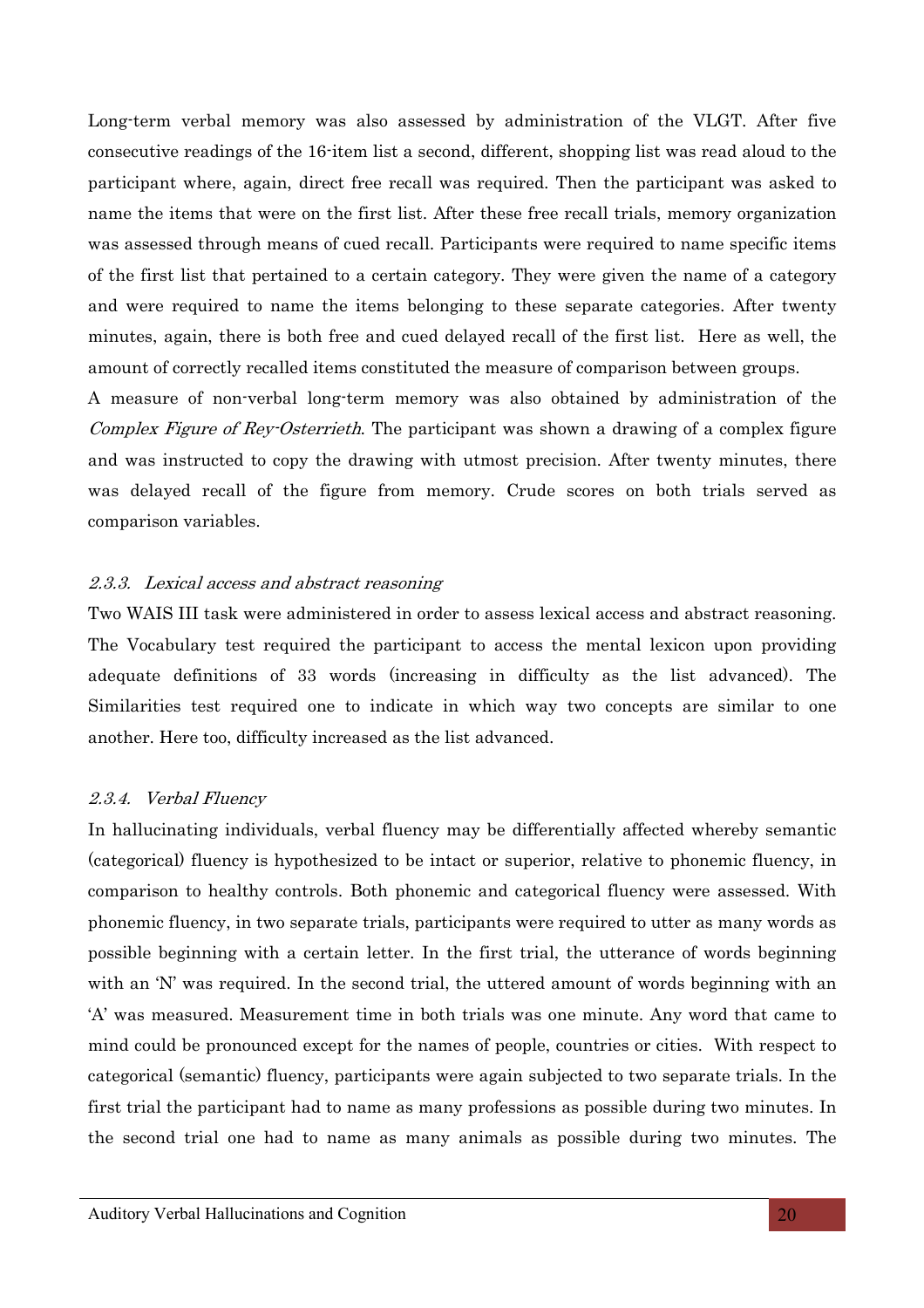number of words produced during both phonemic and semantic fluency represented the fluency measures that were compared between groups.

## 2.3.5. Intelligence Correlates

In order to control for interpersonal variability regarding intellectual ability, IQ was assessed by employing the Dutch adaptation of the National Reading Test for Adults (NART). Nonverbal IQ was assessed using the Raven's Advanced Progressive Matrices. Here, participants were required to choose between eight pieces of a puzzle in order to complete the target puzzle. Logical thinking needed to be applied for successful task completion.

#### 2.4. Psychiatric Assessment

#### 2.4.1. Launay Slade Hallucination Scale (LSHS)

In order to assess to what extent individuals experience unexplainable phenomena such as hearing voices, visitors of our website were asked to fill out a questionnaire, the Launay Slade Hallucination Scale. This questionnaire was primarily used to assign potential participants to one of two conditions, control or experimental, prior to extensive examination on location at the department of Psychiatry of the UMC Utrecht.

# 2.4.2. Comprehensive Assessment of Symptoms and History (CASH)

All participants, both controls and hallucinating participants, were subjected to a Comprehensive Assessment of Symptoms and History-interview (CASH). The CASH is a psychiatric interview designed to assess an individual's history with respect to psychiatric illness and was first published by Andreasen et al. (1985). The interview was conducted by a staff psychiatrist whereas the author was present as second rater. Psychiatric assessment was purposefully implemented to make sure none of the participating subjects were currently experiencing emotional or psychiatric problems. If so, they were excluded from analysis. Confounding of the data due to underlying pathology was thus removed prior to examination of cognitive measures. Also, if there were any doubts concerning the genuineness of the reported hallucinations, the participant was excluded from the study.

# 2.4.3. Schizotypal Personality Questionnaire (SPQ)

All participants were required to fill out the Schizotypal Personality Questionnaire (SPQ). The SPQ registers to what degree schizotypal personality traits are present in the individual. Although participants in the AVH group might not suffer from a psychiatric condition, it was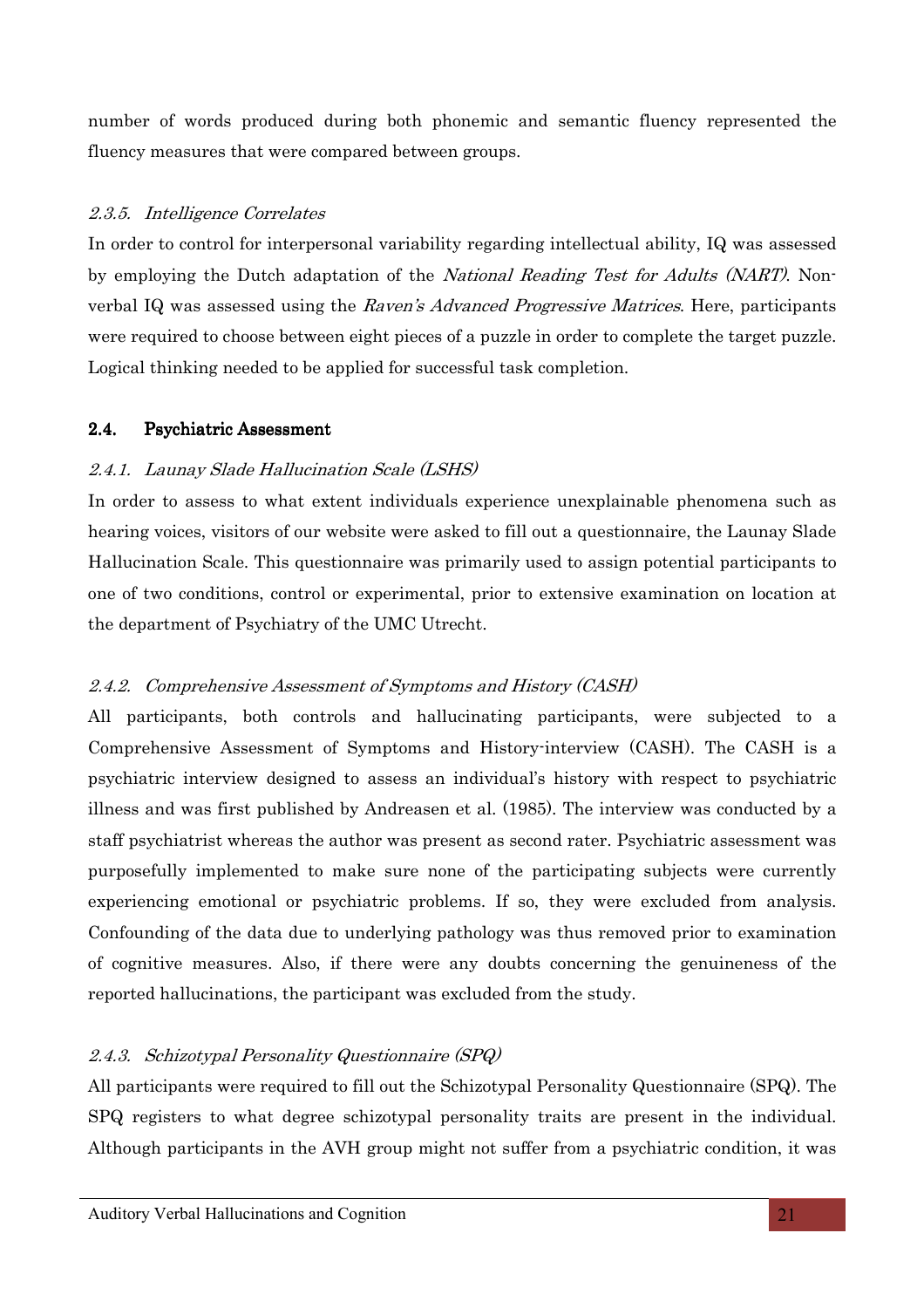hypothesized they might display schizotypal personality traits. For consistency and scientific merit, SPQ scores were also obtained from control participants.

# 2.4.4. Global Assessment of Functioning (GAF)

An observational tool was used to indicate the level of psychological and social functioning. This was achieved by means of the GAF-scale (Global Assessment of Functioning). Although the hallucinating group was deemed healthy, there may be differences compared to healthy controls with respect to the aforementioned behavioural dimensions.

# 2.4.5. Assessment of Hallucinatory Experience

Participants from both groups were subjected to an interview assessing both the presence and nature of the hallucinatory experience. It was expected that the control group would not have any experiences of this sort but were screened for AVH anyway. A questionnaire was designed specifically for the hallucination study – of which this thesis is one of few – in order to describe the experiences of the participants with regard to the hearing of voices.

# 2.5. Statistical analyses

The data were analyzed with the Statistical Package for the Social Sciences (SPSS, version 15.0). Between-group comparison on several cognitive measures was achieved through both univariate as well as multivariate analysis of covariance (ANCOVA and MANCOVA), applying a General Linear Model procedure. Also, stepwise multiple regression analyses were performed with GAF-score and SPQ-score as the dependent variables; several cognitive measures were employed as predictor variables. Finally, Pearson correlations  $(r^2)$  between variables were computed in order to define covariates that needed to be controlled for.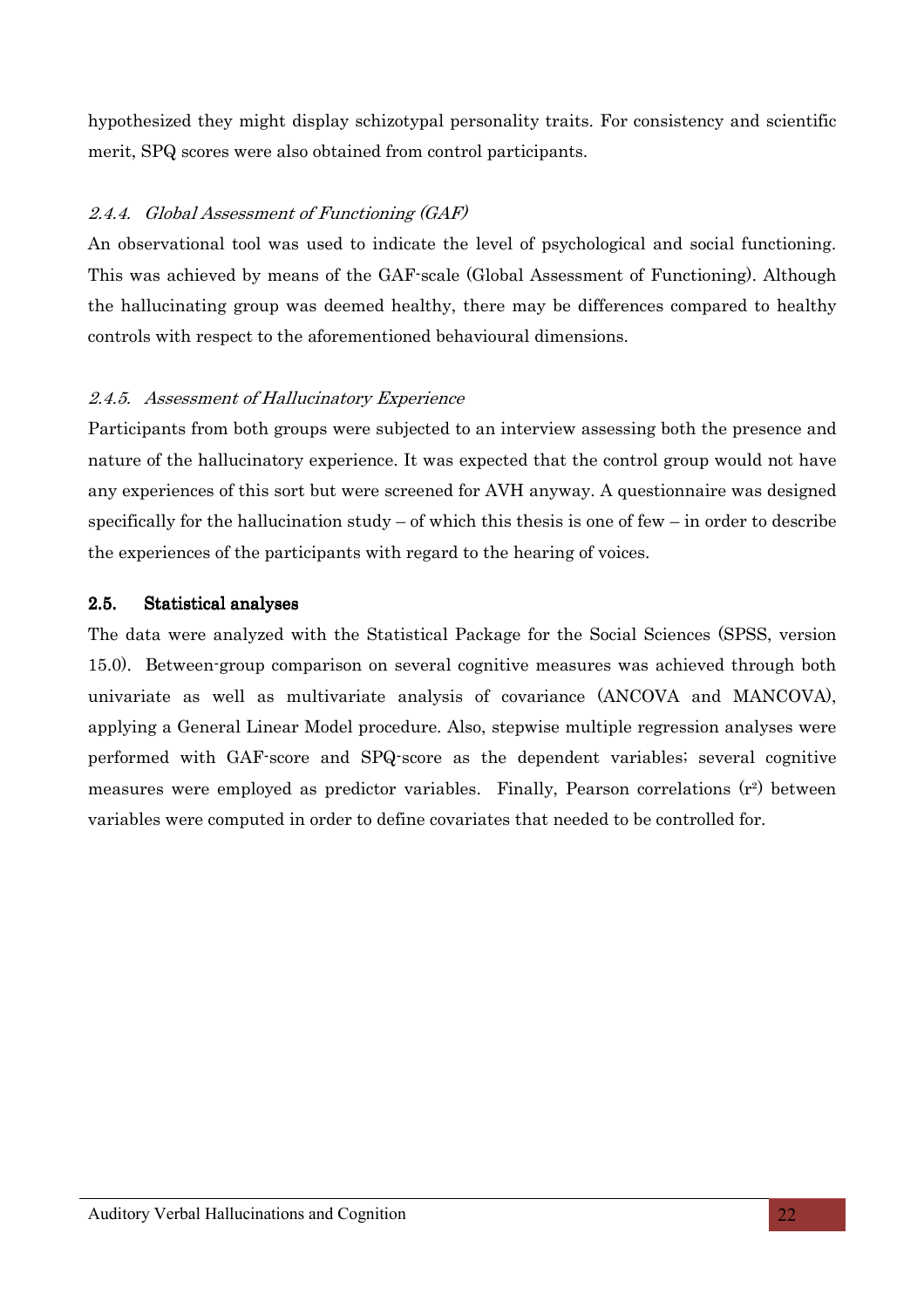#### 3. RESULTS

#### 3.1. Demographic variables

103 participants were included for the study (44 AVH versus 59 controls). They were matched for sex, age and years of education. The hallucinating group consisted of 12 males and 32 females whereas in the control group 20 males and 39 females were included. The groups were not of identical size due to both a higher drop-out rate of hallucinators prior to assessment at the psychiatry department as well as a higher exclusion rate. With respect to age, there was no significant difference between groups  $(F (1, 103) = 1.55, p = .22)$ . A one-way ANOVA (analysis of variance) revealed a significant difference in IQ estimation between groups (F (1,  $103$  = 12, 35, p = .01), despite nearly equal number of years of education. Mean number of years for the hallucinating group was 13.37 whereas the control group averaged 13.72 years of education. This difference was not significant (F  $(1, 76) = .339$ , p = .562). Table 1 shows the mean age, estimated IQ and number of years of education for both groups.

(AVH) and the non-hallucinating group

Table 1. Mean age, IQ and years of education (and standard deviations) for the hallucinating

| Measure     | <b>AVH</b> |                      | Control               | Total            | Group comparison |
|-------------|------------|----------------------|-----------------------|------------------|------------------|
|             | Mean       | (SD)                 | Mean (SD)             | Mean (SD)        |                  |
| $\cdot$ Age | 42.61      | (12.23)              | $45.92 \quad (14.05)$ | 44.50 (13.34)    | $F = 1.55$       |
| $\cdot$ IQ  |            | $104, 75$ $(10, 92)$ | 111,59(8,83)          | 108,67(10,31)    | $F = 12.35$      |
| • Education | 13.37      | (2.67)               | $13.72 \quad (2.62)$  | $13.56$ $(2.63)$ | $F = .339$       |

SD = Standard deviation

With respect to the Raven's Advanced Progressive Matrices test, the hallucinating group had a mean score of 9.02 (SD = 2.32) whereas the control group had a mean score of 9.12 (SD = 2.21). These scores on the Raven's Advanced Progressive Matrices test, a measure of logical thinking – sometimes employed as non-verbal IQ, were not significantly different between groups  $(F (1, 103) = .045, p = .832)$ .

#### 3.1.1. Choice of covariates

In order to control for influential factors that are not of primary interest in the present study, covariates were identified as such when a variable maintained a significant and linear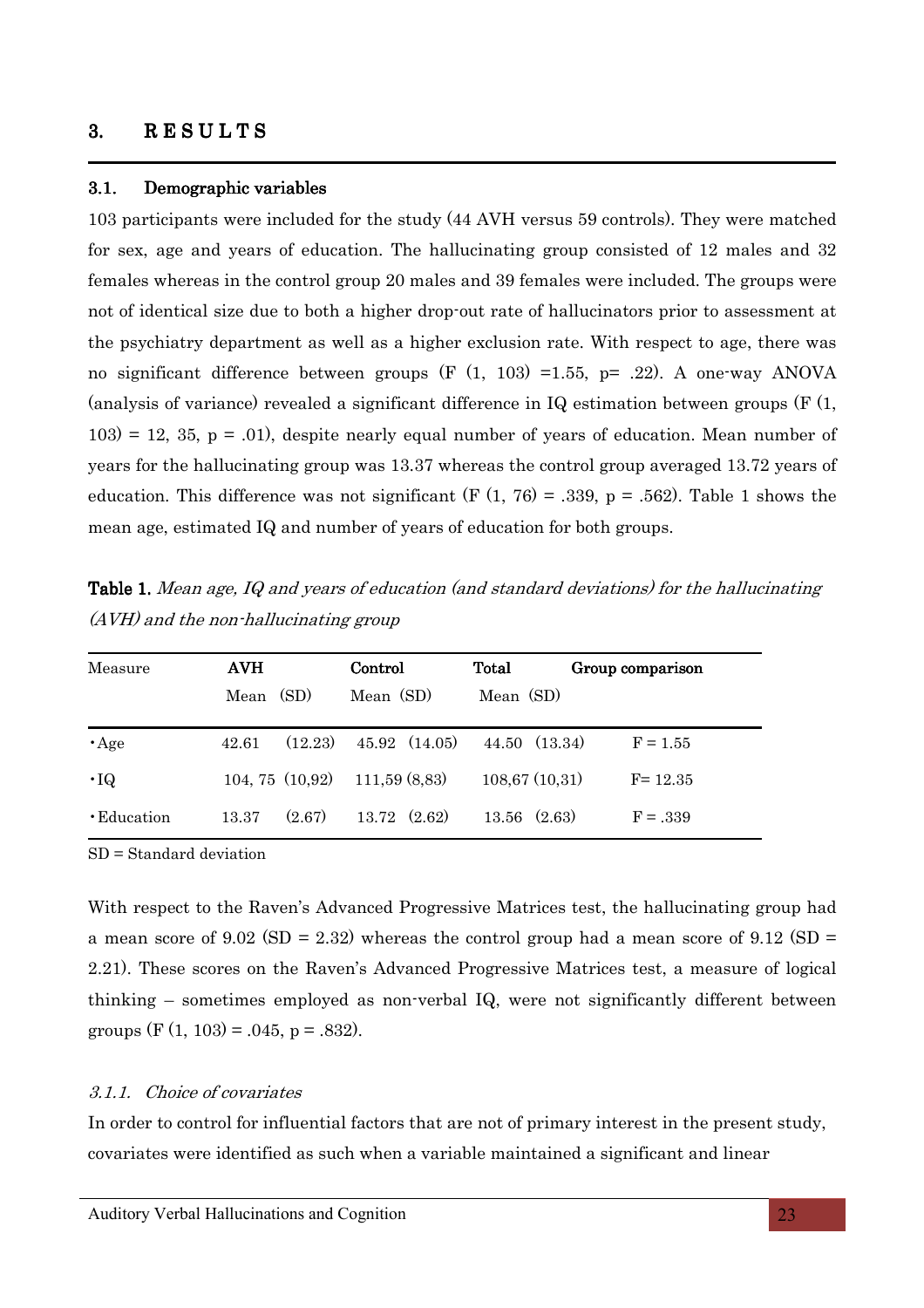relationship with the dependent variable and was significantly different between groups. This meant that in most analyses, IQ and age served as the covariates.

#### 3.2. Cognitive domains

#### 3.2.1. Response inhibition and monitoring (executive function)

It was expected that the hallucinating group, in comparison to the control group, would show impaired performance on tasks measuring intentional inhibition (selective attention) and working memory function. With the Stroop-task, response inhibition was measured as the amount of time between the average scores on the Word and the Colour cards and the time needed to complete the Colour-Word card of the Stroop task. ANCOVA with IQ and age as the covariates did not yield a significant difference between groups on this measure  $(F (1, 103) =$ .899, p = .345). Performance on a different task measuring response inhibition, the Rule-Shift Card Game, was analyzed through a one-way ANOVA (F  $(1, 103) = .52$ , p = .474). Also, analysis of covariance of scores on the backward Digit Span as a measure of working memory was carried out as well (F  $(1, 103) = .52$ , p = .473). Here, IQ was employed as covariate. Table 2 displays the results of analyses of variance and covariance.

| Task                                                                     | <b>AVH</b><br>$(N = 59)$<br>Mean | (SD)                       | Control<br>$(N=44)$<br>Mean | (SD)                       | Group comparison                        |
|--------------------------------------------------------------------------|----------------------------------|----------------------------|-----------------------------|----------------------------|-----------------------------------------|
| $\cdot$ Stroop<br>$\cdot$ Rule-Shift<br>$\cdot$ Digit Span<br>(Backward) | 40.50<br>3.66<br>6.41            | (21.01)<br>(.65)<br>(2.20) | 34.90<br>3.75<br>7.14       | (15.02)<br>(.58)<br>(2.04) | $F = 0.899$<br>$F = .52,$<br>$F = .52,$ |

Table 2. Mean scores (and standard deviations) for three executive tasks.

Note. Scores for the Stroop task refer to time in seconds, scores for the Rule-Shift task refer to categorical (ordinal) nominations (1 (minimum) through 4 (maximum)).

Scores for the backward digit span task refer to number of strings successfully reproduced. SD = Standard deviation

The hypotheses pertaining to inhibitory control and monitoring were not supported by the findings as there were no significant differences on these executive measures. At present, they do not seem to be associated with hallucinatory experiences in the auditory modality. Working memory also does not differ between hallucinators and non-hallucinators.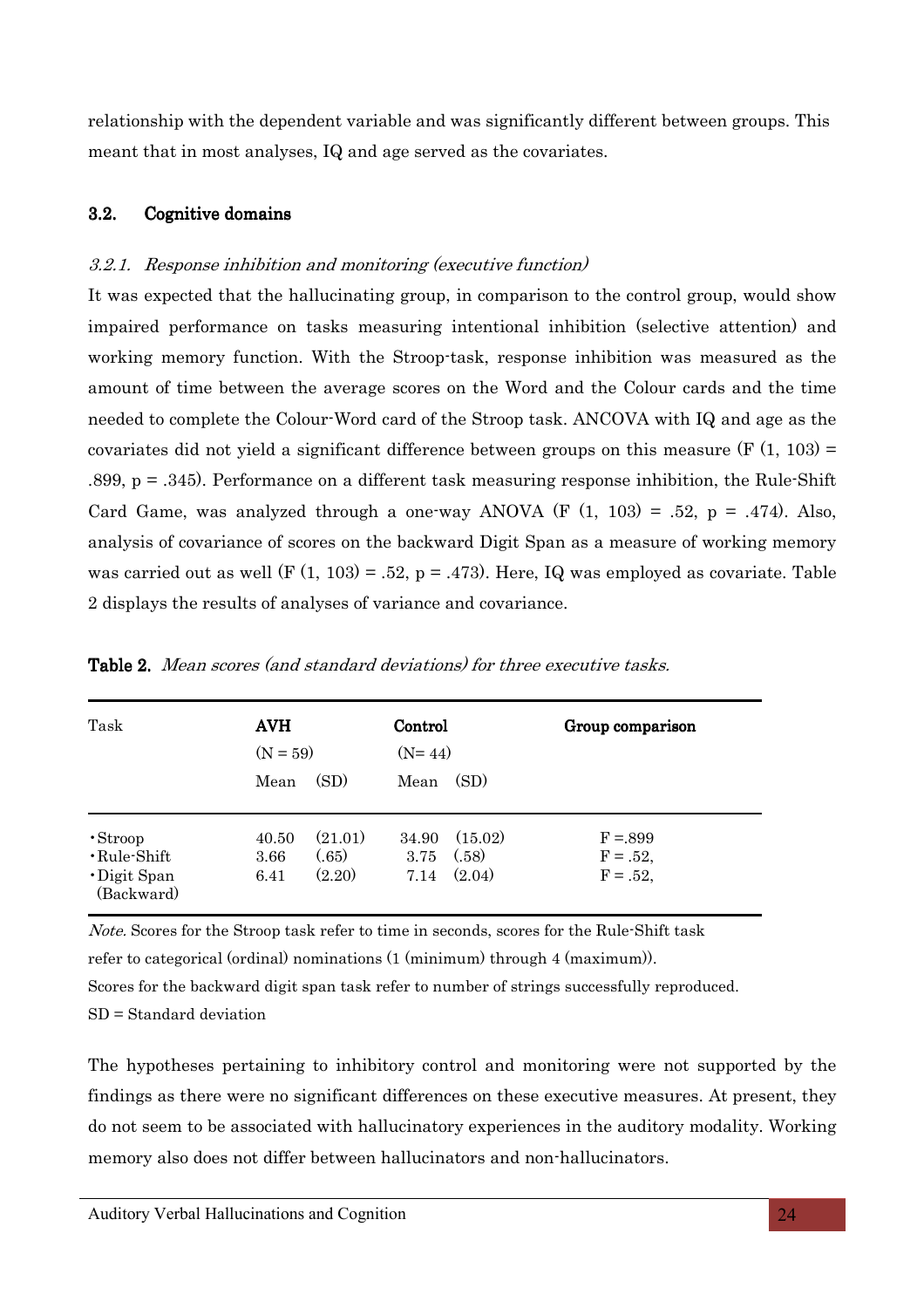#### 3.2.2. Memory

It was hypothesized that intrusive associations and representations in memory storage components as well as an insufficient source memory faculty would interfere with accurate recall of verbal material. In attempting to substantiate this prediction, both short-term and long-term memory function were assessed. *Short-term memory* was measured as number of words (VLGT-measure) and number of digits (forward Digit Span) immediately recalled after presentation. There was a significant Pearson correlation between age and direct recall on the VLGT shopping list items ( $r^2 = -0.307$ ,  $p < 0.01$ ). Also, a significant correlation between IQ and forward Digit Span was found  $(r^2 = .258, p < .01)$ . An ANCOVA procedure with VLGT-direct recall as the dependent variable and age as the covariate did not result in a significant difference between groups (F  $(1, 103) = .908$ , p = .343).. A one-way ANCOVA with IQ as the covariate and forward Digit Span as the dependent variable also did not result in a significant difference between groups (F  $(1, 103) = .089$ , p = .766).

Age also correlated significantly with delayed free recall  $(r^2 = -0.213, p < 0.05)$  and delayed cued recall ( $r^2$  =  $-0.235$ , p < .05) of presented words. IQ did not. Multivariate analysis of covariance (MANCOVA) employing age as the only relevant covariate revealed no difference between groups on these measures of *long-term memory*. In addition, a one-way ANOVA performed on recognition scores also showed no difference between groups  $(F(1, 103) = .010, p = .919)$ .

| Task                                                                                          | <b>AVH</b><br>$(N=59)$<br>Mean (SD)       | Control<br>$(N=44)$<br>Mean (SD)          | Group comparison                      |
|-----------------------------------------------------------------------------------------------|-------------------------------------------|-------------------------------------------|---------------------------------------|
| Direct recall<br>$\cdot$ VLGT $\cdot$ free recall<br>• Digit Span (forward)                   | 54(11.16)<br>8.66(1.52)                   | 55.12 (10.46)<br>$9.03 \quad (1.75)$      | $F = .908$<br>$F = .089$              |
| Delayed recall<br>$\cdot$ VLGT<br>$\cdot$ Free recall<br>$\cdot$ Cued recall<br>• Recognition | 11.95(2.96)<br>12.57(2.61)<br>14.86(1.37) | 12.08(2.67)<br>12.59(2.37)<br>14.90(1.20) | $F = .26$<br>$F = .124$<br>$F = .010$ |

|  |  |  | Table 3. Group comparison of direct and delayed recall of verbal material |
|--|--|--|---------------------------------------------------------------------------|
|  |  |  |                                                                           |

Note. Mean scores refer to the number of words (VLGT) or number of strings reproduced (Digit Span).

SD = Standard deviation

Although the focus of the present study on verbal memory may be paramount, both groups were also administered a non-verbal, long term memory task. Applying ANCOVA with age as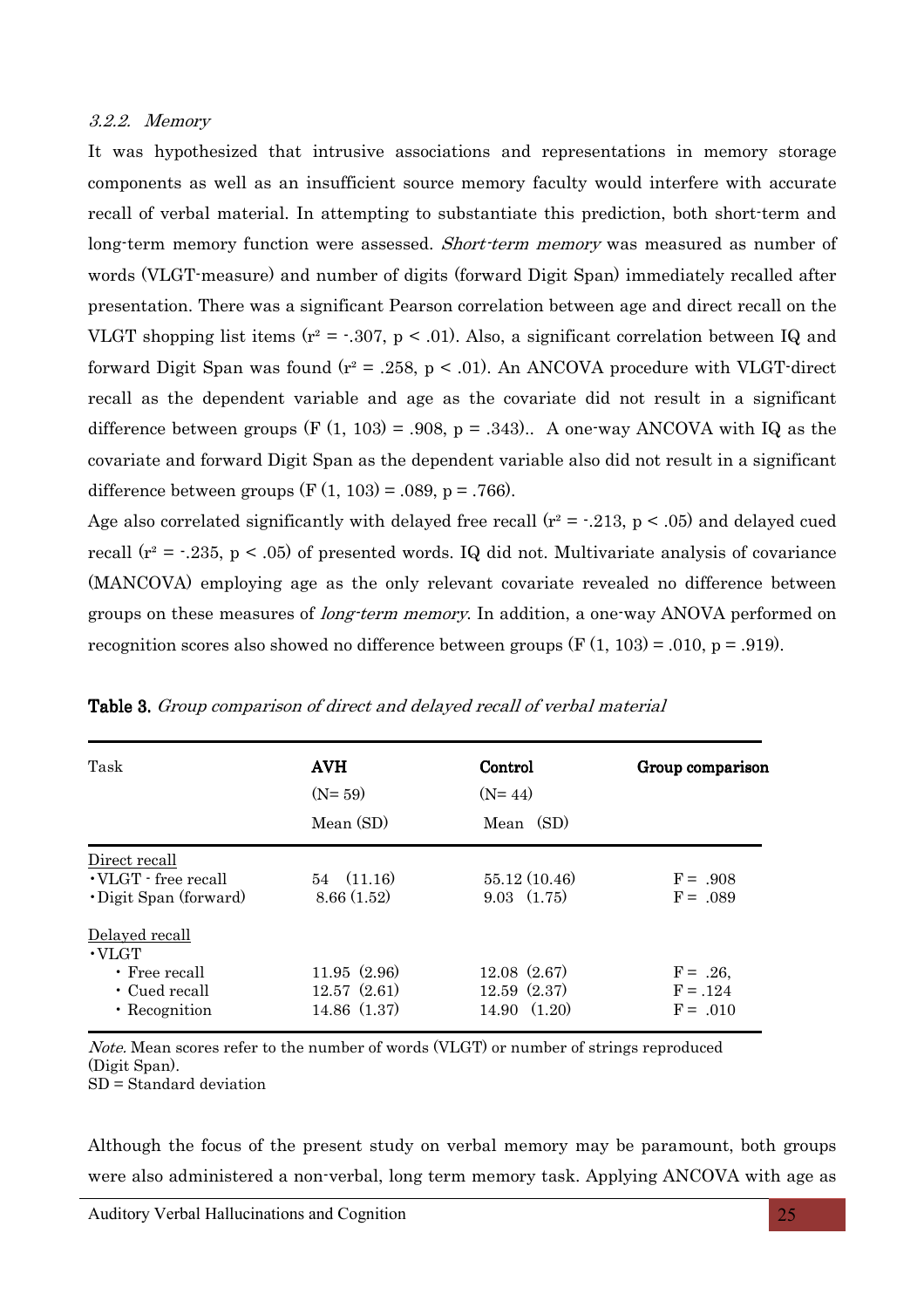the covariate, free reproduction of the Complex Figure of Rey-Osterrieth was not significantly different between groups, however (F  $(1,102) = .212$ , p = .646). Table 3 shows the results of between-group comparison of memory performance.

Hallucinating participants were expected to attain lower scores for measures of short-term and long/term memory, in comparison to non-hallucinating controls. As shown, groups did not differ significantly with regard to immediate or delayed reproduction of verbal material. The hypothesized decrease in memory functioning of hallucinating participants, as compared to non-hallucinators, was thus not supported by the results.

#### 3.2.3. Lexical access and abstract concept formation

Univariate analysis of covariance (ANCOVA) on a measure of lexical access (retrieval of word definitions) rendered a significant difference between groups on lexical access (F  $(1.103) = 4.64$ , p= .034). Because there was a significant difference in IQ between groups and a significant, linear Pearson correlation  $(r^2)$  of .676 with the dependent variable (p $\leq$  0.01), IQ was employed as the covariate. Table 4 shows the mean scores on these measures for both groups.

| Task          | <b>AVH</b>          | Control          | Group comparison |
|---------------|---------------------|------------------|------------------|
|               | $(N=59)$            | $(N=44)$         |                  |
|               | Mean (SD)           | Mean (SD)        |                  |
| • Vocabulary  | (11.93)<br>45       | $52.56$ $(7.17)$ | $F = 4.64$       |
| ·Similarities | $25.4 \quad (5.07)$ | (3.96)<br>27.6   | $F = .94$        |

Table 4. Mean scores (and standard deviations) for hallucinating and nonhallucinating participants on the WAIS III vocabulary and similarity tests

Note. Maximum scores are 66 for Vocabulary and 33 for Similarities

A one-way ANOVA rendered a significant difference in abstract concept formation between groups. Controlling for IQ, however, no longer yielded a significant effect. Again, a significant linear correlation with the dependent variable necessitated the implementation of IQ as the covariate  $(r^2 = .462, p < .01)$ . Age did not correlate with vocabulary or abstract concept formation.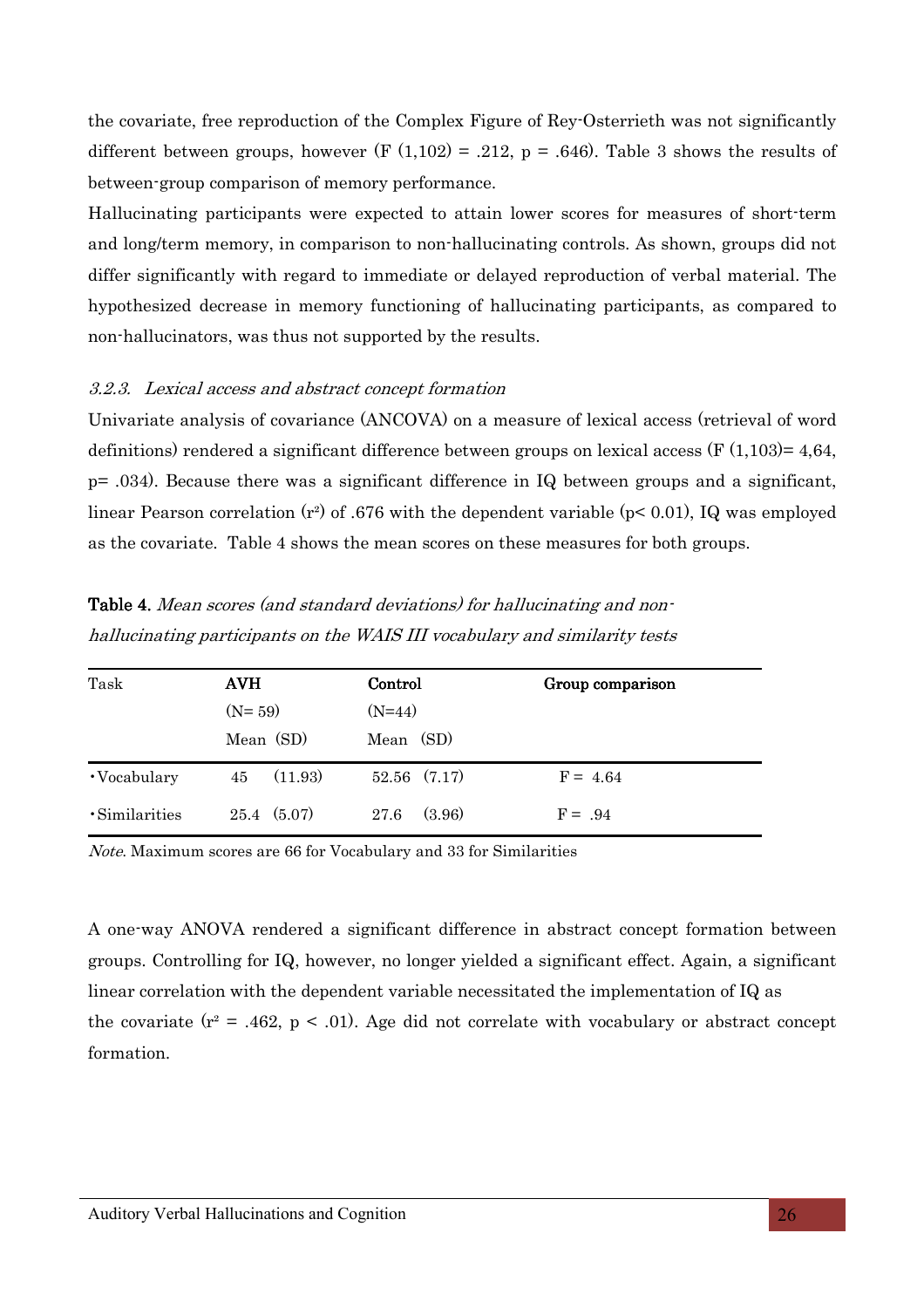#### 3.2.4. Verbal Fluency

The observed significant difference on the WAIS subtests may be indicative of retrieval difficulties regarding lexical processing. As lexical access is vital to adequate verbal fluency performance and impaired lexical access is often seen in schizophrenia, an overall decrease in verbal fluency may be present in hallucinating, at-risk individuals.



**Figure 1a and 1b.** Correlations between vocabulary and phonemic (a) and semantic (b) fluency performance.

Therefore, Pearson correlations between vocabulary and verbal fluency were calculated. A significant medium correlation between the WAIS III vocabulary test and both phonemic ( $r^2$  = .338,  $p < .01$ ) and semantic ( $r^2 = .381$ ,  $p < .01$ ) fluency was observed (figure 1).

Applying multiple linear regression with WAIS III Vocabulary as the predictor variable yielded a significant prediction of the dependent variables phonemic  $(t = 3.41, p = .01)$  and semantic fluency ( $t = 4.03$ ,  $p < .01$ ). As there appears to be a relation between these measures and groups differed with respect to vocabulary, the question remains whether groups also differ with respect to verbal fluency.

In addition, reduced inhibitory control and enhanced associative ability of memory store in hallucinating individuals may also lead to differences between groups in verbal fluency outcome. More specifically, superior categorical fluency in hallucinating individuals relative to controls may exist. Overactivation of lexical items in memory store may contribute to this outcome. Phonemic fluency in hallucinating individuals may be differentially affected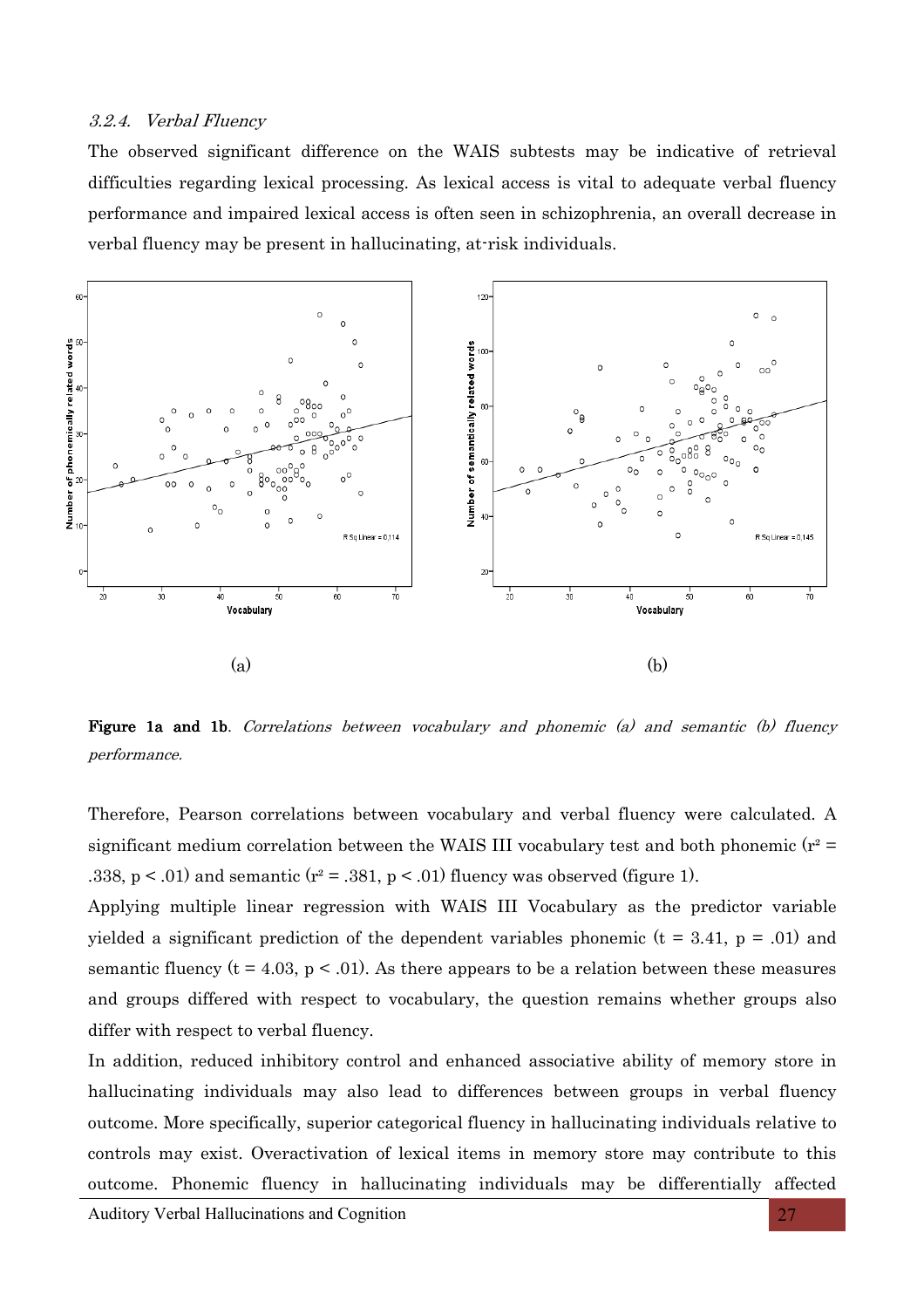resulting in reduced performance compared to healthy controls whereas semantic fluency may be increased in comparison to the control group. Analysis of verbal fluency was carried out applying MANCOVA with IQ as the covariate, because of significant correlations with the dependent measures (phonemic and semantic fluency) and a difference between groups in intellectual ability. However, MANCOVA revealed that neither phonemic fluency  $(F(1, 103) =$ .002, p = .965) nor semantic fluency performance (F  $(1, 103)$  = .006, p = .937) differed between groups.

#### 3.2.5. Domain scores

When lumping together all the crude scores of both executive and memory measures, domainspecific scores can be calculated and compared between groups. Because there were 1.34 times as many controls (59) as hallucinating individuals (44), the summarized domain-scores for the hallucinating group were multiplied by this number in order to obtain a projected number for the hallucinating group as if it were of equal size of the control group. Short-term memory domain pertained to direct recall on the VLGT and direct recall on the forward Digit Span. Long-term memory domain pertained to the delayed recall of words (free and cued recall, recognition) and total semantic fluency output.

Table 5 shows the absolute total number of words or digit strings recalled.

| Domain                      | <b>AVH</b><br>$(N=59)$ | Control<br>$(N=59)$ |
|-----------------------------|------------------------|---------------------|
| ·Short-term memory          | 3695                   | 3785                |
| •Long-term memory           | 6235                   | 6431                |
| <b>· Executive function</b> | 1576                   | 2277                |

Table 5. Absolute total scores for both groups on separate cognitive domains

Note. Memory scores refer to the addition of total number of words or digit strings accurately recalled. Executive scores refer to addition of ordinal scores on the Rule-Shift, number of digit strings recalled backward and number of words pronounced in a phonemic fluency trial. All corrected for the difference in group sizes.

As shown, the total domain scores did not differ greatly between groups, although the control group consistently attained higher scores. A one-way ANOVA with short-term memory domain as the dependent variable did not result in a significant difference  $(F(1, 103) = .452, p$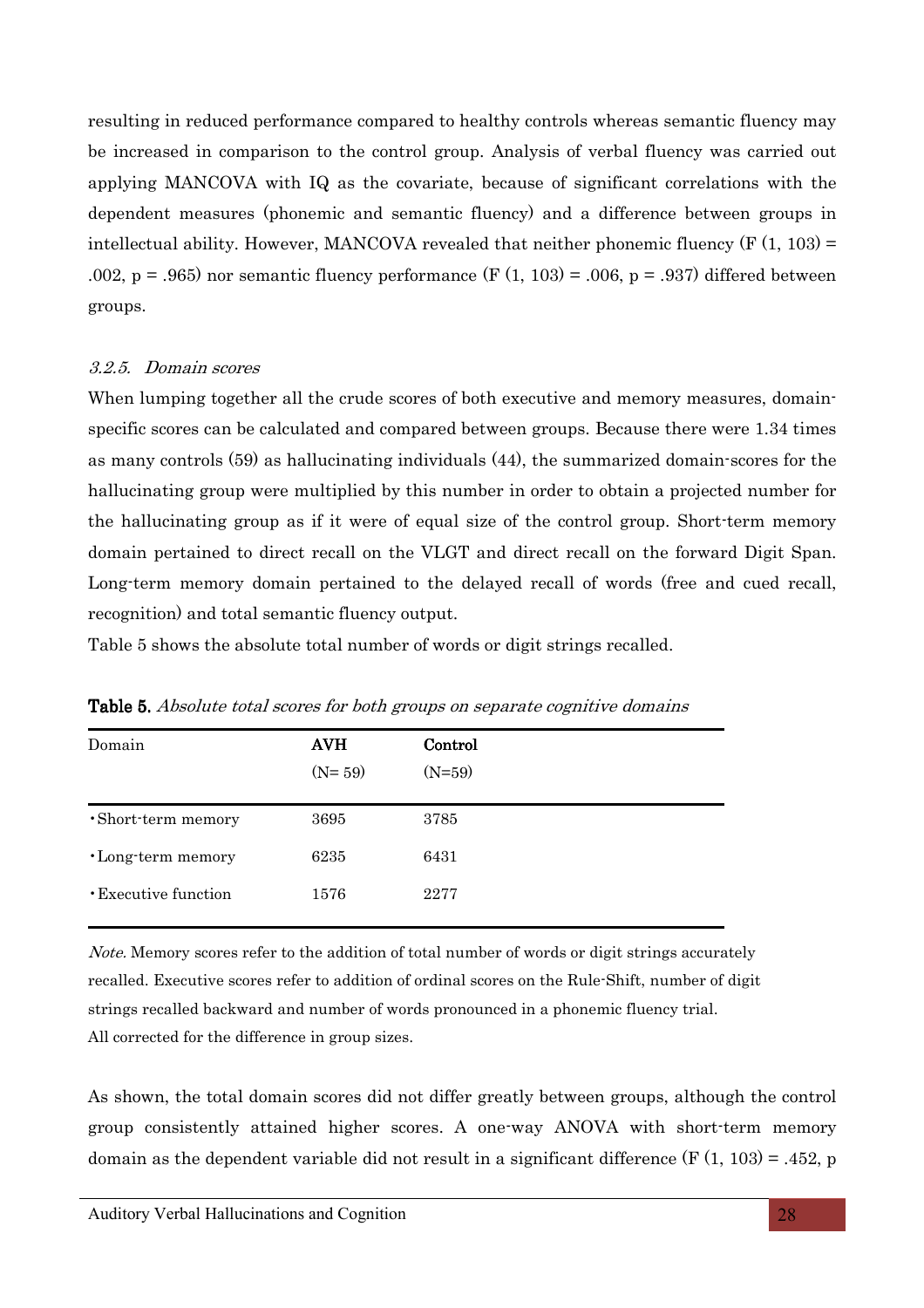= .503). Neither did a one-way ANOVA employing long-term memory domain as the dependent variable (F  $(1, 103) = .842$ , p = .361). The executive function domain pertained to the Rule-Shift test, backward Digit Span and Phonemic Fluency output. Here, the control group showed higher total score as well although the difference was not significant (F  $(1, 103) = 1.871$ , p = .174). With regard to the Stroop task, the hallucinating group needed a projected total of 2388 seconds to complete this task in comparison to the 2059 seconds needed for the control group. Again, the control group did better although not significantly  $(F(1, 103) = .899, p = .345)$ .

#### 3.3. Clinical ratings

#### 3.3.1. Schizotypal Personality Questionnaire (SPQ)

It was expected that hallucinating individuals, despite their non-clinical status, would show higher scores of schizotypy. Indeed, the hallucinating group displayed significantly higher schizotypal personality traits compared to non-hallucinating controls (F  $(1, 76) = 57.45$ , p < .000). Total mean SPQ scores for both groups are depicted in figure 2. As with total GAF-score, stepwise multiple linear regression analysis was performed on total SPQ-score, employing several cognitive





This was done in order to assess whether cognition had predictive value of schizotypy. Regression analysis revealed that only backward digit span had a significant prediction of SPQ score ( $t = 2.67$ ,  $p = .009$ ). Oddly enough, higher scores on this task predicted higher ratings of schizotypy as there was a positive (but not significant) correlation between these measures. Considering it was expected that decreased executive (and working memory) function would be associated with AVH and is associated with schizophrenia, increased schizotypy should logically also be associated with decreased functioning within these domains.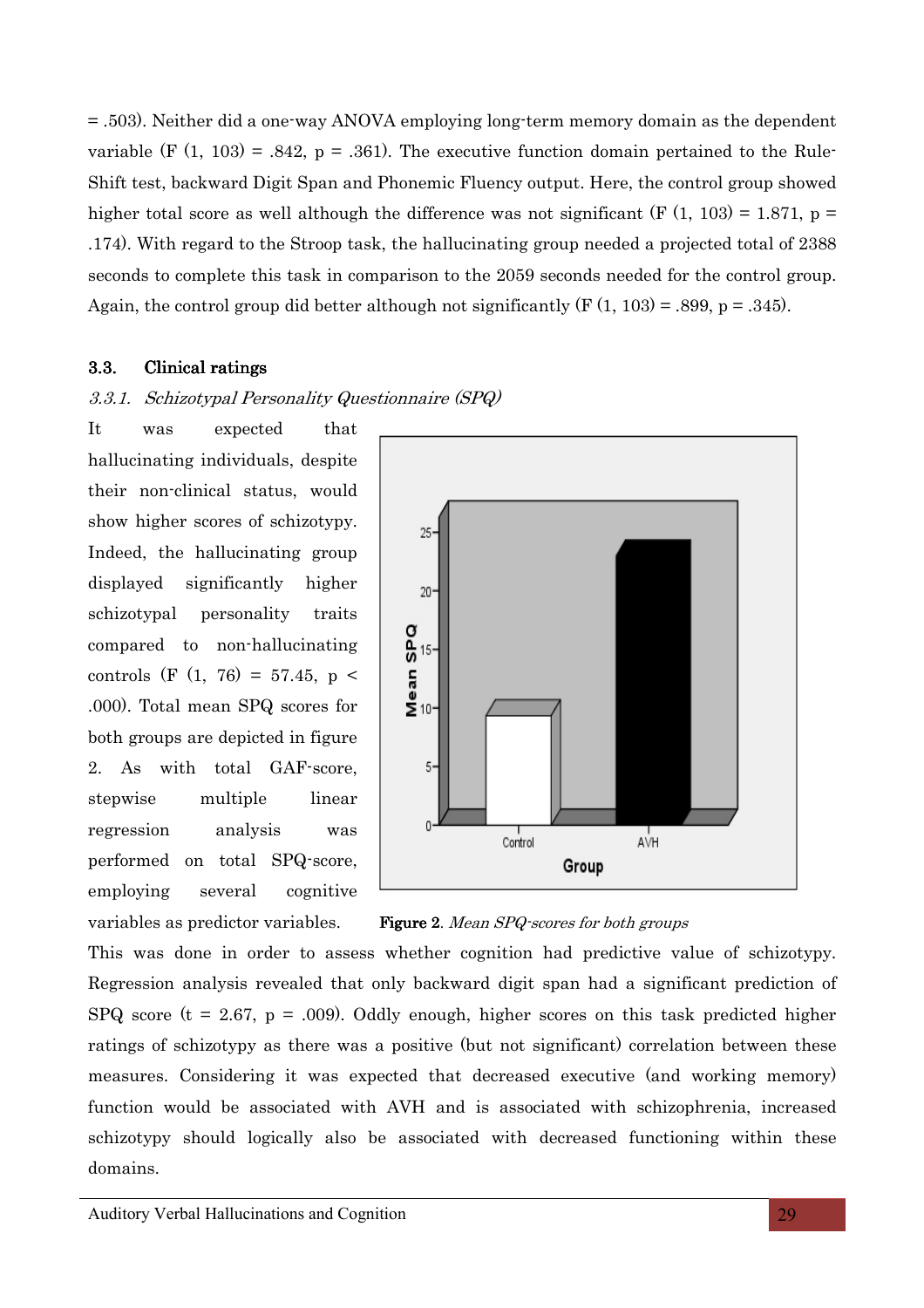#### 3.3.2. Global Assessment of Functioning (GAF)

Global daily functioning in psychological, social and professional domains was evaluated with the GAF-scale. The hallucinating group had a mean GAF-score of 82.50 and the control group had a mean of 86.22. Because this was a significant difference  $(F (1, 75) = 5.36, p = .023)$  and decreased cognitive performance may have an effect on psychosocial functioning, multiple linear regression analysis was applied in order to ascertain to what extent cognitive performance would predict GAF score. Regression analysis revealed that of all the 'cognitive' variables only the Vocabulary test ( $t = 2.88$ ,  $p = .005$ ) and the Raven's Advanced Progressive Matrices test ( $t = 2.62$ ,  $p = .011$ ) had significant predictive value.

#### 3.3.3. Frequency

Because increased frequency may be associated with higher schizotypy and might pose a greater risk for clinical dysfunction, frequency of AVH in the 44 included hallucinating participants was analyzed. Perhaps frequency is also correlated with cognitive performance. With 6 of the hallucinators we were unable to establish frequency. Participants from the AVH group were defined as frequent hallucinators when the hallucinations were present at least once a day. Lower frequency of AVH was deemed non-frequent. Frequency was thus employed as a dichotomous, non-parametric variable. Following this procedure, 6 high-frequency and 32 low-frequent hallucinators were identified. Spearman correlations (rs) between cognition, clinical measures and frequency of AVH were calculated. Table 5 shows the correlations of 7 variables that correlated with frequency. Variables that had correlations between .1 and -.1 were excluded from this table because they were deemed irrelevant.

|                  | Frequency<br>(high-frequent versus low frequent) |  |
|------------------|--------------------------------------------------|--|
| Vocabulary       | $-16$                                            |  |
| Rey-O (delayed)  | $-24$                                            |  |
| Rule-Shift       | .124                                             |  |
| Phonemic fluency | $-13$                                            |  |

Table 5a. 4 highest correlating cognitive variables.

Note. None of the above correlations were significant at the .05 or .01 level.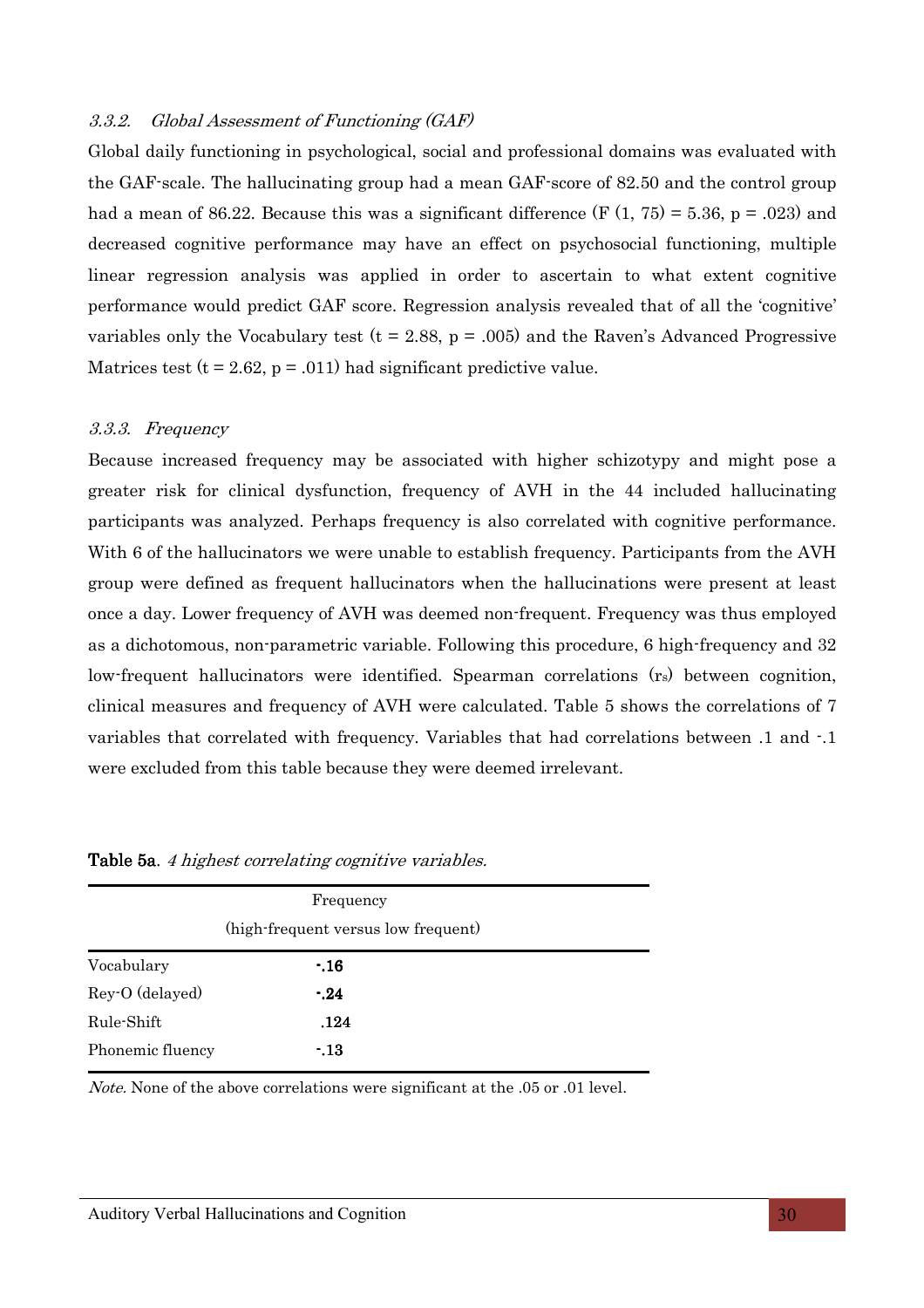| Non-cognitive variables |        |
|-------------------------|--------|
| IQ                      | $-142$ |
| <b>SPQ</b>              | .211   |
| GAF                     | $-114$ |

Table 5b. 3 highest correlating non-cognitive variables.

Note. None of the above correlations were significant at the .05 or .01 level.

As shown, the correlations between variables were not significant. Nevertheless, SPQ-score correlates positively with frequency of AVH, which exposes a small trend where hallucinatory experiences may be accompanied by higher schizotypy. Although a one- way ANOVA with SPQ as the dependent variable yielded no difference of significance between high-frequent and low-frequent hallucinators, the high frequency group averaged 6 SPQ-points above lowfrequency hallucinators. Perhaps employing larger groups would show greater within-group variability with regards to cognition and schizotypy when frequency of hallucinations is taken into account.

Interestingly, increased frequency of AVH did not lead to a significant difference in daily psychological, social and professional functioning as a one-way ANOVA failed to demonstrate differing GAF-scores between high- and low-frequency hallucinators (F  $(1, 31) = .124$ , p = .728). Although a lack of statistical power is undisputed, this result is ample evidence to indicate increased frequency not to be a burden of interference in daily functioning, which, in turn, is concordant with self-reported lack of nuisance of hallucinatory presence.

However, a small negative correlation was found between these measures which may indicate deteriorated daily functioning to be associated with increased frequency of AVH when larger groups are employed.

With respect to cognition, as small negative correlation  $(r_s = -.24)$  with delayed recall of the Complex Figure of Rey-Osterrieth was observed. It is interesting, however, that both phonemic fluency and delayed reproduction of the Rey-Osterrieth task correlated negatively with frequency, tasks that are served by executive processing. In others words, there is a tendency showing higher frequency of hallucinatory activity to be related to decreased function in executive domains, although the Rule-Shift task correlated positively with frequency.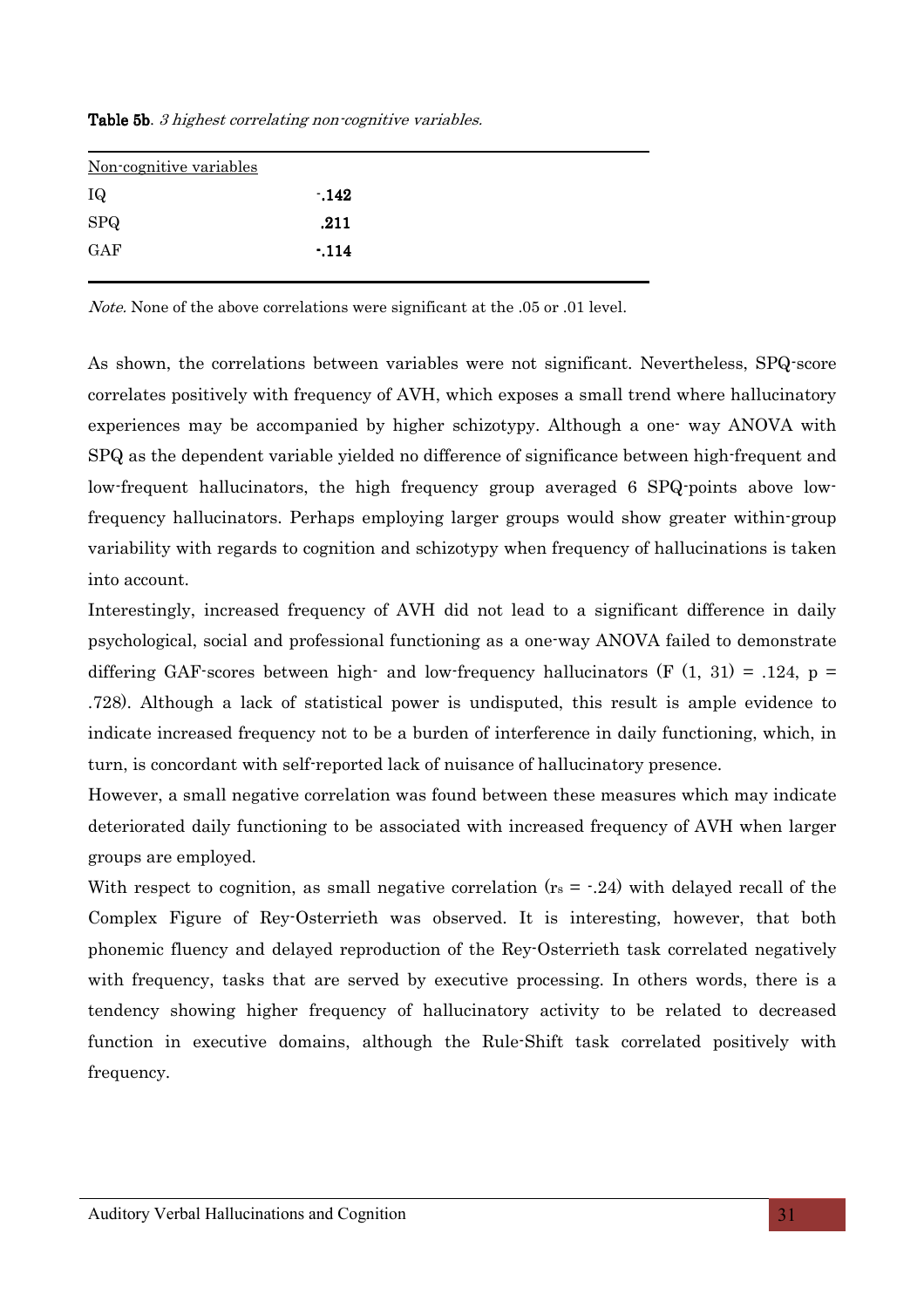# 4. DISCUSSION

#### 4.1. Summary and Conclusions

The aim of the present study was to assess specific aspects of cognitive function in non-clinical individuals experiencing auditory verbal hallucinations (AVH). Moreover, it was hypothesized that the presence of AVH in this population could be related to specific defective inhibition and internal monitoring (and broader executive dysfunction). Also, subtle memory dysfunction may be present in these individuals as well. At present, cognitive output was employed by subjection to standardized, validated neuropsychological tests targeting specific cognitive domains. Although deficits in monitoring the source of speech and intentional inhibition of intrusive thoughts have been suggested to play a role in the maintenance of AVH, experimental manipulation of these executive sub-domains did not result in the strengthening of this premise as inhibitory and monitoring deficits were not found in the hallucinating group. It was expected that hallucinators would display poorer inhibitory control (and verbal monitoring) in comparison to the control group. The present study failed to substantiate this hypothesis. Although non-clinical hallucinating individuals may be more at risk for clinical and cognitive dysfunction than their non-hallucinating counterparts, isolated hallucinatory presence was not solely indicative of deficiencies in inhibition and monitoring and, in extension, may not be indicative of cerebral pathology in the current group. On the other hand, increased frequency of hallucinations may very well be concomitant with deviant executive processing given the results of the present study show a small relation in support of such a hypothesis. Perhaps truly deviant executive processing predisposes for a more dominant and intrusive presence of AVH than that observed in the present group.

Regarding AVH, memory was also hypothesized to play a role. Although the specific contribution of memory to the aetiology of AVH remains poorly understood, several research groups have suggested auditory source memory to be involved. Inadequate memory of the source of a previous auditory event may contribute to the presence of AVH. Emerging memories of auditory events may be perceived as unfamiliar and subsequently be identified as being unexplainable perceptual phenomena. Essentially, this denotes a reality-monitoring deficit, as exemplified by inaccurate discrimination between reality and imagination. Furthermore, it was hypothesized that lexical associations and representations dominantly arising from memory may predispose for the subjective experience of hearing unexplainable voices. As a result of the above stated, the experimental group was - in comparison to healthy controls - expected to show a decrement in recall of verbally presented material. The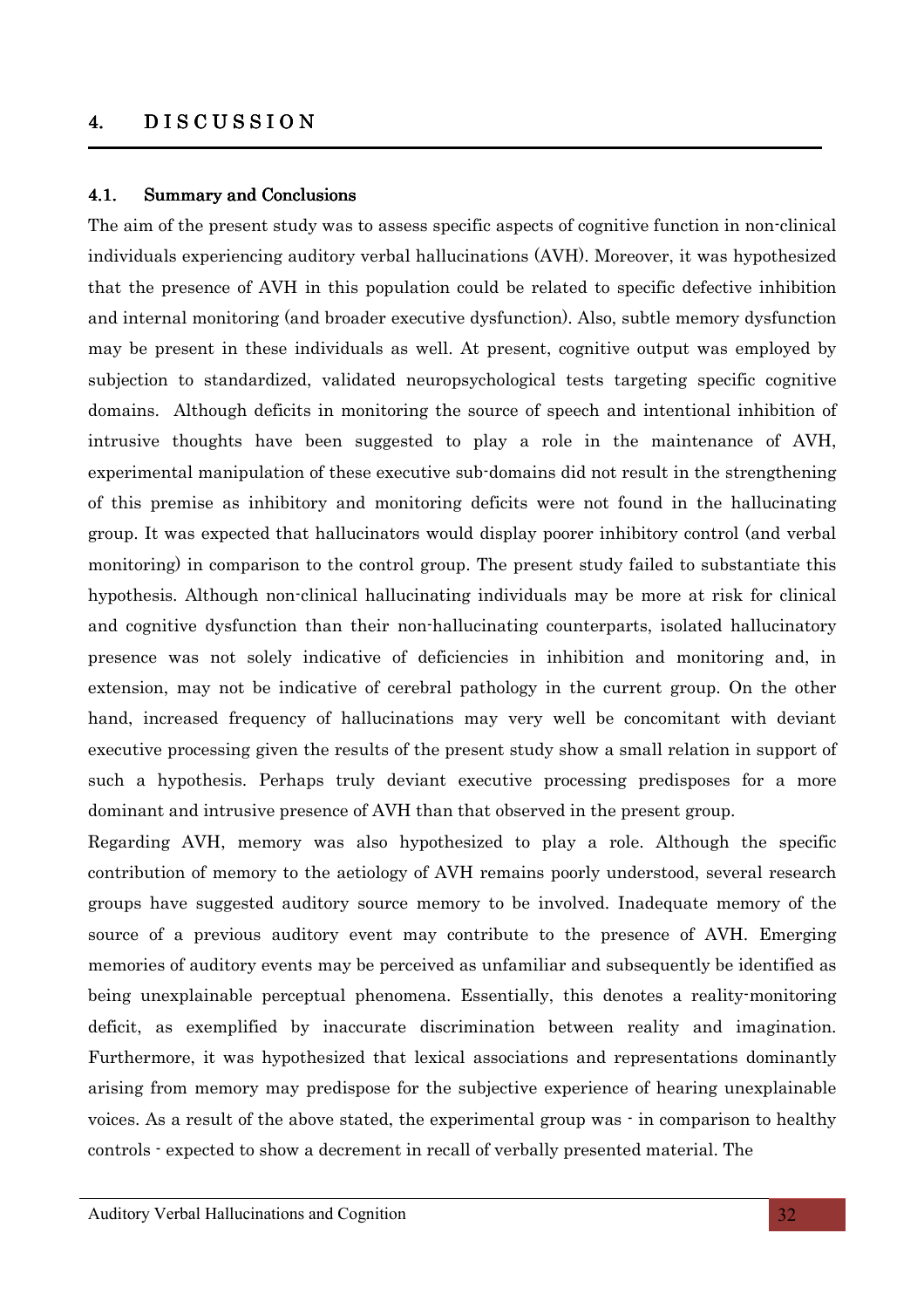aforementioned problems with auditory source memory and interference due to current associations and representations emerging from memory storage components were hypothesized to be particularly detrimental to satisfactory recall of verbal material. However, inaccurate immediate and delayed recall was not found in the hallucinating group. Perhaps true, more widespread psychopathology needs to be present to cause significant memory dysfunction, as often seen in schizophrenia (Zakzanis et al., 1999; Heinrichs and Zakzanis, 1998). Alternatively, the reported intactness of monitoring and inhibitory mechanisms could have prevented intrusion of vivid, self-generated memory output and thereby minimizing interference when recalling verbal material. Furthermore, auditory source memory may simply not have been degraded in hallucinating participants and thus not have interfered with recollection of list items nor be responsible for the presence of AVH.

A significant difference between groups did arise, however, in abstract concept formation and lexical access. This is in accordance with theories on impaired lexical access in schizophrenia, as reviewed by Covington et al. (2005). On the other hand, truly deficient lexical access should also manifest itself in poorer verbal fluency performance (Allen et al., 1993), as access to the lexicon is clearly vital to successful task completion. Results from the present study failed to expose such a decrease, however, and can therefore not fully support the notion of clinically impaired lexical access in people experiencing isolated AVH. Nevertheless, the minor deficit in lexical access may be viewed as a 'traitlike' marker for schizophrenia in individuals experiencing isolated AVH.

Regarding verbal fluency, there was no differentiation in verbal fluency performance between groups. Both groups scored on equal levels. In the hallucinating group, phonemic fluency was not differentially decreased in comparison to semantic fluency. Because executive processing was not impaired in the hallucinating group, absence of defective phonemic fluency is not surprising. Semantic fluency output was also not significantly different between groups; increased fluency of this sort was partially expected with the hallucinating group as a vivid, enhanced associative memory capacity may have been beneficial to this outcome. Perhaps the hallucinating participants simply did not possess such a capacity, given that recall from memory was not hindered, as mentioned earlier.

In the hallucinating group lower IQ's were observed, compared to non-hallucinating controls. However, this was not of true clinical significance as their mean IQ's were at the population mean and only differed a mere 7 points with the average IQ of the control group. Nonetheless, because there was no significant difference in years of education between groups, this decrease in IQ is interesting. Therefore, the reported level of education may in fact have been different between groups. Some of the hallucinating participants received training at unconventional,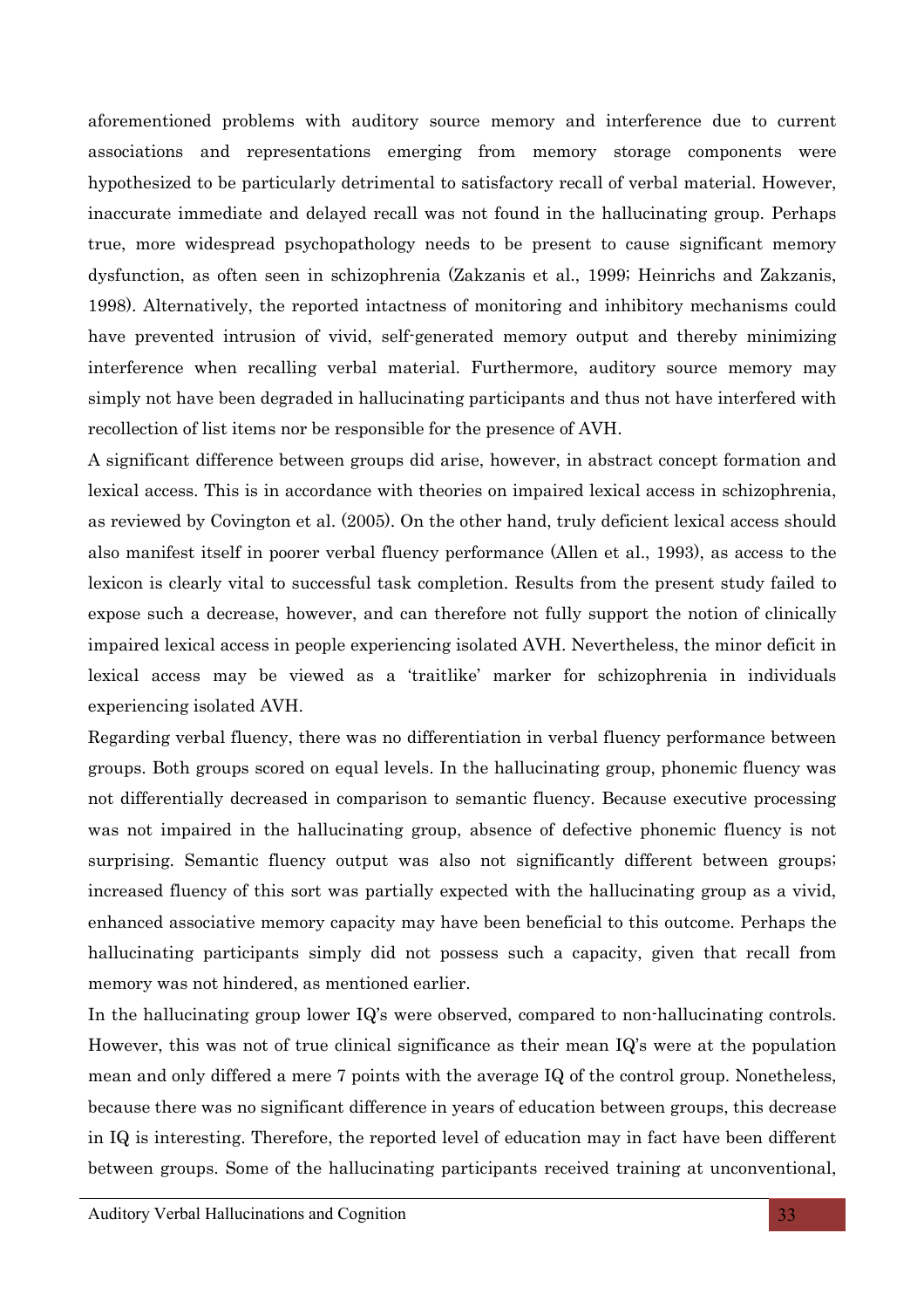sometimes unsubstantiated, higher-educational institutes, majoring in more 'magical' and out of the ordinary subjects which were, they claim, on equal levels with the more mainstream curriculums available. However, this was not taken into account when recording the number of years of education they had received. Therefore, level of education may very well have been of a less challenging quality with these individuals. A different interpretation is that intact cognition as observed in the hallucinating group may have prevented lesser functioning and served as a protective quality. The above stated aside, significantly lower IQ-scores in schizophrenic populations have been consistently reported (Hijman et al., 2003). Perhaps lower intellectual ability can be viewed as being associated with psychotic symptomatology and 'comes with the territory'. Furthermore, it may very well be that intellectual ability in hallucinators may have decreased over the course of their lives. Perhaps positive symptomatology has a negative effect on the stability of IQ whereas IQ in healthy controls may not have been instable. Unfortunately, this hypothesis can not be substantiated by empirical findings as IQ earlier in life was unknown, rendering longitudinal analysis of intellectual ability impossible.

Regarding clinical assessment, there was a difference in psychosocial and professional daily functioning between groups, as hypothesized. Hallucinators attained significantly lower scores on the GAF-scale, despite these being well within healthy range. Cognitively, performance on the Vocabulary task and the Raven task had predictive value with respect to GAF whereas other cognitive variables did not. However, when truly significant cognitive dysfunction is present in hallucinating individuals, its predictive value of GAF may increase as adequate cognitive ability obviously contributes to increased levels of daily functioning in social and professional domains. Additionally, the hallucinating group showed higher scores of schizotypy than the control group, which was also expected. Linear regression analysis revealed a significant prediction of SPQ-score with backward digit span as the predictor variable. This is a particularly interesting finding given that there was a positive correlation between variables. Longer digit span is therefore associated with higher schizotypy.

Lastly, increased frequency of AVH was negatively correlated with global functioning and positively correlated with schizotypy, which indicates clinical dysfunction to be associated with more frequent hallucinatory activity. Clinically, hallucinating individuals may therefore be on a steeper precipice than their non-hallucinating counterparts when defining psychosis in terms of being the extreme of a gliding scale or continuum.

The fact that significant cognitive impairment regarding executive function and memory was absent in the hallucinating group, could be viewed as confirmation of the reported healthiness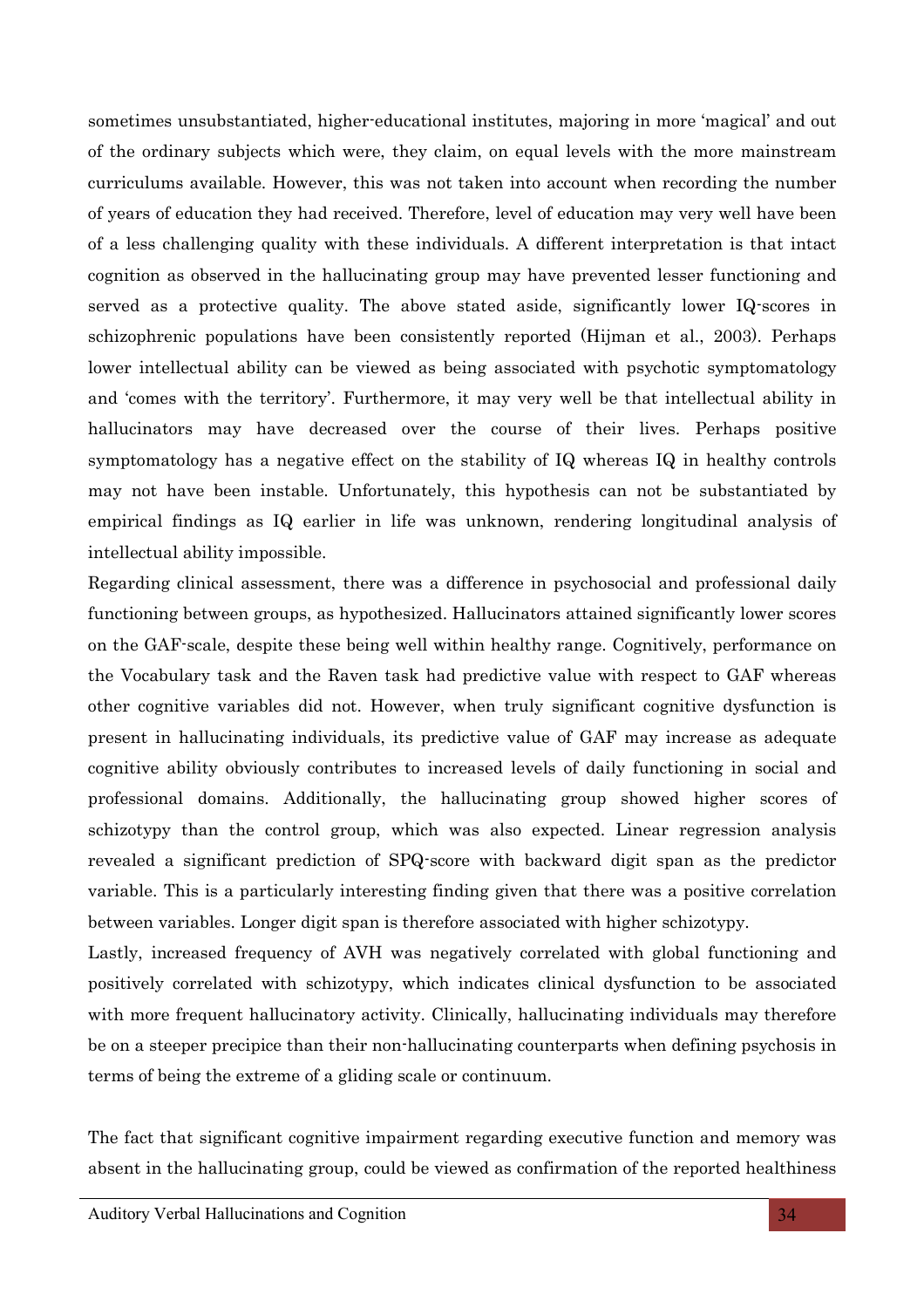of these participants, at least with respect to cognition. The singular presence of AVH did not relate to deviant cognitive function whereas additional clinical pathology may be held responsible for the loss of cognitive adequacy observed in schizophrenia or other disorders of perception. In general psychiatry, cerebral dysfunction in fronto-subcortical networks are often at the core of deviant working memory function, central executive function and related problems with supervisory attentional systems (e.g. Eling & de Haan, 2004). In light of the present findings, isolated hallucinatory experiences may therefore not be wholly indicative of cerebral pathology and therefore probably not synonymous with cognitive disturbance in executive control and memory function. Alternatively, when there is a genetic predisposition for schizophrenia and psychotic symptomatology in the hallucinating group, the present findings may be proof of the protective nature of intact cognition in individuals with genetic vulnerability for psychosis. On the other hand, these results do provide reference to the fragility of mental health as hallucinatory experiences tend to be more associated with clinical illness than no illness, given that they are considered a hallmark symptom of schizophrenia (Hijman et al., 2003; Sadock & Sadock, 2003, for example). It seems to be a small step from satisfactory cognitive ability to significant impairment, often seen in the disease.

Although GAF-scores for the hallucinating group were well within healthy range, there was a difference compared to non-hallucinating controls. Hallucinators also showed higher schizotypy. These findings are in support of the notion that a continuum of psychotic psychopathology seems to exist whereby hallucinatory individuals may be defined as a group at-risk for psychosis. Despite the fact that the present study was unable to demonstrate AVH to be singularly predisposing for clinical or cognitive dysfunction, the presence of hallucinatory activity may serve as a reference point to this outcome.

# 4.2. Limitations and Recommendations

A limitation of the present study was that it did not derive results from neuroimaging procedures. Decreased language lateralization in schizophrenia might account for the aberrant cognition often present in the disease. Further attempts to unravel cognitive performance in relation to AVH may seek to include healthy participants with a known decrease in lateralization for language as they might be more prone to psychosis and schizophrenia than those who do not show such a decrement. In addition, the same can be done with less lateralized, hallucinating clinical patients from differing diagnostic populations. A correlation between language lateralization and cognitive dysfunction in hallucinating individuals may exist, independent of clinical symptoms. Perhaps hypothesized impairment could then be observed in both memory and executive function.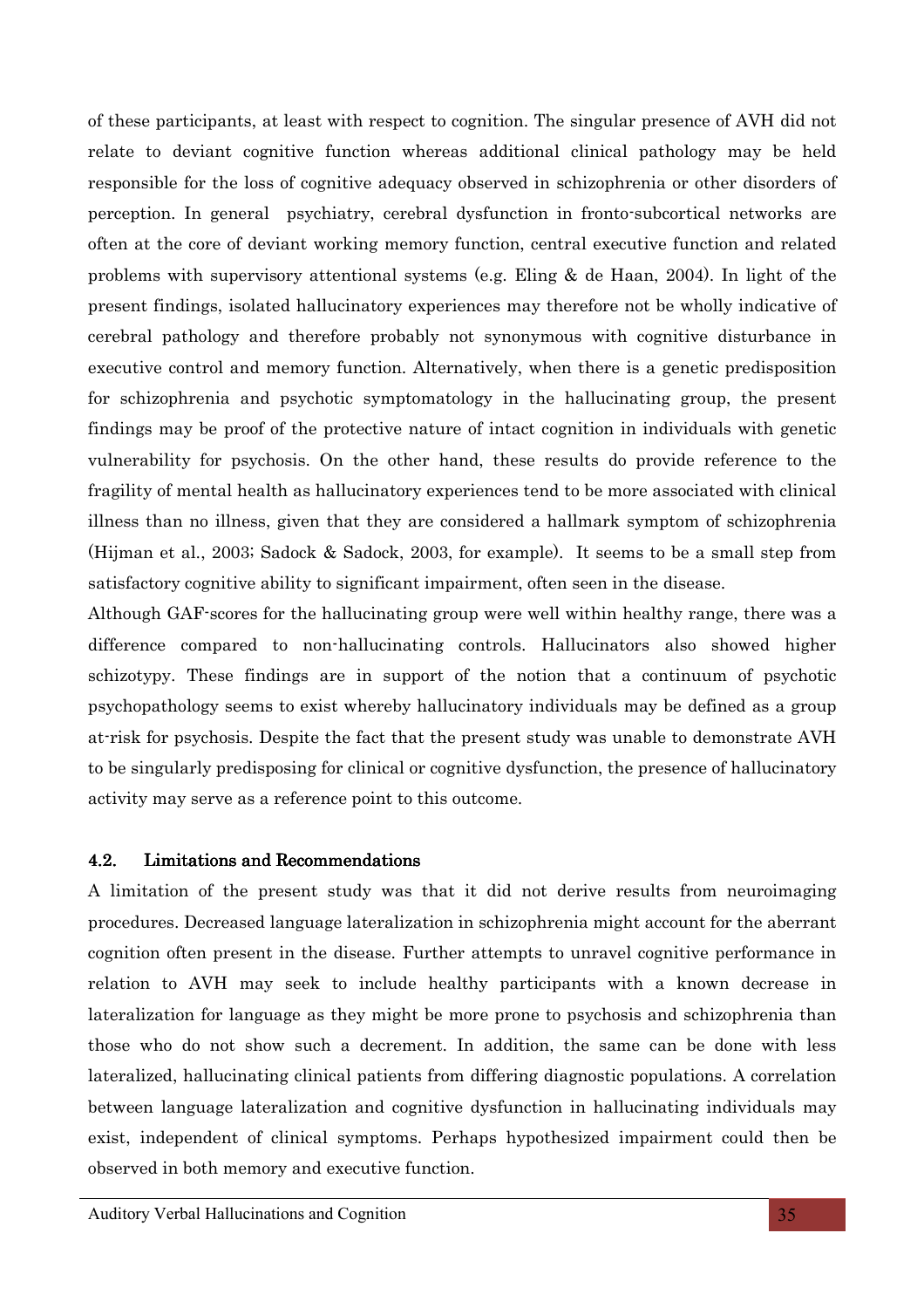Another limitation of the present study is that there was a large inter-individual variability in both the frequency of perceived voices as well as the total number of voices present. Some of the hallucinating participants only heard one voice a couple of times a month whereas others heard several voices at least once a day. This within-group variability was not handled as an influential variable prior to inclusion and therefore a distinction was not made. Although modest analyses of frequency with respect to cognition and clinical dimensions were performed anyway, a lack of statistical power limited the conclusions that could be drawn from these. Follow-up studies exploring cognitive functioning in hallucinating individuals could benefit greatly from the inclusion of large groups of high-frequent voice hearers. It could very well be that increased frequency of hallucinations indicates higher risk for clinical dysfunction and could therefore signify more direct effects of aberrant cognition. An additional note is that valence of the reported voices plays a role when assessing clinical and cognitive functioning. In the present study, none of the hallucinating participants indicated the presence of AVH to be a burden of interference in their lives. Additionally, less than 5% of them reported derogatory content of their hallucinations. Schizophrenic patients, however, often report hearing threatening, demanding and authoritative voices (Aleman et al., 2003). Negative valence may therefore be associated with more significant psychopathology. A study conducted at our department showed decreased Broca lateralization in participants hearing negatively valenced voices (Sommer et al., 2008, submitted). Perhaps when employing cognitive performance with individuals solely experiencing negatively valenced voices and concomitant decreased Broca lateralization, if present, significant cognitive decreases may be found. However, it is foreseeable that this may be accompanied by graver clinical dysfunction, undermining the ambition to assess hallucinatory activity independent of psychopathology.

A final notion is that it might be that subtle differences in cognitive function do exist but require larger groups to be detected. The groups in the present study may have been too small to yield significant results regarding the effects sought. Further study into the cognitive aspects of AVH may therefore be employed with larger groups.

Given the high incidence and negative impact of hallucinatory presence in both the general population as well as clinical populations, the study of AVH is a relevant endeavour with implications for both theoretical and practical purposes. Further investigation into the functional, neuroanatomical, cognitive and emotional features of hallucinatory phenomena needs to be undertaken to more fully understand the mechanisms involved, in order to resolve the negative implications of their presence.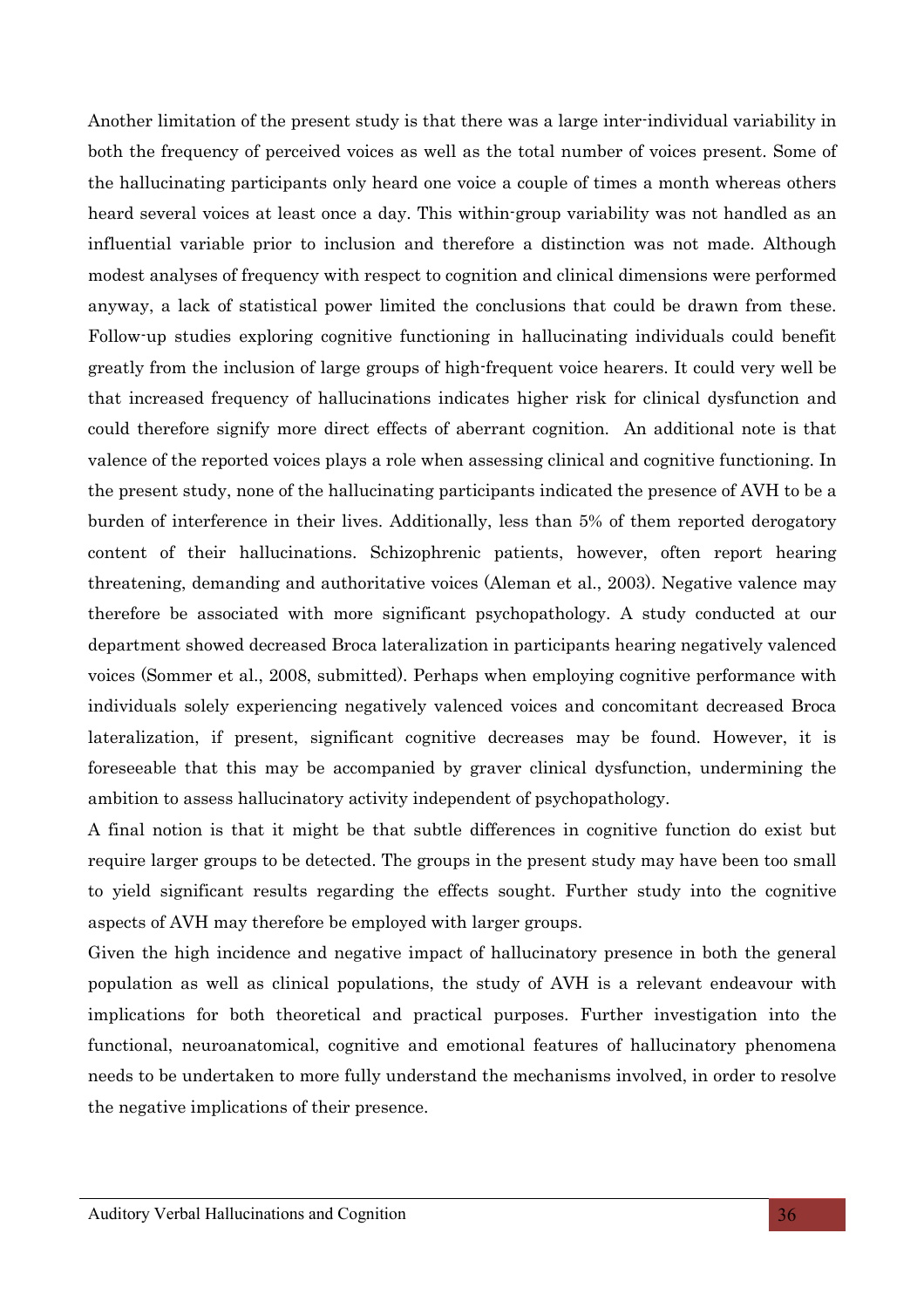# 5. A C K N O W L E D G E M E N T S

I would like to thank a number of people who have contributed (explicitly or implicitly) to this study. First off,I like to thank Iris Sommer, PhD and Martine van Zandvoort, PhD for their guidance and useful suggestions in the process of conducting the experiment.

I owe a great deal of gratitude to Willemijn van Gastel, Eveline Hendriks, Ilona van Beek, Annelea Derwort, and Annelot Meeuwisse for assisting me in the collection of data. The adequate manner with which you contributed to the gathering of neuropsychological data made an otherwise immensely time-consuming project a lot easier to handle. In addition I would like to thank Kirstin Daalman for the coordination and organization (and efficient communication) surrounding the recruitment and flow of participants. It greatly facilitated the conduction of this study.

Also, I would like to extend my gratitude to the rest of the 'spectrum-group', Thomas Rietkerk, Antoin de Weijer, Kelly Diederen, Anne Willems, Remko van Lutterveld and Marco Boks, for creating a pleasant and inspiring working environment.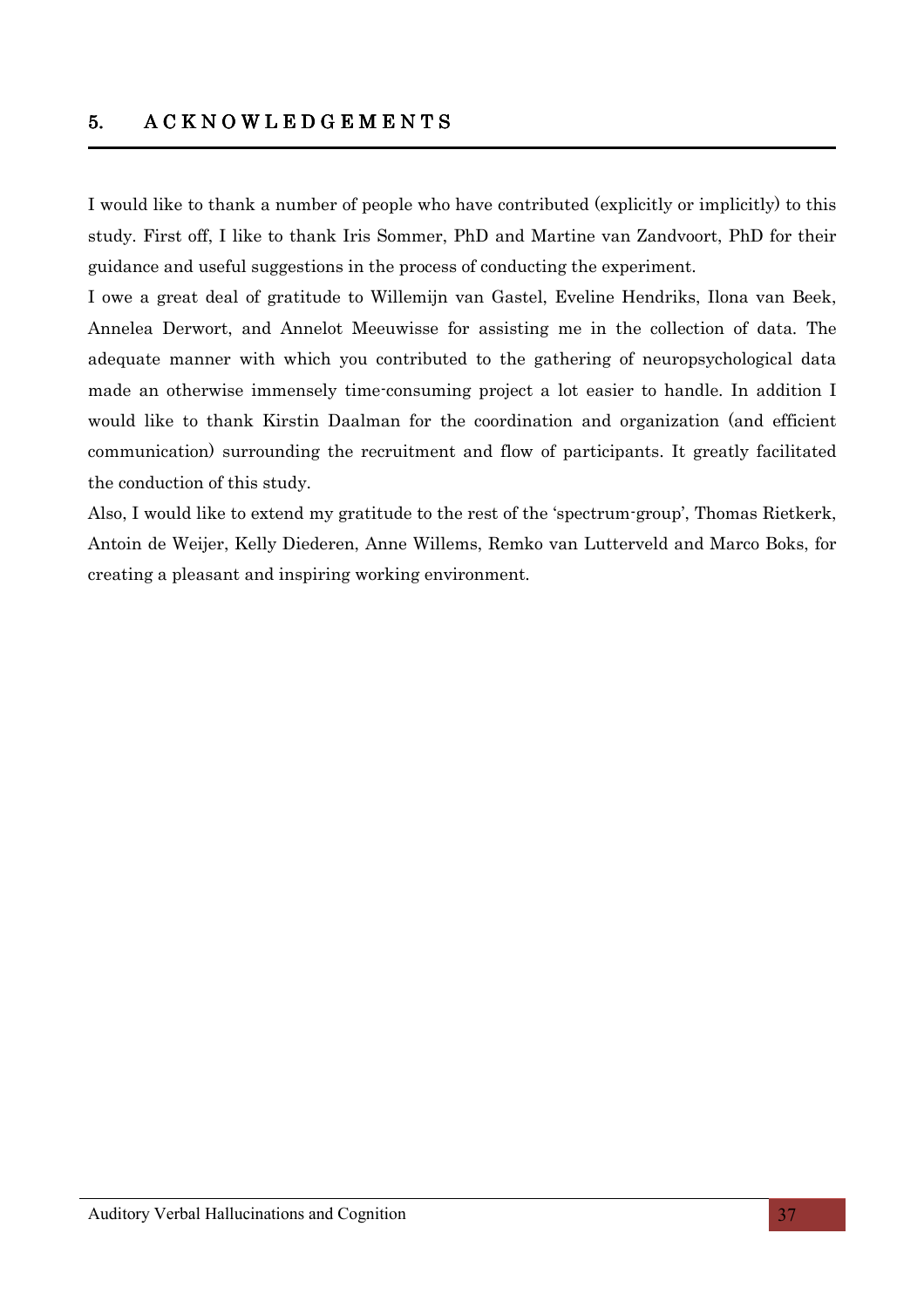- Aleman, A. Kahn, R.S. & de Haan, E. (2003). Schizofrenie: hallucinaties. In: Eling, P., de Haan, E., Hijman, R. & Schmand (eds), Cognitieve Neuropsychiatrie (pp. 250- 260). Boom, Amsterdam.
- Aleman, A., Nieuwenstein, M., Bocker, K.B.E. and de Haan, E.H.F. (1999). Hallucinatoire ervaringen bij gezonde personen uit de normale populatie: factorstructuur van de Launay-Slade Hallucinatie Schaal. Nederlands Tijdschrift voor de Psychologie, 54, 241-246.
- Aleman, A., Nieuwenstein, M., Bocker, K.B.E. and de Haan, E.H.F. (2000). Mental imagery and perception in hallucination-prone individuals. In: Brebion, G., Gorman, J.M., Amador, X, Malaspina, D. & Sharif, Z. (2002). Source monitoring impairments in schizophrenia: characterization and associations with positive and negative symptomatology. Psychiatry Research, 112, 27-39.
- Allen, H.A., Liddle, P.F. & Frith, C.D. (1993). Negative features, retrieval processes and verbal fluency in schizophrenia. British Journal of Psychiatry, 163, 769-775.
- Allen, P., Amaro, E., Fu, C.H., Williams, S.C., Brammer, M.J., Johns, L.C. & McGuire, P.K. (2007). Neural correlates of the misattribution of speech in schizophrenia. British Journal of Psychiatry, 190, 162-169.
- Andreasen, N.C. (1985). Comprehensive Assessment of Symptoms and History (CASH). Iowa City, The University of Iowa.
- Baddeley, A. (2000). The episodic buffer: A new component of working memory? Trends in Cognitive Sciences,4, 417-423.
- Barret, T.R. and Etheridge, J.B. (1992). Verbal hallucinations in normals, I : people who hear 'voices'. Applied Cognitive Psychology, 6, 379-387.
- Beech, A., Powell, T., McWilliam, J. & Claridge, G. (1989). Evidence of reduced cognitive inhibition in schizophrenia. *British Journal of Clinical Psychology, 28*, 109-116.
- Bentaleb, A.L., Beauregard, M., Liddle, P & Stip, E. (2002). Cerebral activity associated with auditory verbal hallucinations: a functional magnetic resonance imaging case study. Journal of Psychiatry Neuroscience, 27 (2), 110-115.
- Bozikas, V.P., Kosmidis, M.H., Kioperlidou K. & Karavatos, A. (2004). Relationship between psychopathology and cognitive functioning in schizophrenia. Comprehensive Psychiatry, 45 (5), 392-400.
- Brebion, G., Smith, M., Gorman, J. & Amador, X. (1996). Reality monitoring failure in schizophrenia: the role of selective attention. Schizophrenia Research, 22, 173-180.
- Brebion, G., Smith, M., Gorman, J.M., Malaspina, D. & Amador, X. (1998). Resistance to interference and positive symptomatology in schizophrenia. Cognitive Neuropsychiatry, 3, 179-190.
- Brebion, G., Gorman, J.M., Amador, X, Malaspina, D. & Sharif, Z. (2002). Source monitoring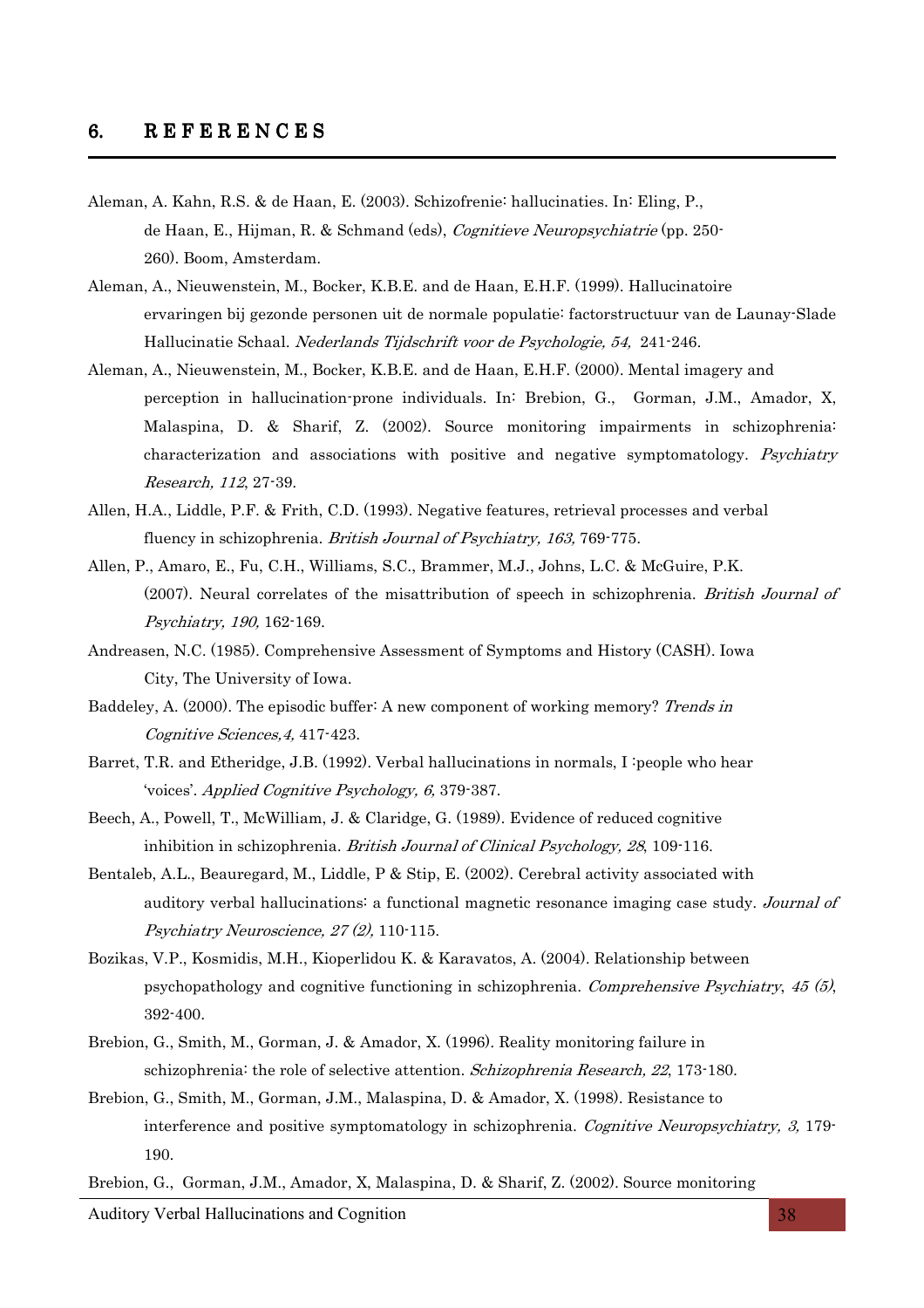impairments in schizophrenia: characterization and associations with positive and negative symptomatology. Psychiatry Research, 112, 27-39.

- Brewer, W.J., Francey, S.M., Wood, S.J., Jackson, H.J., Pantelis, C., Phillips, L.J., Yung, A.R., Anderson, V.A. & McGorry, P.D. (2005). Memory impairments identified in people at ultra-high risk for psychosis who later develop first-episode psychosis. American Journal of Psychiatry, 162, 71-78.
- Bruder, G., Kayser, J., Tenke, C., Amador, X., Friedman, M., Sharif, Z. & Gorman, J. (1999). Left temporal lobe dysfunction in schizophrenia: event-related potential and behavioral evidence from phonetic and tonal dichotic listening tasks. Archives of General Psychiatry, 156, 603-609,
- Bryden, M.P., Hecaen, H., & DeAgostini, M. (1983). Pattern of cerebral organization. Brain Language, 20, 249–62.
- Costafreda, S.G., Brébion, G., Allen, P., McGuire, P.K. & Fu, C.H. (2008). Affective modulation of external misattribution bias in source monitoring in schizophrenia. Psychological Medicine, 38(6), 821-4.
- Covington, M.A., Congzhou, H.,Brown, C., Naci, L., McClain, J.T., Fjordbak, B.S., Semple, J. & Brown, J. (2005). Schizophrenia and the structure of language: The linguist's view. Schizophrenia Research, 77, 85-98.
- Crow, T.J. (1997). Schizophrenia as failure of hemispheric dominance for language. Trends in Neuroscience, 20, 339 –343.
- Crow, T. (1999). Commentary on Annett, Yeo et al., Klar, Saugstad & Orr: Cerebral asymmetry, language and psychosis- the case for a Homo sapiens-specific sex-linked gene for brain growth. Schizophrenia Research, 39, 219-231.
- Crow, T., Ball, J., Bloom, S., Brown, R., Bruton, C., Colter, N., Frith, C., Owens, D. & Roberts, G. (1989). Schizophrenia as an anomaly of development of cerebral asymmetry. Archives of General Psychiatry, 46, 1145-1150.
- Enright, S.J. & Beech, A.R. (1993). Reduced cognitive inhibition in obsessive-compulsive disorder. *British Journal of Clinical Psychology, 32,* 67-74.
- Deelman, B., Eling, P., de Haan, E. & van Zomeren, E. (2004). Klinische Neuropsychologie (p. 224). Boom, Amsterdam.
- Eling, P. & de Haan, E. (2004). In: Deelman, B., Eling, P., de Haan, E. & van Zomeren, E. (2004). Klinische Neuropsychologie (p. 224). Boom, Amsterdam.
- Frith, C.D. & Done, D.J. (1988). Towards a neuropsychology of schizophrenia. British Journal of Psychiatry, 153, 437-443.
- Fu, C.H.Y., Vythelingum, N. & Andrew, C. (2001). Alien voices…who said that? Neural correlates of impaired verbal self-monitoring in schizophrenia. NeuroImage, 13, 1052-1052.
- Fuster, J.M. (1997). The prefrontal cortex: Anatomy, physiology and Neuropsychology of the frontal lobe. In: Deelman, B., Eling, P., de Haan, E. & van Zomeren, E. (2004). Klinische Neuropsychologie. Boom, Amsterdam.

Gaillard, W.D., Balsamo, L., Xu, B., Grandin, C.B., Braniecki, S.H., & Papero, P.H. (2002).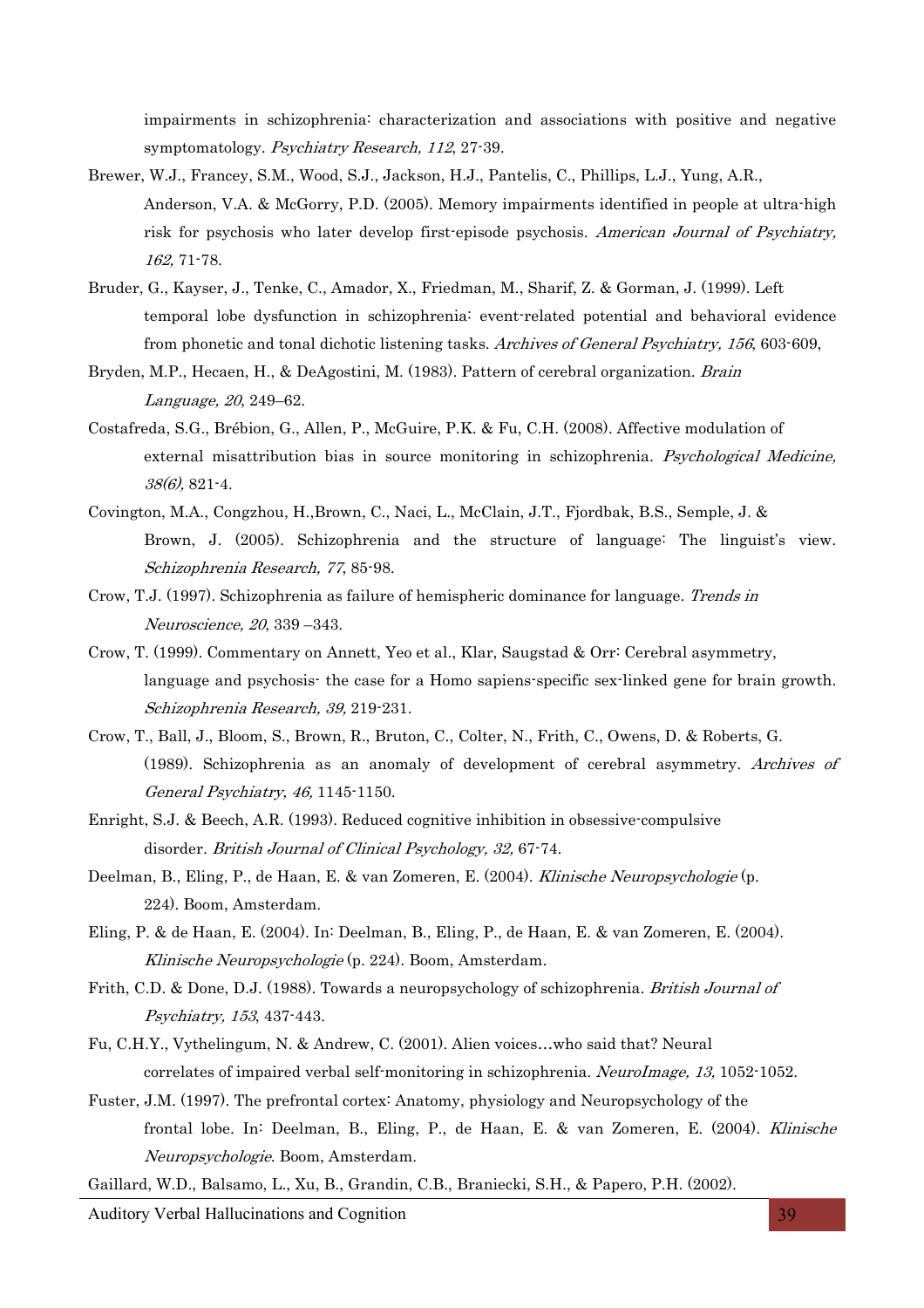Language dominance in partial epilepsy patients identified with an fMRI reading task. Neurology, 59, 256 –265.

- Galaburda, A.M. & Geschwind, N. (1981). Anatomical asymmetries in the adult and developing brain and their implications for function. Advanced Pediatrics, 28, 271-292.
- Geschwind, N. (1970). The organization of language and the brain. *Science*, 170, 940–944.
- Goldman-Rakic, P.S. (1999). The physiological approach: functional architecture of working memory and disordered cognition in schizophrenia. Biological Psychiatry, 46, 650-661.
- Hart Jr., J. & Gordon, B. (1990). Delineation of single word semantic comprehension deficits in aphasia, with anatomical correlation. Annals of Neurology, 27, 226-231.
- Hart, J., Moo, L., Segal, J.B., Adkins, E. & Kraut, M. (2002). Neural substrates of semantics. In: Assaf, M., Calhoun, V.D., Kuzu, C.H., Kraut, M.A., Rivkin, P.R., Hart, J. & Pearlson, G.D. (2005). Neural correlates of the object recall process in semantic memory. Neuroimaging, 147, 115-126.
- Heinrichs, R.W. & Zakzanis, K.K. (1998). Neurocognitive deficit in schizophrenia: a quantitative review of the evidence. In: Bozikas, V.P., Kosmidis, M.H., Kioperlidou K. & Karavatos, A. (2004). Relationship between psychopathology and cognitive functioning in schizophrenia. Comprehensive Psychiatry, 45 (5), 392-400.
- Henry, J.D. & Crawford, J.R. (2005). A meta-analytic review of verbal fluency deficits in schizophrenia relative to other neurocognitive deficits. Cognitive Neuropsychiatry,  $10 \,(1)$ , 1-33.
- Hijman, R., Scheepers, F. & Staal, W. (2003). Het schizofreniesyndroom. In: Eling, P., de Haan, E., Hijman, R. & Schmand (eds), Cognitieve Neuropsychiatrie (pp. 214- 250). Boom, Amsterdam.
- Hubl, D., Koenig, T., Strik, W.K., Garcia, L.M. & Dierks, T. (2007). Competition for neuronal resources: how hallucinations make themselves heard. British Journal of Psychiatry, 190, 57-62.
- Johns, L.C., Cannon, M., Singleton, N., Murray, R.M., Farrell, M., Brugha, T., Bebbington, P., Jenkins, R. & Meltzer, H. (2004). Prevalence and correlates of self-reported psychotic symptoms in the British population. British Journal of Psychiatry, 185, 298-305.
- Kuperberg, G. & Heckers, S. (2000). Schizophrenia and cognitive function. Current opinion in Neurobiology, 10, 205 - 210.
- Lehericy, S., Cohen, L., Bazin, B., Samson, S., Giacomini, E. & Rougetet (2000). Functional MR evaluation of temporal and frontal language dominance compared with the Wada test. Neurology, 54, 1625–1633.
- Levy, J. (1974). Psychobiological implications of bilateral asymmetry. In: Dimond S.J., Beaumont, J.G. (1974). Hemisphere function in the human brain, New York, Wiley.
- Lezak, M.D. (1995). Neuropsychological assessment. New York: Oxford University Press. In: Deelman, B., Eling, P., de Haan, E. & van Zomeren, E. (2004). Klinische Neuropsychologie. Boom, Amsterdam.

Luria, A. Higher cortical functions in man. London:Tavistock. In: Deelman, B., Eling, P., de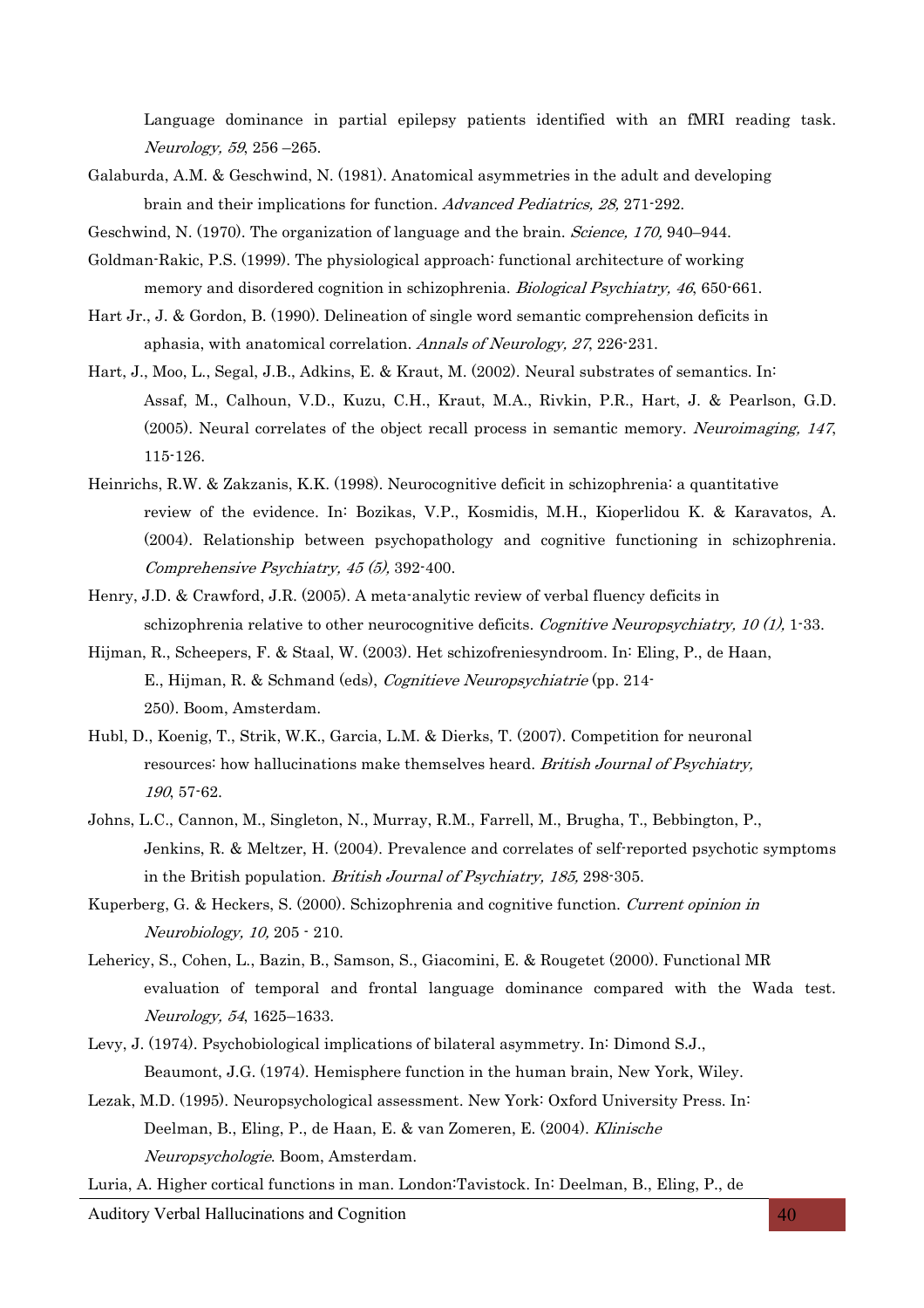Haan, E. & van Zomeren, E. (2004). Klinische Neuropsychologie. Boom, Amsterdam.

- McGuire, P.K., Shah, G.M. & Murray, R.M. (1993). Increased blood flow in Broca's area during auditory hallucinations in schizophrenia. Lancet, 342, 703-706.
- Mechelli, A., Allen, P., Amaro, E. Jr., Fu, C.H., Williams, S.C., Brammer, M.J., Johns, L.C & McGuire, P.K. (2007). Misattribution of speech and impaired connectivity in patients with auditory verbal hallucinations. Human Brain Mapping, 28(11), 1213-22.
- Morrison, A. (2001). The interpretation of intrusions in psychosis: an integrative cognitive approach to hallucinations and delusions. Behavioural and Cognitive Psychotherapy, 29, 257-276.
- Nayani, T. & David, A. (1996). The Neuropsychology and neurophenomenology of auditory hallucinations. In: Waters, F.A.V., Badcock, J.C., Maybery, M.T. & Michie, P.T. (2003). Inhibition in schizophrenia: associations with auditory hallucinations. Schizophrenia Research, 62, 275-280.
- Peters, E.R., Pickering, A., Kent, A., Glasper, A., Irani, M., David, A., Day, S. & Hemsley, D. (2000). The relationship between cognitive inhibition and psychotic symptoms. Journal of Abnormal Psychology, 109 (3), 386-395.
- Pujol, J., Deus, J., Losilla, J.M., & Capdevila, A. (1999). Cerebral lateralization of language in normal left-handed people studied by functional MRI. Neurology, 52, 1038–1043.
- Ragland, D.J., Gur, R.C., Valdez, M.S., Turetsky, B.I., Elliott, M., Kohler, C., Siegel, S., Kanes, S. & Gur, R.E. (2004). Event-related fMRI of Frontotemporal activity during word encoding and recognition in Schizophrenia. American Journal of Psychiatry, 161, 1004-1015
- Schlosser, R., Hutchinson, M., Joseffer, S., Rusinek, H., Saarimaki, A. & Stevenson, J. (1998). Functional magnetic resonance imaging of human brain activity in a verbal fluency task. Journal of Neurology Neurosurgery Psychiatry, 64, 492– 498.
- Seal, M. L., Aleman, A. & McGuire, P.K. (2004). Compelling imagery, unanticipated speech and deceptive memory: neurocognitive models of auditory verbal hallucinations in schizophrenia. Cognitive Neuropsychiatry, 9, 43-72.
- Shallice, T. (1988). From Neuropsychology to mental structure. Cambridge: Cambridge University Press. In: Deelman, B., Eling, P., de Haan, E. & van Zomeren, E. (2004). Klinische Neuropsychologie. Boom, Amsterdam.
- Shergill, S.S., Brammer, M. J. & Williams, S. (2000a). Mapping auditory hallucinations in schizophrenia using functional magnetic resonance imaging. Archives of General Psychiatry, 57,1033-1038.
- Shergill, S.S., Bullmore, E.T. & Brammer,M. J. (2001). A functional MRI study of auditory verbal imagery. Psychological Medicine, 31, 241-253.
- Shergill, S.S., Brammer, M.J., Amaro, E., Williams, S.C., Murray, R.M. & McGuire, P.K. (2004). Temporal course of auditory hallucinations. British Journal of Psychiatry, 185, 516-517.
- Slade, P.D. & Bentall, R.P. (1988). Sensory deception; a scientific analysis of hallucination. Baltimore, John Hopkins University Press.

Auditory Verbal Hallucinations and Cognition 41 and  $\sim$  41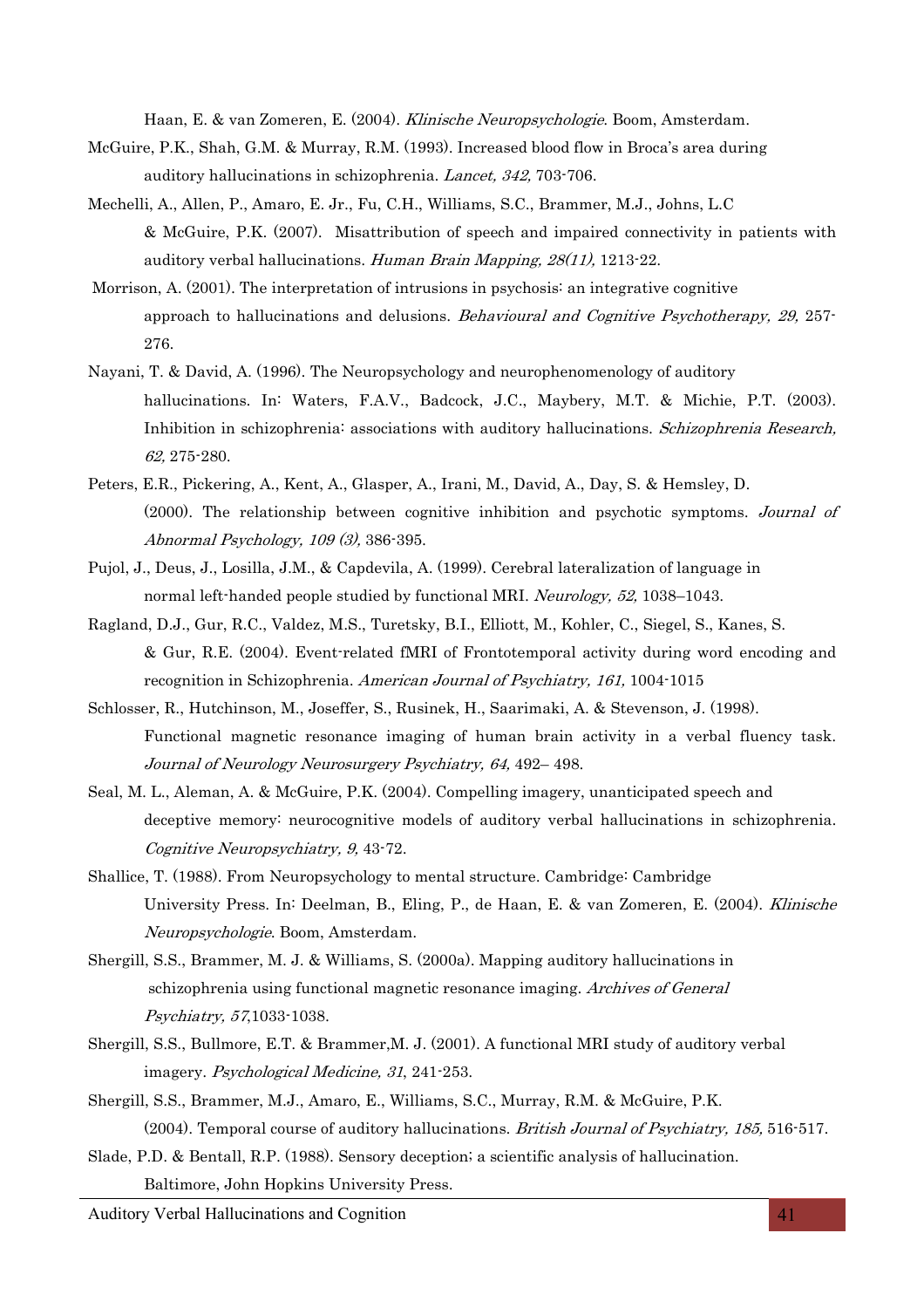- Sommer, I.E.C., Aleman, A., Ramsey, N.F., Bouma, A., & Kahn, R.S. (2001). Handedness, language lateralization and anatomical asymmetry in schizophrenia; a meta-analysis. British Journal of Psychiatry, 178, 344-351.
- Sommer, I.E.C., Ramsey, N.F., Mandl, R.C., Kahn, R.S. (2003). Language lateralization in female patients with schizophrenia: an fMRI study. Schizophrenia Research, 60, 183-190.
- Sommer, I.E.C., Ramsey, N.F., Mandl, R.C.W., van Oel, C.J. & Kahn, R.S. (2004). Language activation in monozygotic twins discordant for schizophrenia. Br. Journal of Psychiatry, 184, 128-135.
- Sommer, I.E.C., vd Veer, A.J., Wijkstra, J., Boks, M.P.M. & Kahn, R.S. (2007). Comparing language lateralization in psychotic mania and psychotic depression to schizophrenia; A functional MRI study. Schizophrenia Research, 89, 364-365.
- Strauss, J.S., 1969. Hallucinations and delusions as points on continua function. Archives of General Psychiatry, 21, 581–586.
- Stuss, D.T. et al. (2002). Fractionation and localization of distinct frontal lobe processes: Evidence from focal lesions in humans. In: Deelman, B., Eling, P., de Haan, E. & van Zomeren, E. (2004). Klinische Neuropsychologie (p. 224). Boom, Amsterdam.
- Szaflarski, J.P., Binder, J.R., Possing, E.T., McKiernan, K.A., Ward, B.D., & Hammeke, T.A. (2002). Language lateralization in left-handed and ambidextrous people: fMRI data. Neurology, 59, 238-244.
- Tulving, E. (1972). Episodic and semantic memory. In: Assaf, M., Calhoun, V.D., Kuzu, C.H., Kraut, M.A., Rivkin, P.R., Hart, J. & Pearlson, G.D. (2005). Neural correlates of the object recall process in semantic memory. Neuroimaging, 147, 115-126.
- Vasterling, J., Brailey, K., Constans, J. & Sutker, P. (1998). Attention and memory dysfunction in post-traumatic stress disorder. In: Waters, F.A.V., Badcock, J.C., Maybery, M.T. & Michie, P.T. (2003). Inhibition in schizophrenia: associations with auditory hallucinations. Schizophrenia Research, 62, 275-280.
- Ylvisaker, M. (1998). Traumatic brain injury rehabilitation: Children and adolescents. In: Deelman, B., Eling, P., de Haan, E. & van Zomeren, E. (2004). Klinische Neuropsychologie. Boom, Amsterdam.
- Waters, F.A.V., Badcock, J.C., Maybery, M.T. & Michie, P.T. (2003). Inhibition in schizophrenia: associations with auditory hallucinations. Schizophrenia Research, 62, 275-280.
- Weber, B., Fliessbach, K., Lange, N., Kugler, F. & Elger, C.E. (2007). Material-specific memory processing is related to language dominance. NeuroImage, 37, 611-617
- Wegner, D.M. (2002). The illusion of conscious will. In: Jones, S.R. & Fernyhough, C. (2006). The roles of thought suppression and metacognitive beliefs in proneness to auditory verbal hallucinations in a non-clinical sample. Personality and individual differences, 41, 1421-1432.

Weiss, E.M., Hofer, A., Golaszewski, S., Siedentopf, C., Brinkhoff, C., Kremser, C., Felber, S., &